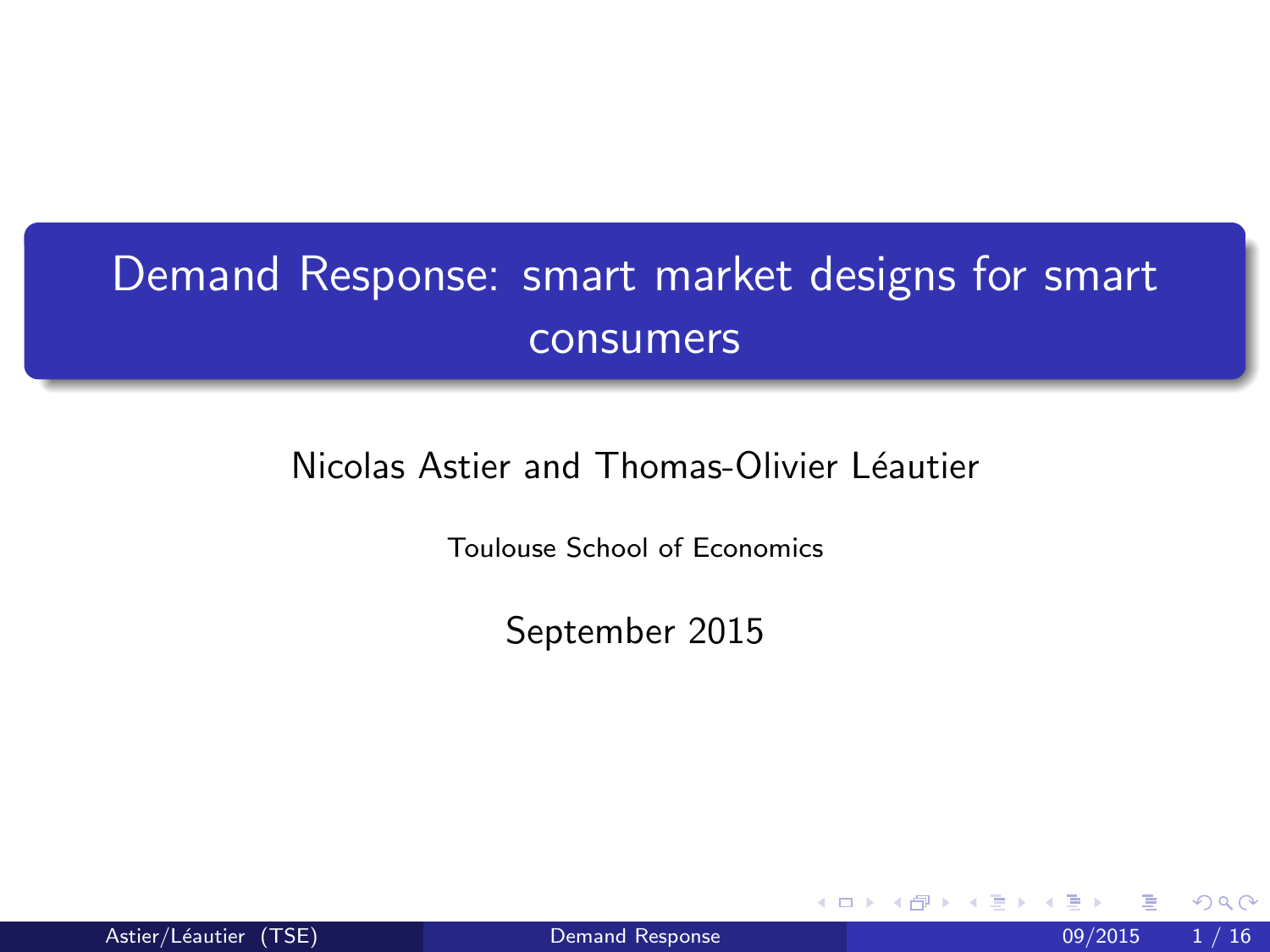## An illuminating example of baseline inflation



Astier/Léautier (TSE) [Demand Response](#page-0-0) 09/2015 2/16

4 0 8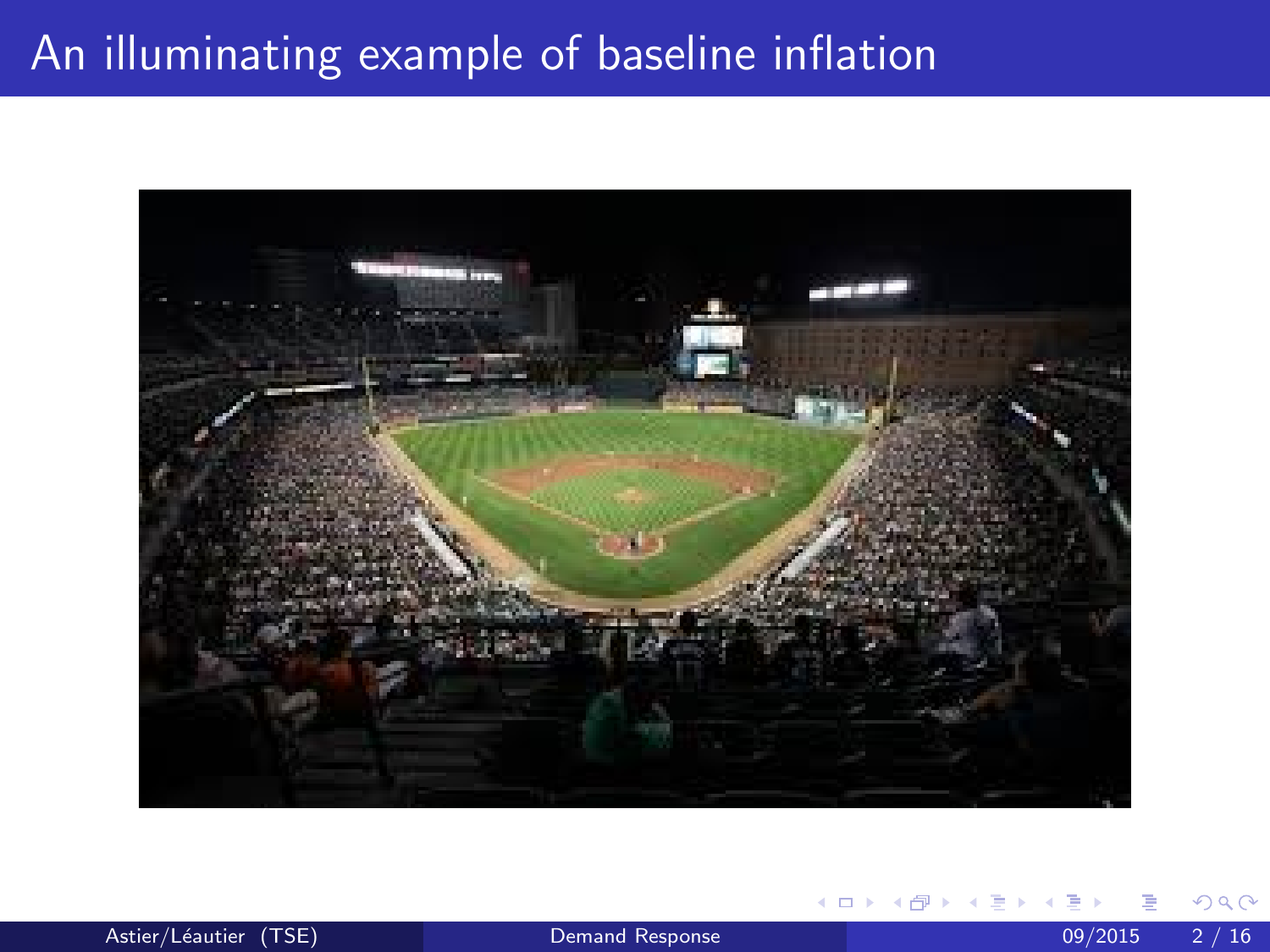Demand reponse is a critical issue for power markets, following industry restructuring and entry of intermittent renewables

4 0 8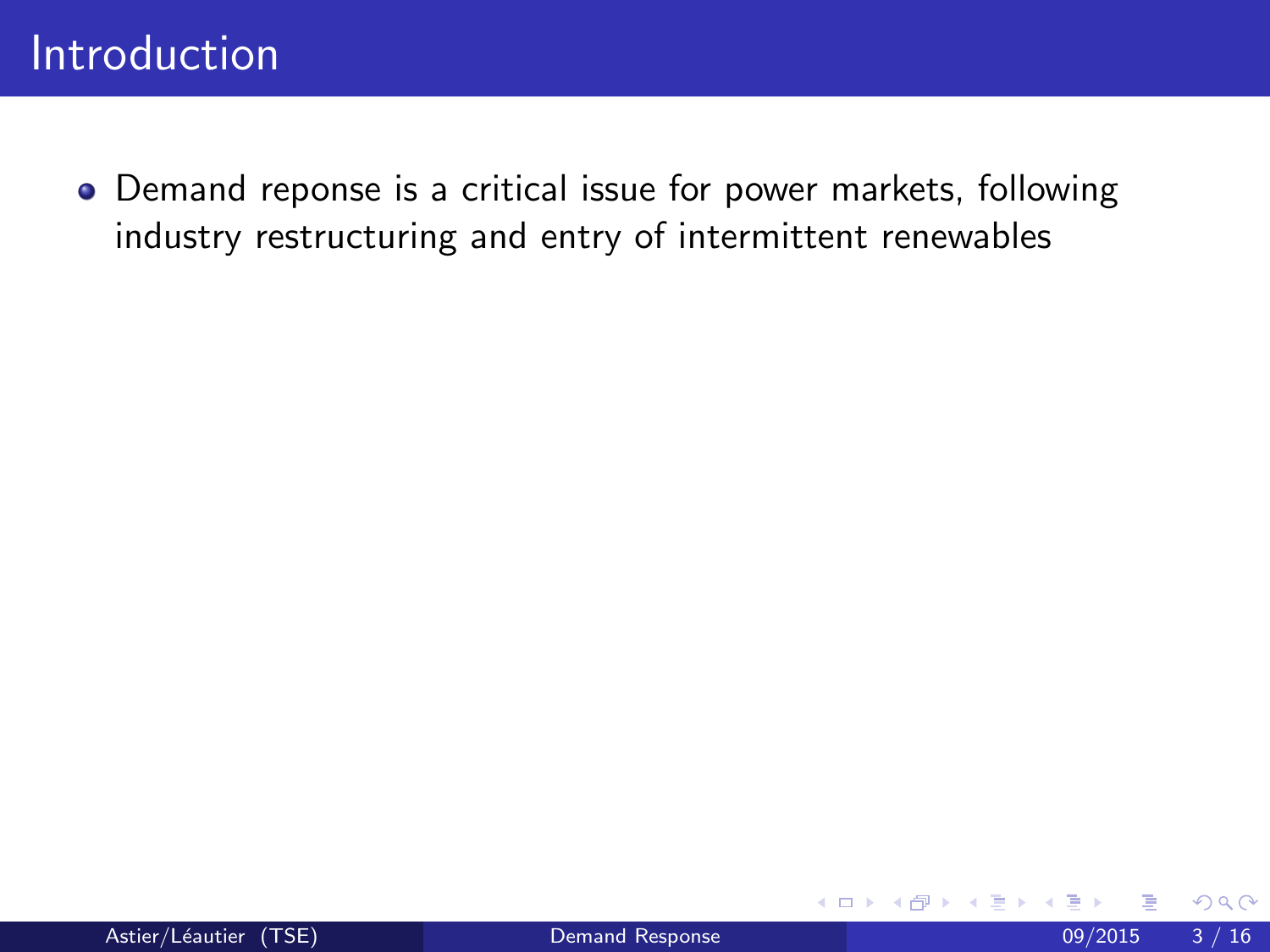- Demand reponse is a critical issue for power markets, following industry restructuring and entry of intermittent renewables
- **•** Peak Time Rebate (PTR) in day-ahead electricity markets is one approach to demand response, which appeals to market designers and policy makers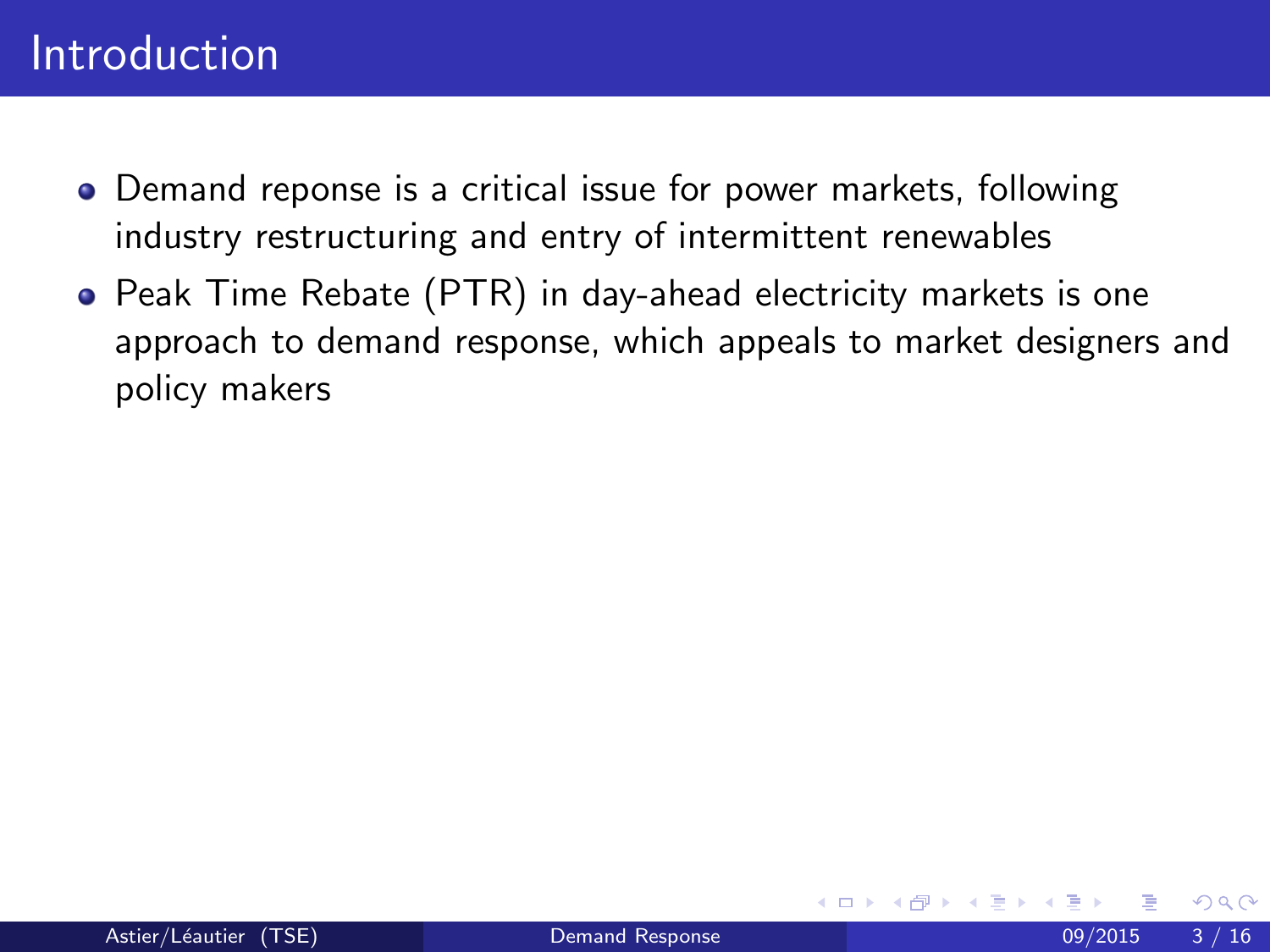- Demand reponse is a critical issue for power markets, following industry restructuring and entry of intermittent renewables
- **•** Peak Time Rebate (PTR) in day-ahead electricity markets is one approach to demand response, which appeals to market designers and policy makers
- But experience shows that, in practice, the implementation of PTR is fraught with challenges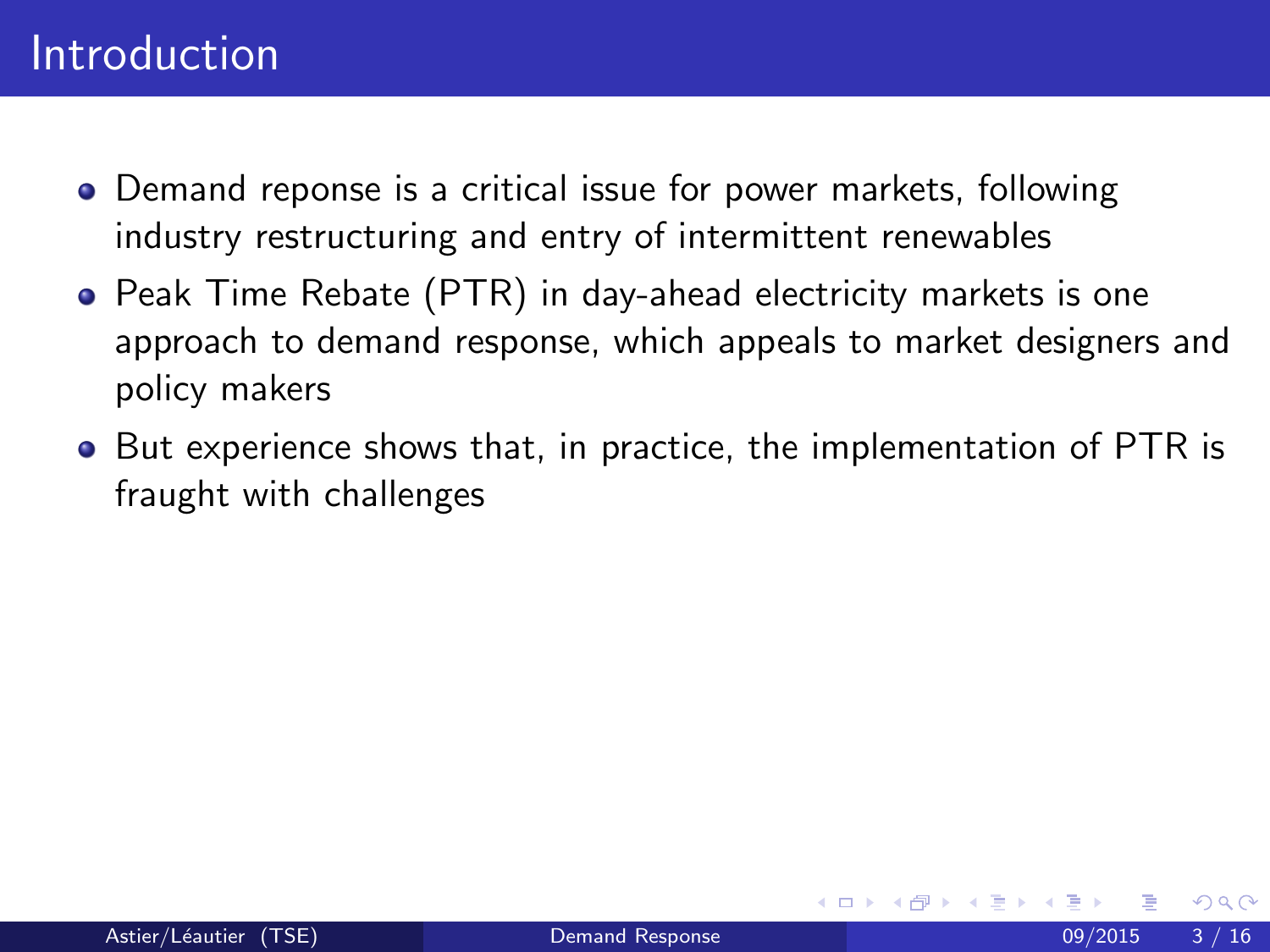- Demand reponse is a critical issue for power markets, following industry restructuring and entry of intermittent renewables
- **•** Peak Time Rebate (PTR) in day-ahead electricity markets is one approach to demand response, which appeals to market designers and policy makers
- But experience shows that, in practice, the implementation of PTR is fraught with challenges
- In particular, PTR mechanisms create incentives for customers (or their demand response operator) to inflate their baseline: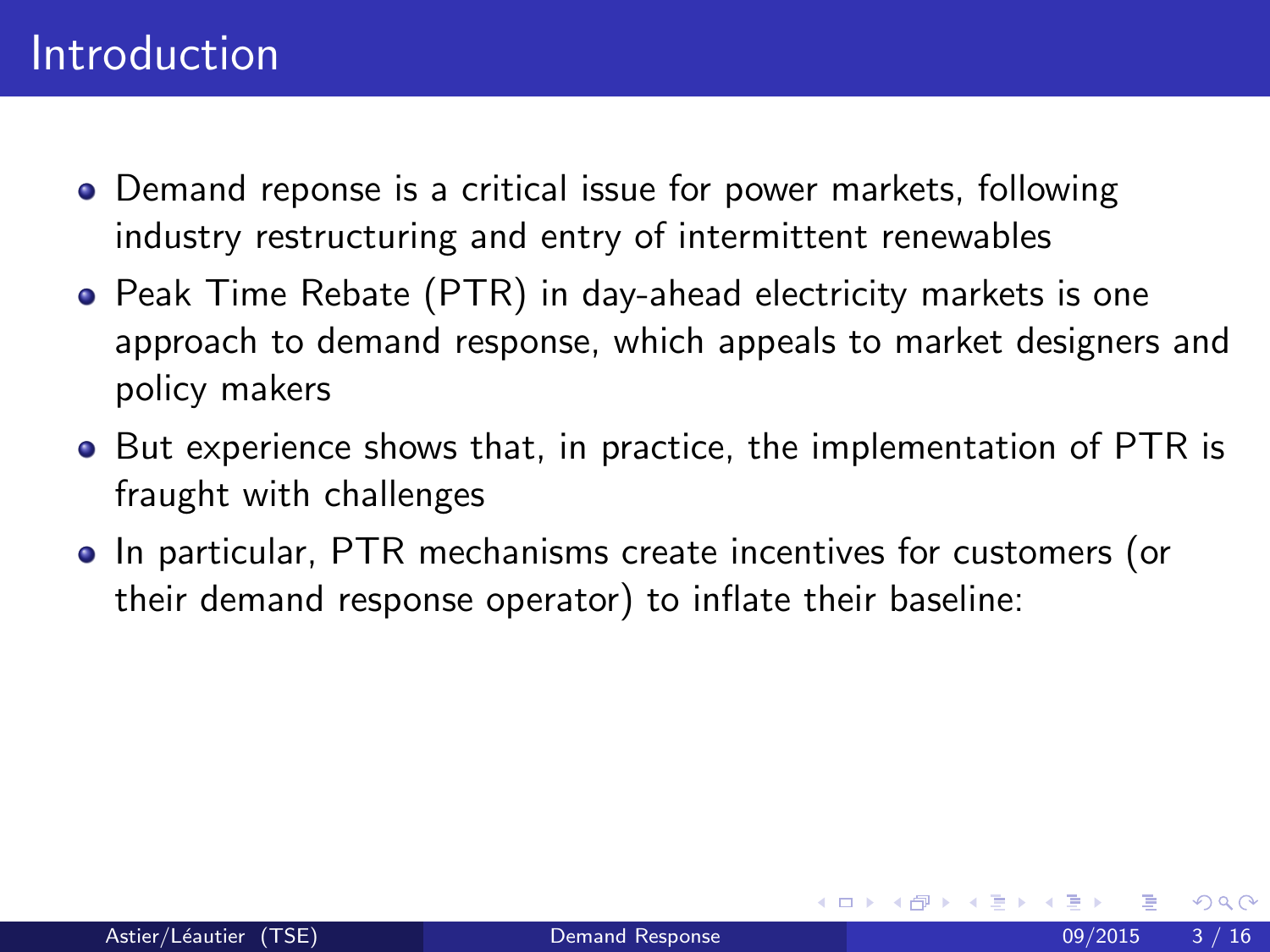- Demand reponse is a critical issue for power markets, following industry restructuring and entry of intermittent renewables
- **•** Peak Time Rebate (PTR) in day-ahead electricity markets is one approach to demand response, which appeals to market designers and policy makers
- But experience shows that, in practice, the implementation of PTR is fraught with challenges
- In particular, PTR mechanisms create incentives for customers (or their demand response operator) to inflate their baseline:
	- under standard "full requirements" contracts, customers purchase (almost unlimited) power at a constant flat rate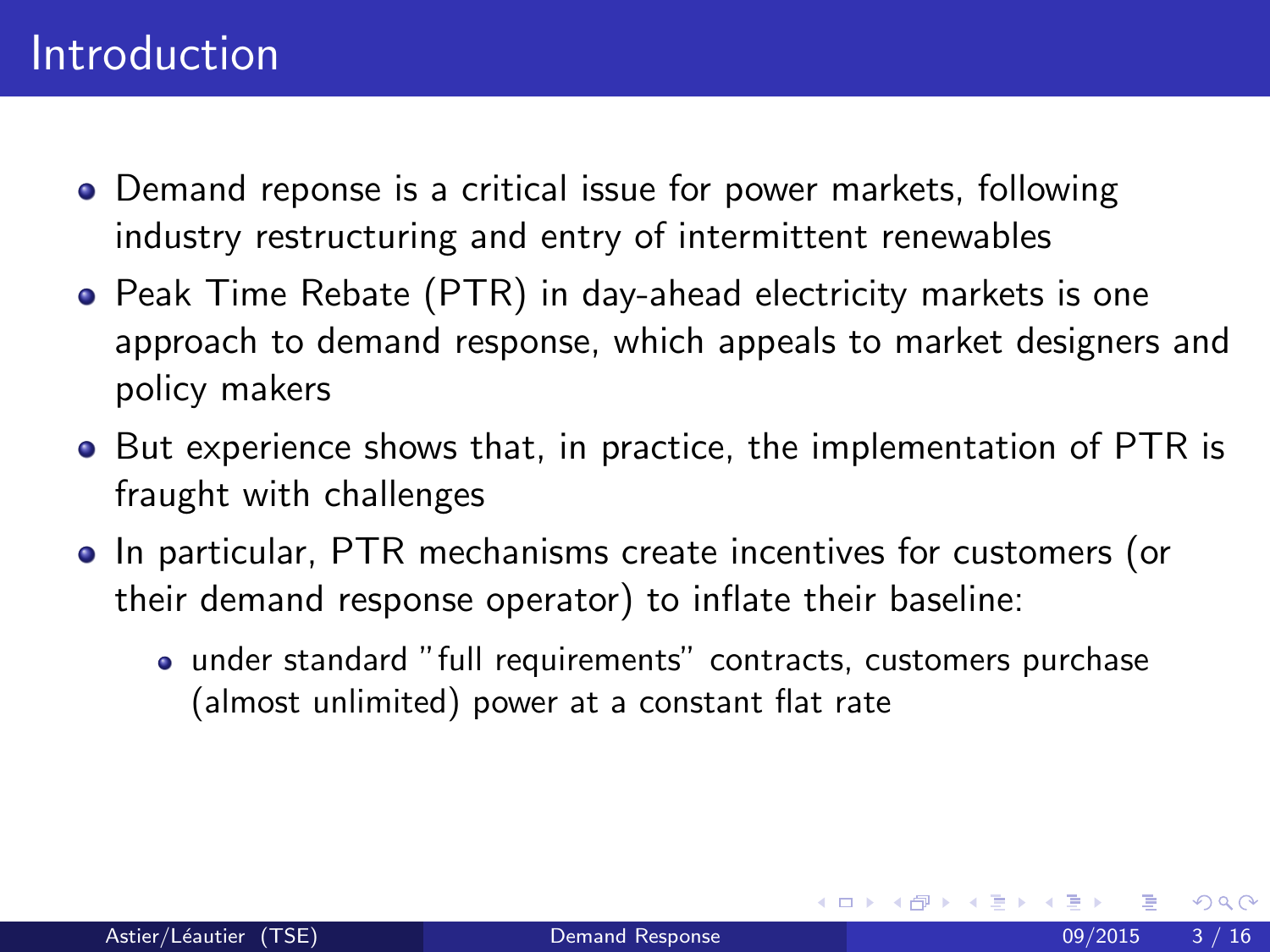- Demand reponse is a critical issue for power markets, following industry restructuring and entry of intermittent renewables
- **•** Peak Time Rebate (PTR) in day-ahead electricity markets is one approach to demand response, which appeals to market designers and policy makers
- But experience shows that, in practice, the implementation of PTR is fraught with challenges
- In particular, PTR mechanisms create incentives for customers (or their demand response operator) to inflate their baseline:
	- under standard "full requirements" contracts, customers purchase (almost unlimited) power at a constant flat rate
	- PTR enables customers to resell power at the spot price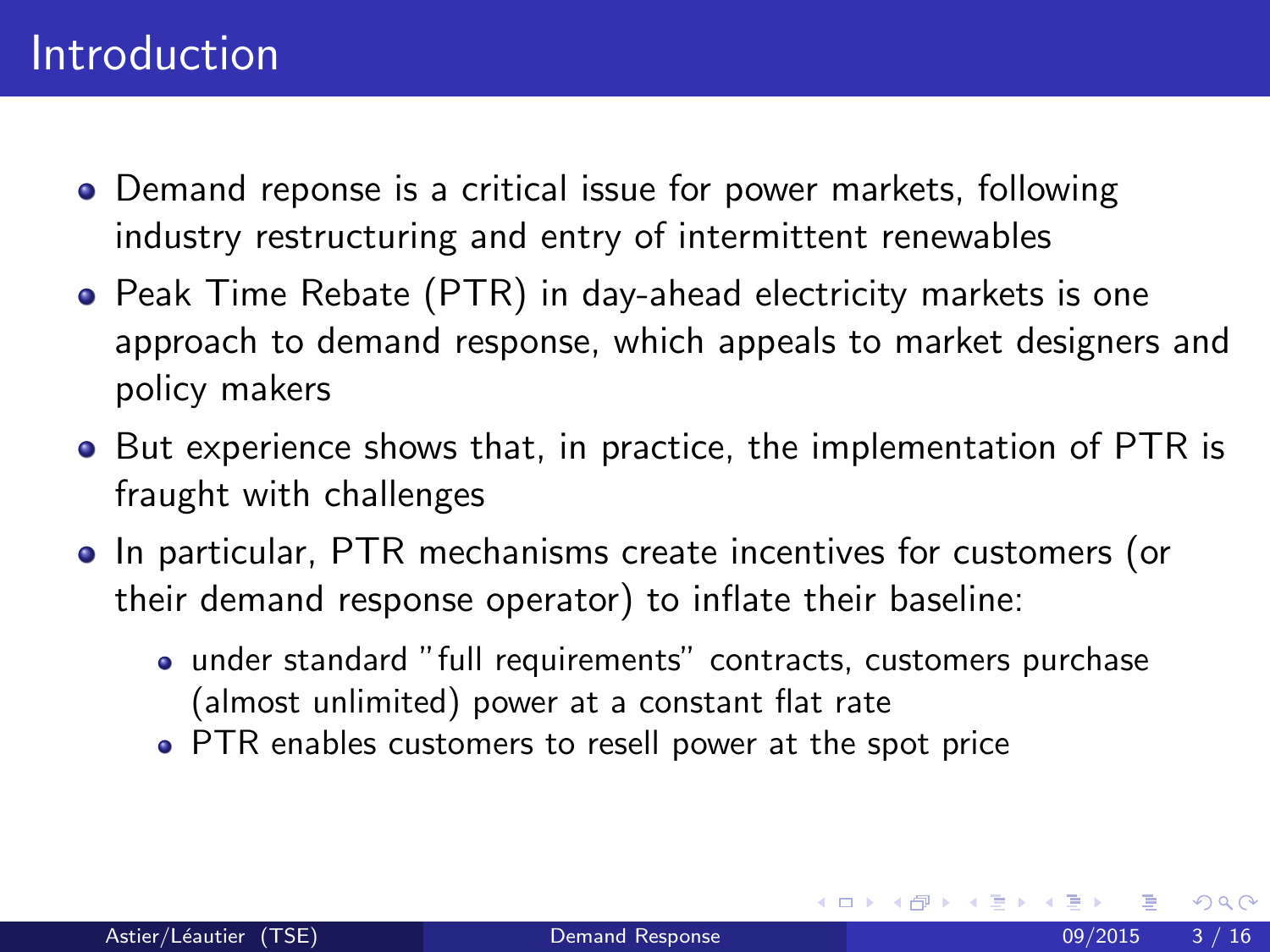- Demand reponse is a critical issue for power markets, following industry restructuring and entry of intermittent renewables
- **•** Peak Time Rebate (PTR) in day-ahead electricity markets is one approach to demand response, which appeals to market designers and policy makers
- But experience shows that, in practice, the implementation of PTR is fraught with challenges
- In particular, PTR mechanisms create incentives for customers (or their demand response operator) to inflate their baseline:
	- under standard "full requirements" contracts, customers purchase (almost unlimited) power at a constant flat rate
	- PTR enables customers to resell power at the spot price
	- if information about baseline is asymmetric, baseline inflation ensue (Wolak, 2007)

4 D F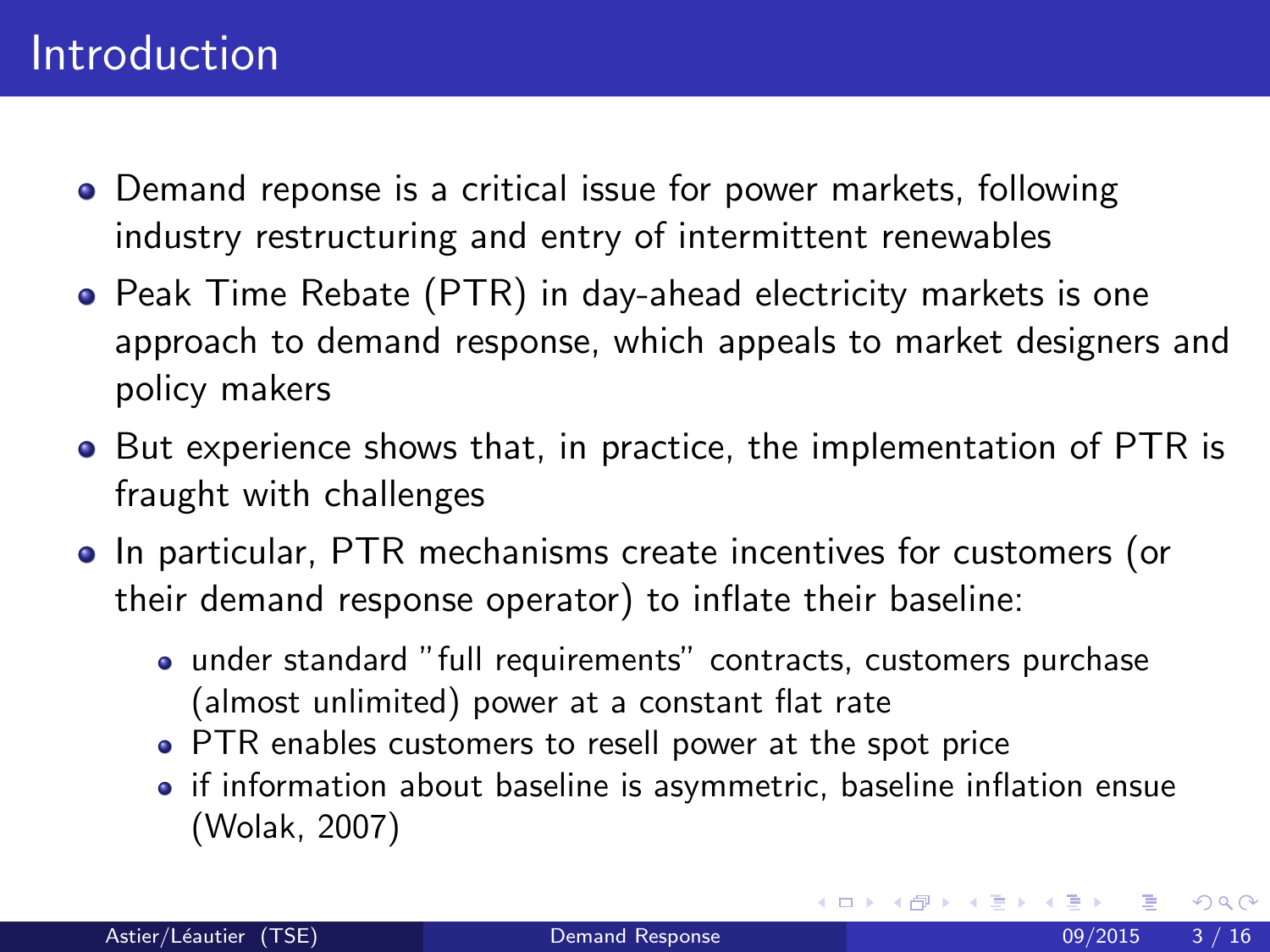Research objective: determine optimal PTR-compatible retail contracts, accounting for information asymmetry (i.e., using mechanism design)

4 0 8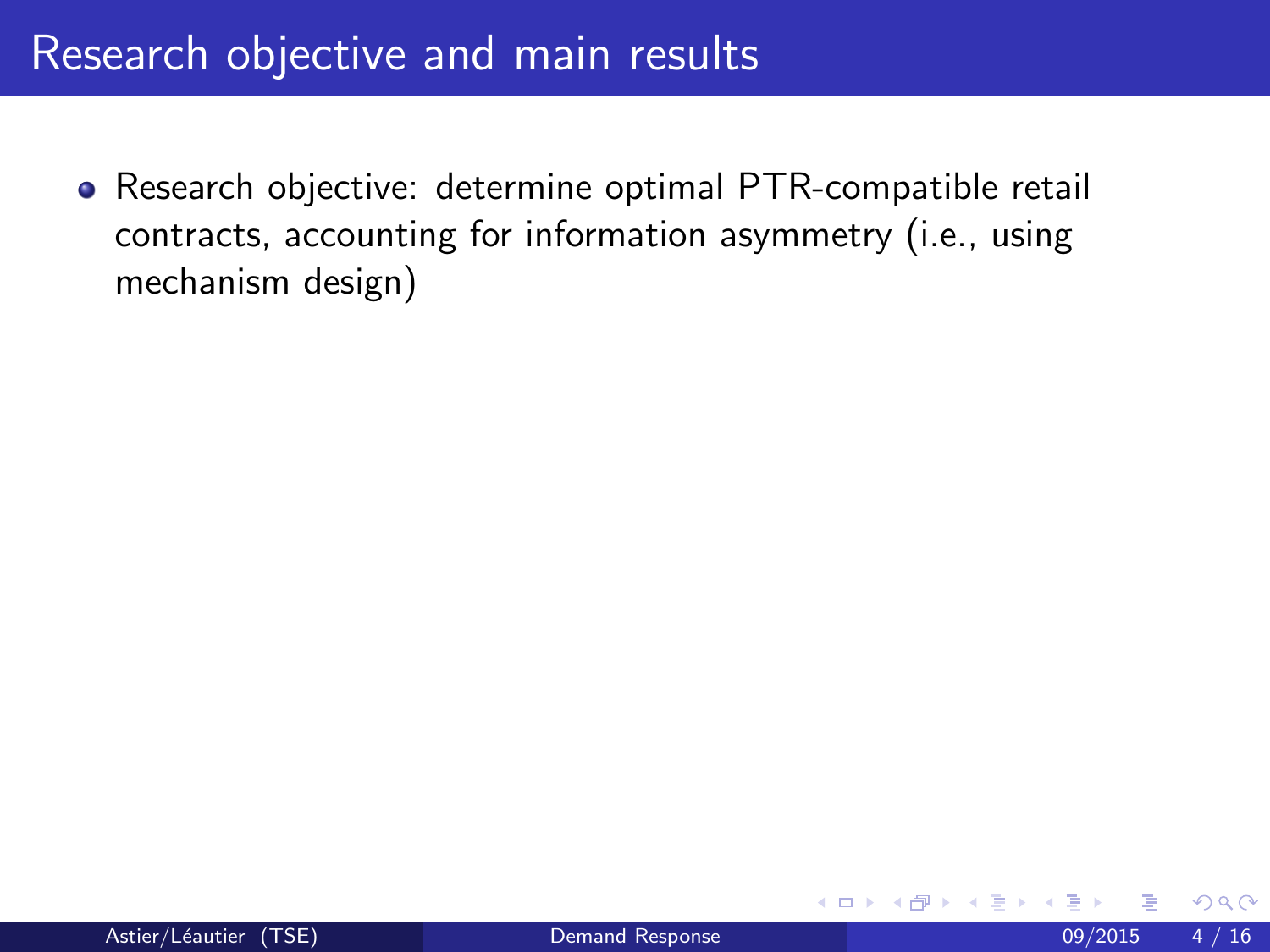- Research objective: determine optimal PTR-compatible retail contracts, accounting for information asymmetry (i.e., using mechanism design)
- **Main results**

4 0 8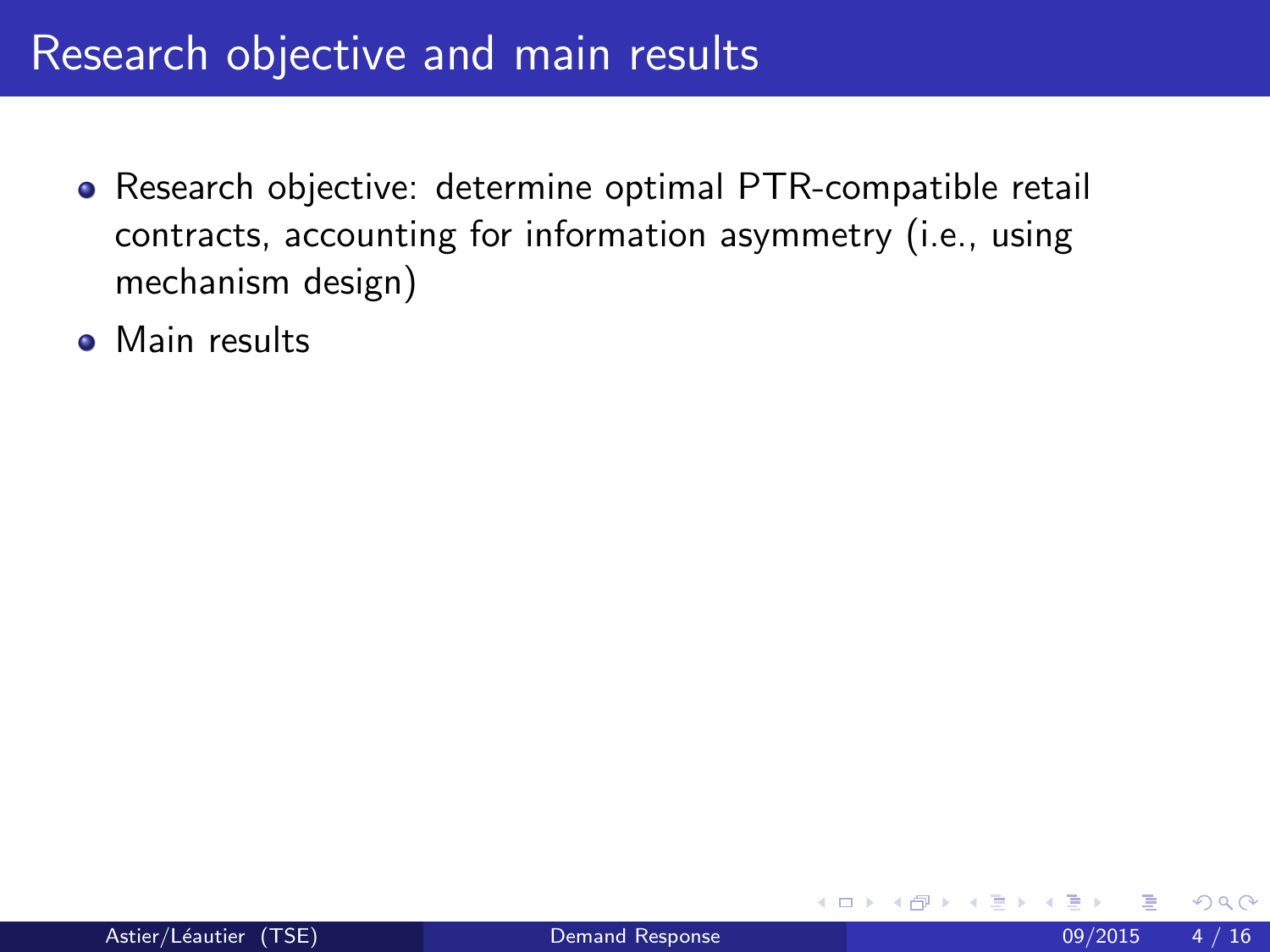- Research objective: determine optimal PTR-compatible retail contracts, accounting for information asymmetry (i.e., using mechanism design)
- **Main results**
- **1** The only Incentive Compatible (IC) PTR-compatible retail contracts have customers purchase forward their baseline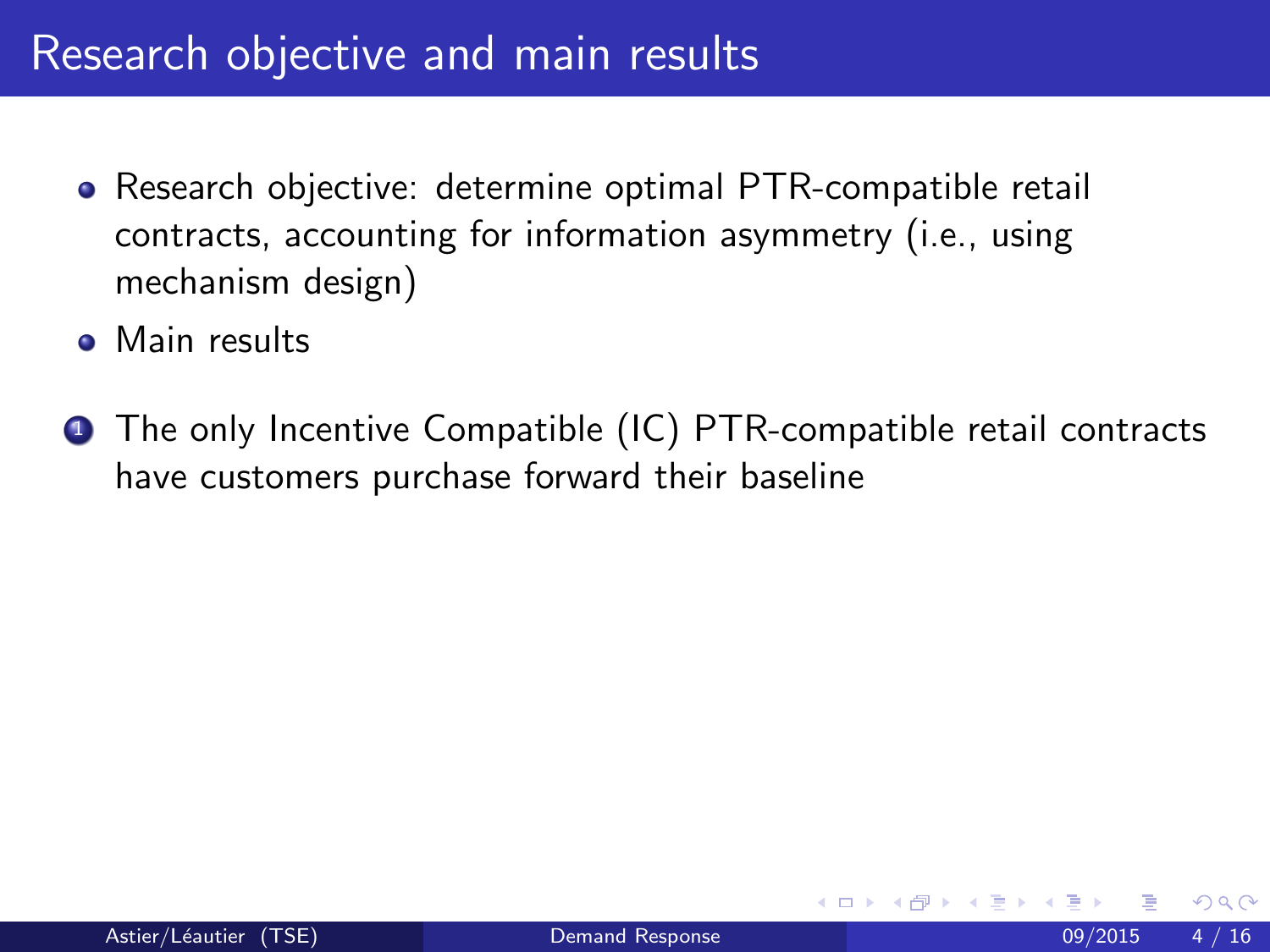- Research objective: determine optimal PTR-compatible retail contracts, accounting for information asymmetry (i.e., using mechanism design)
- **Main results**
- **1** The only Incentive Compatible (IC) PTR-compatible retail contracts have customers purchase forward their baseline
- **2** Customers on full requirements constant price contracts therefore have no incentive to pay a premium to enroll in PTR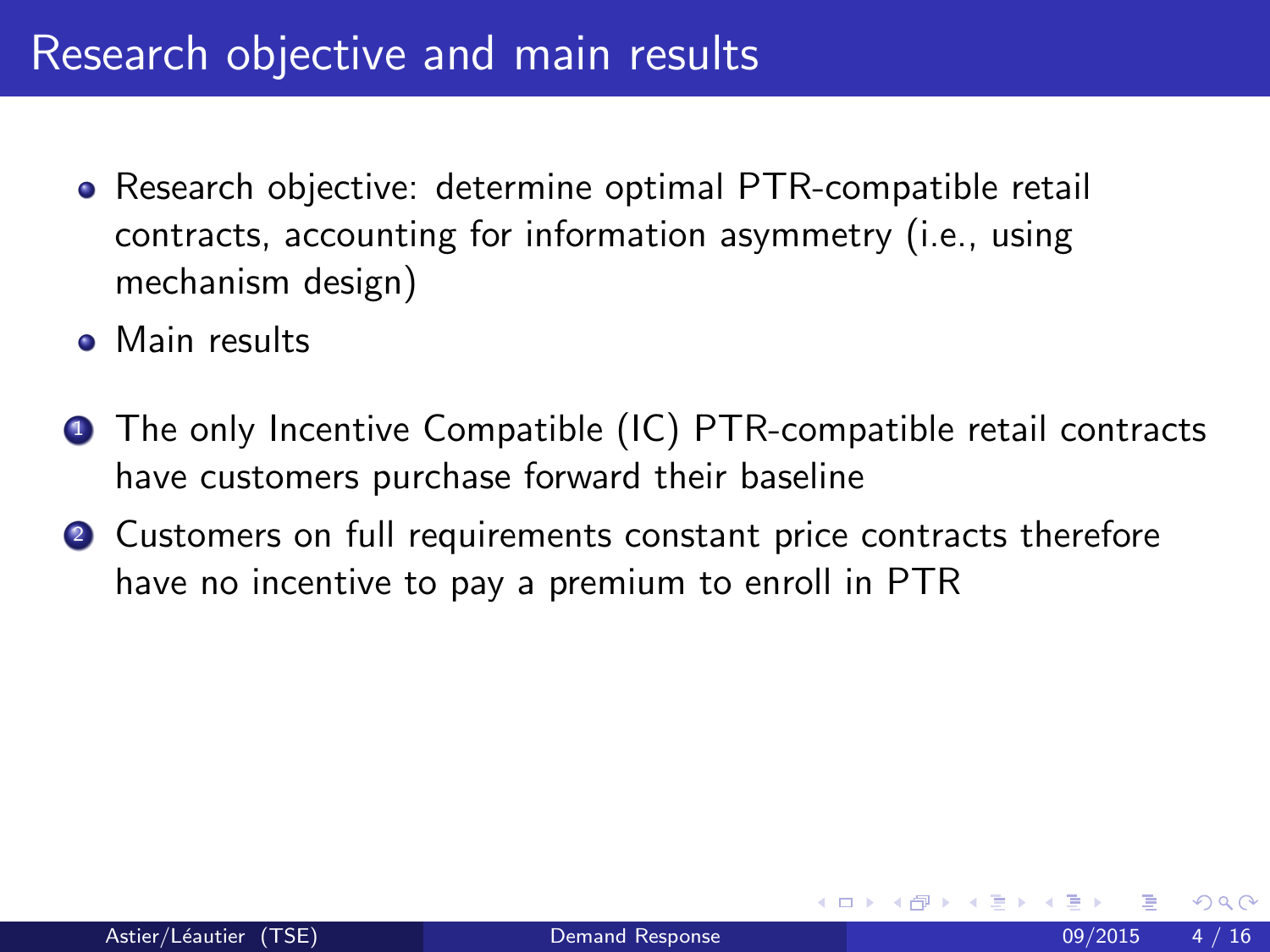- Research objective: determine optimal PTR-compatible retail contracts, accounting for information asymmetry (i.e., using mechanism design)
- **Main results**
- **1** The only Incentive Compatible (IC) PTR-compatible retail contracts have customers purchase forward their baseline
- **2** Customers on full requirements constant price contracts therefore have no incentive to pay a premium to enroll in PTR
- <sup>3</sup> More generally, enrollment depends on (i) competitive intensity in the retail markets, and (ii) maintained subsidies to non-switchers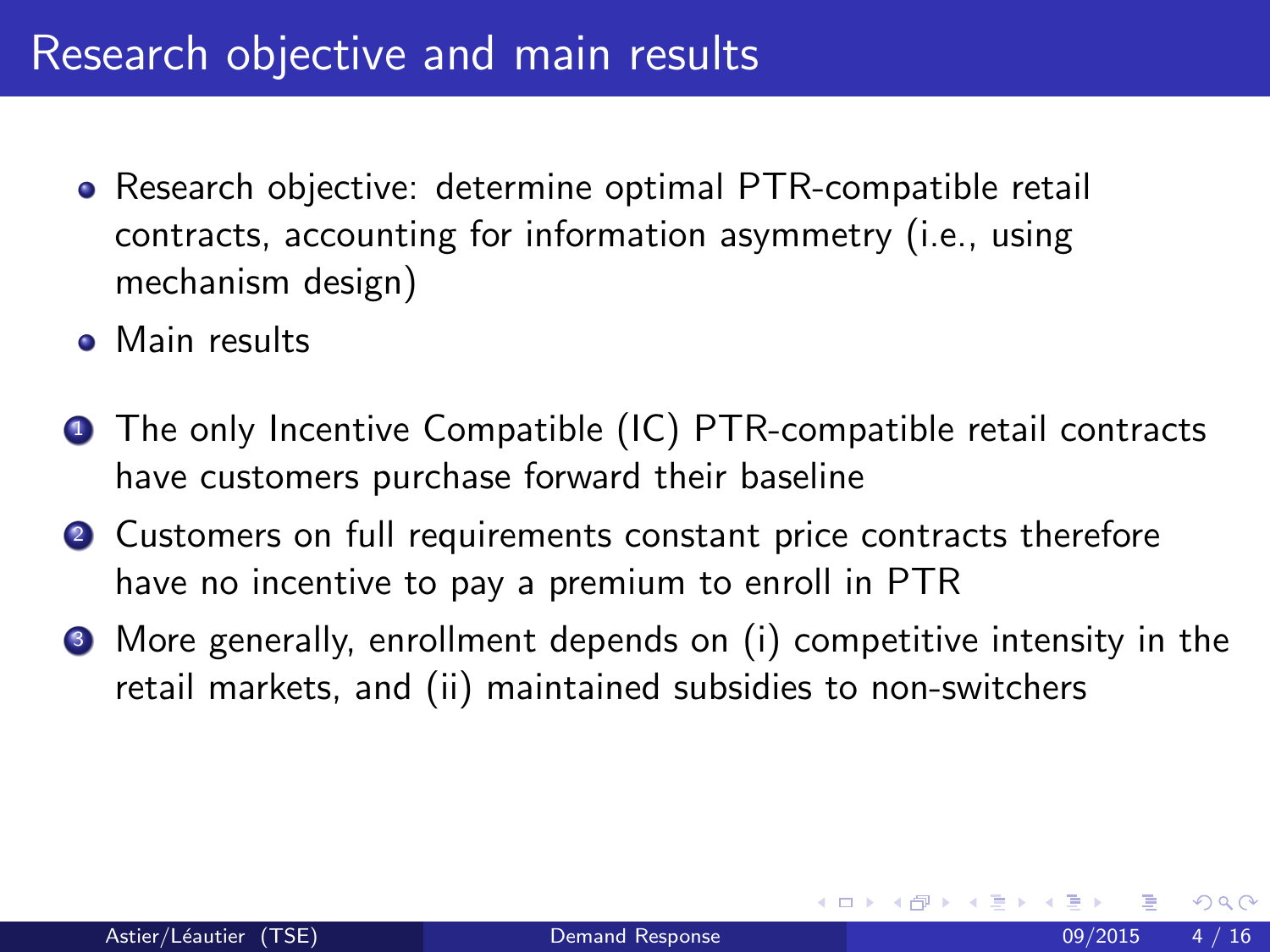- Research objective: determine optimal PTR-compatible retail contracts, accounting for information asymmetry (i.e., using mechanism design)
- **Main results**
- **1** The only Incentive Compatible (IC) PTR-compatible retail contracts have customers purchase forward their baseline
- **2** Customers on full requirements constant price contracts therefore have no incentive to pay a premium to enroll in PTR
- <sup>3</sup> More generally, enrollment depends on (i) competitive intensity in the retail markets, and (ii) maintained subsidies to non-switchers
	- if retail competition is perfect, and subsidies not allowed, PTR converges to Real Time Pricing (RTP) and full enrollment occurs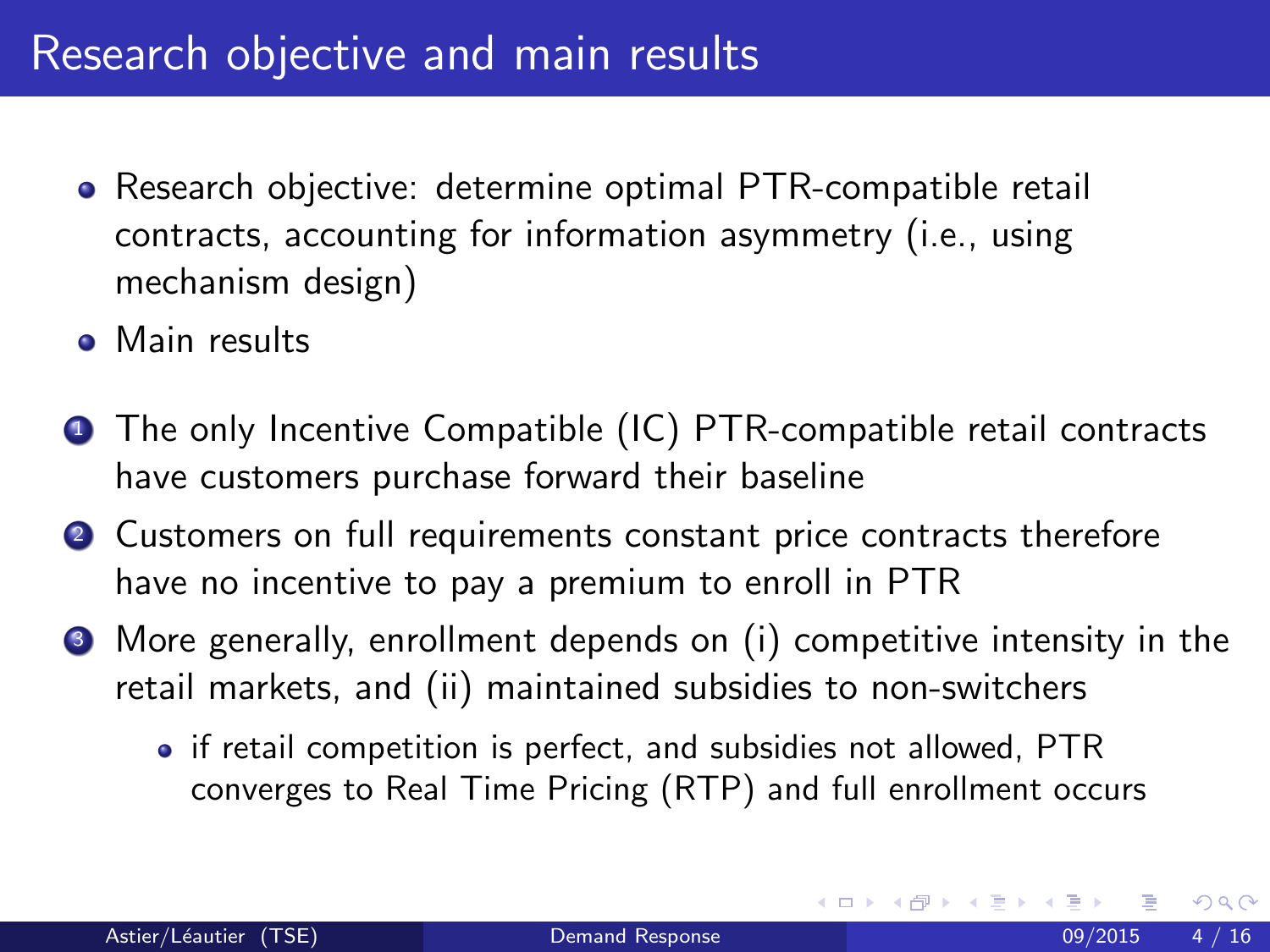- Research objective: determine optimal PTR-compatible retail contracts, accounting for information asymmetry (i.e., using mechanism design)
- **Main results**
- **1** The only Incentive Compatible (IC) PTR-compatible retail contracts have customers purchase forward their baseline
- **2** Customers on full requirements constant price contracts therefore have no incentive to pay a premium to enroll in PTR
- <sup>3</sup> More generally, enrollment depends on (i) competitive intensity in the retail markets, and (ii) maintained subsidies to non-switchers
	- if retail competition is perfect, and subsidies not allowed, PTR converges to Real Time Pricing (RTP) and full enrollment occurs

4 0 8

• otherwise, partial enrollment occurs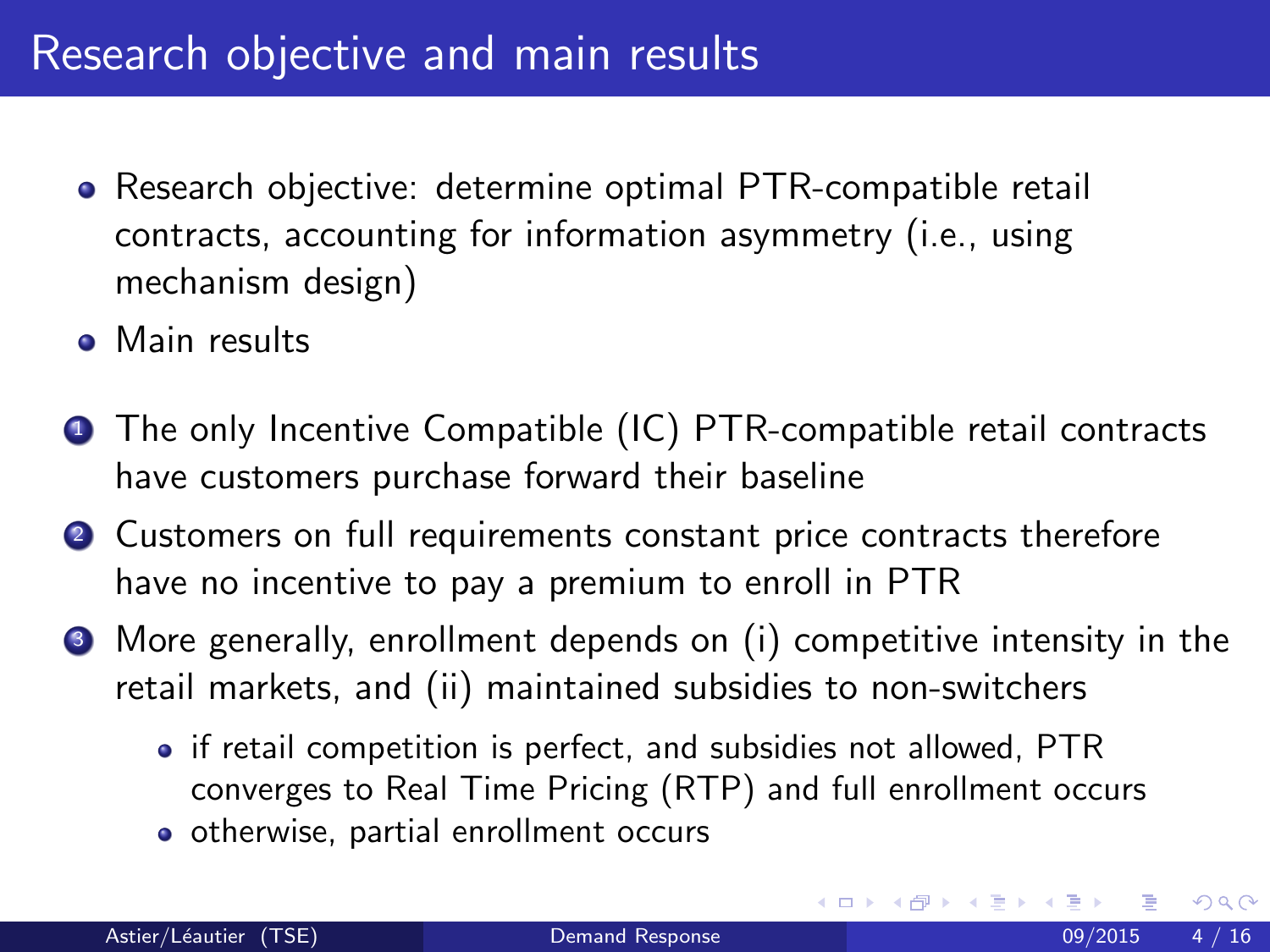## Previous debates about PTR and literature review

• A false start: regulators have (surprisingly) forgotten that electricity, like any other good, must be bought before it can be sold (Chao, 2010; Hogan, 2010; Crampes and Léautier, 2012).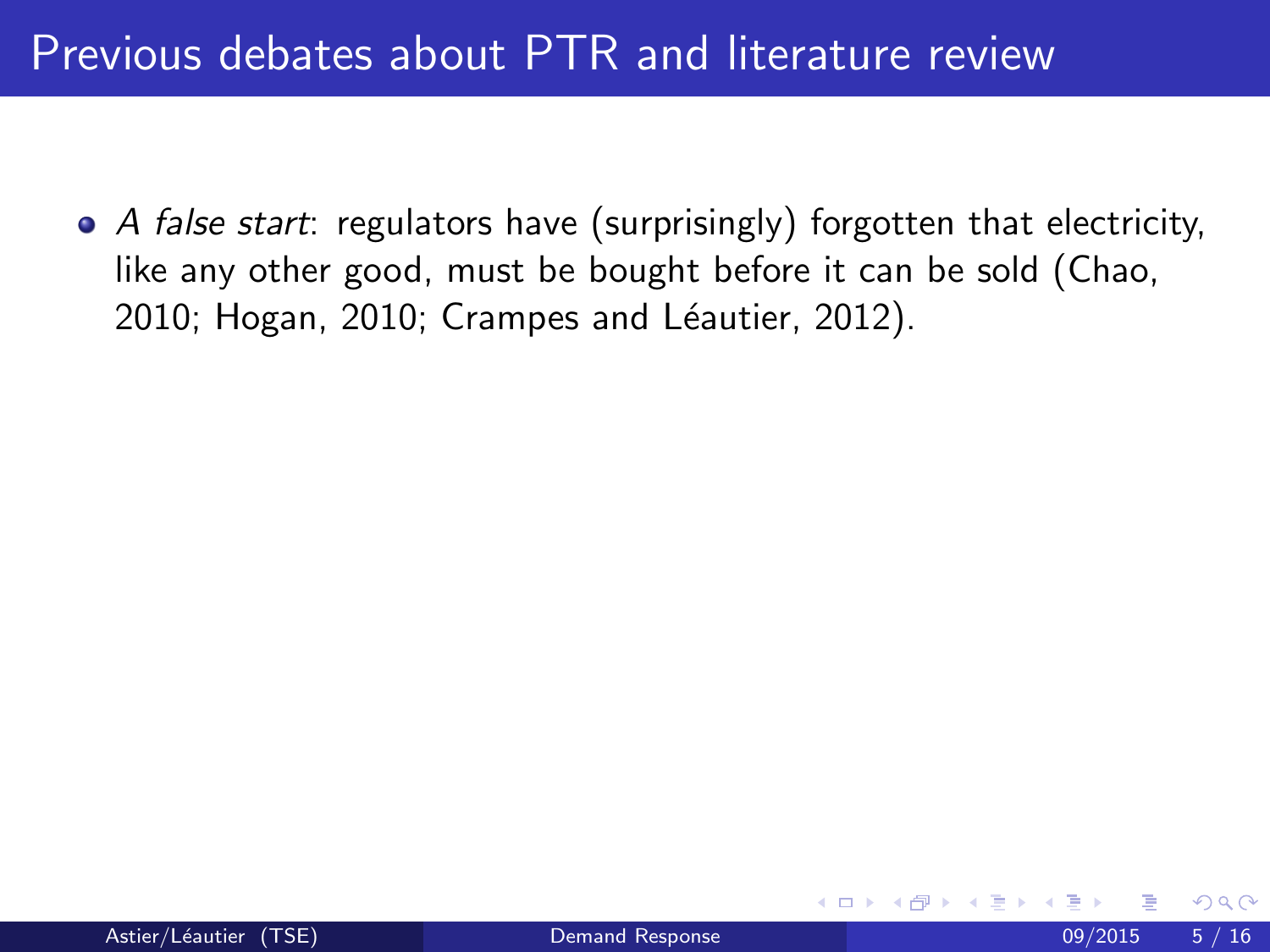## Previous debates about PTR and literature review

- A false start: regulators have (surprisingly) forgotten that electricity, like any other good, must be bought before it can be sold (Chao, 2010; Hogan, 2010; Crampes and Léautier, 2012).
- A challenge for engineers and statisticians: accurate estimation of the baseline is everything but easy (Grimm, 2008; Newsham et al., 2011).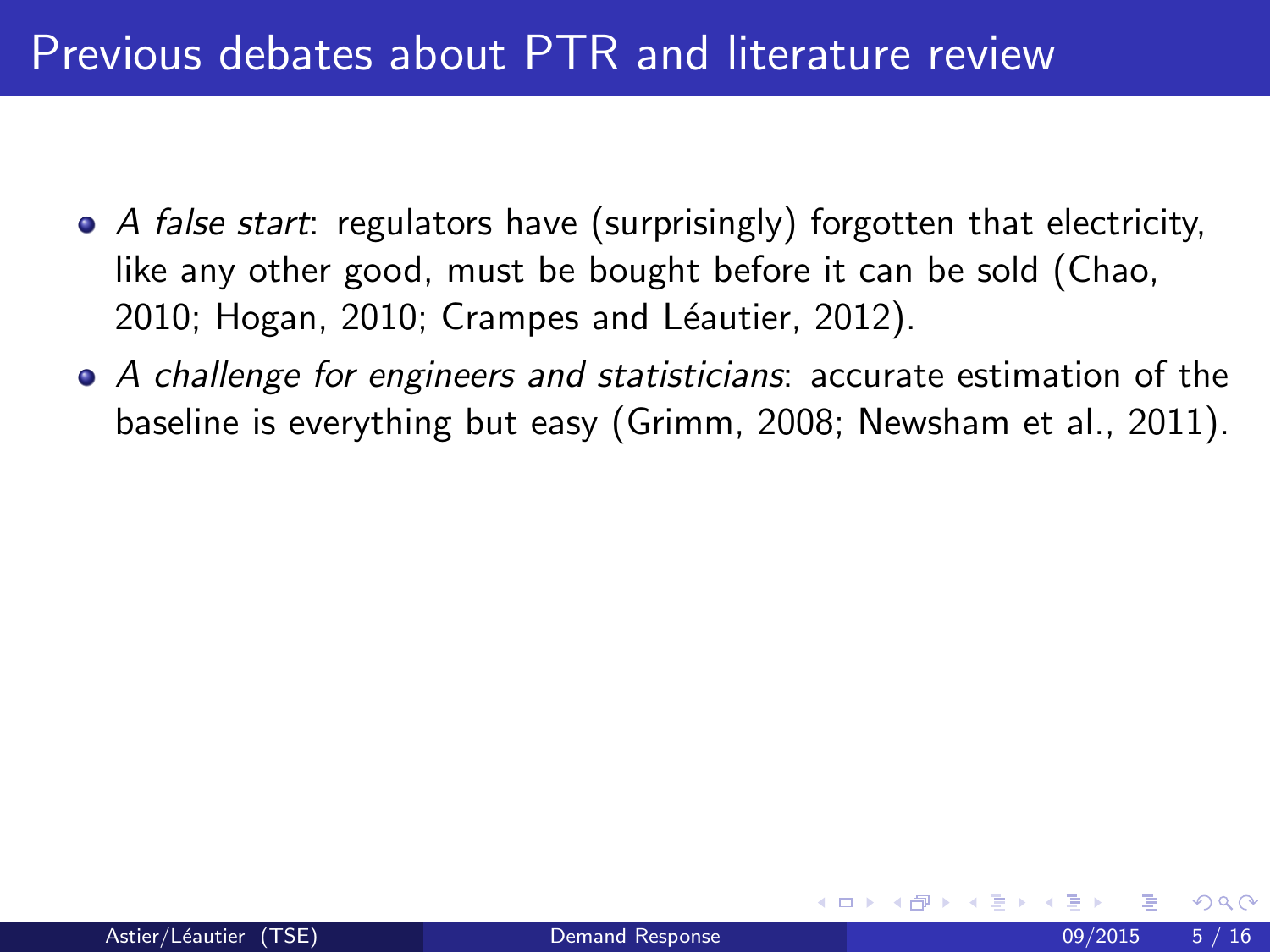- $\bullet$  A false start: regulators have (surprisingly) forgotten that electricity, like any other good, must be bought before it can be sold (Chao, 2010; Hogan, 2010; Crampes and Léautier, 2012).
- A challenge for engineers and statisticians: accurate estimation of the baseline is everything but easy (Grimm, 2008; Newsham et al., 2011).
- Cost efficiency?: PTR may reward random shocks in consumption (Ito, 2013), decreasing its cost-effectiveness (Joskow and Marron, 1992).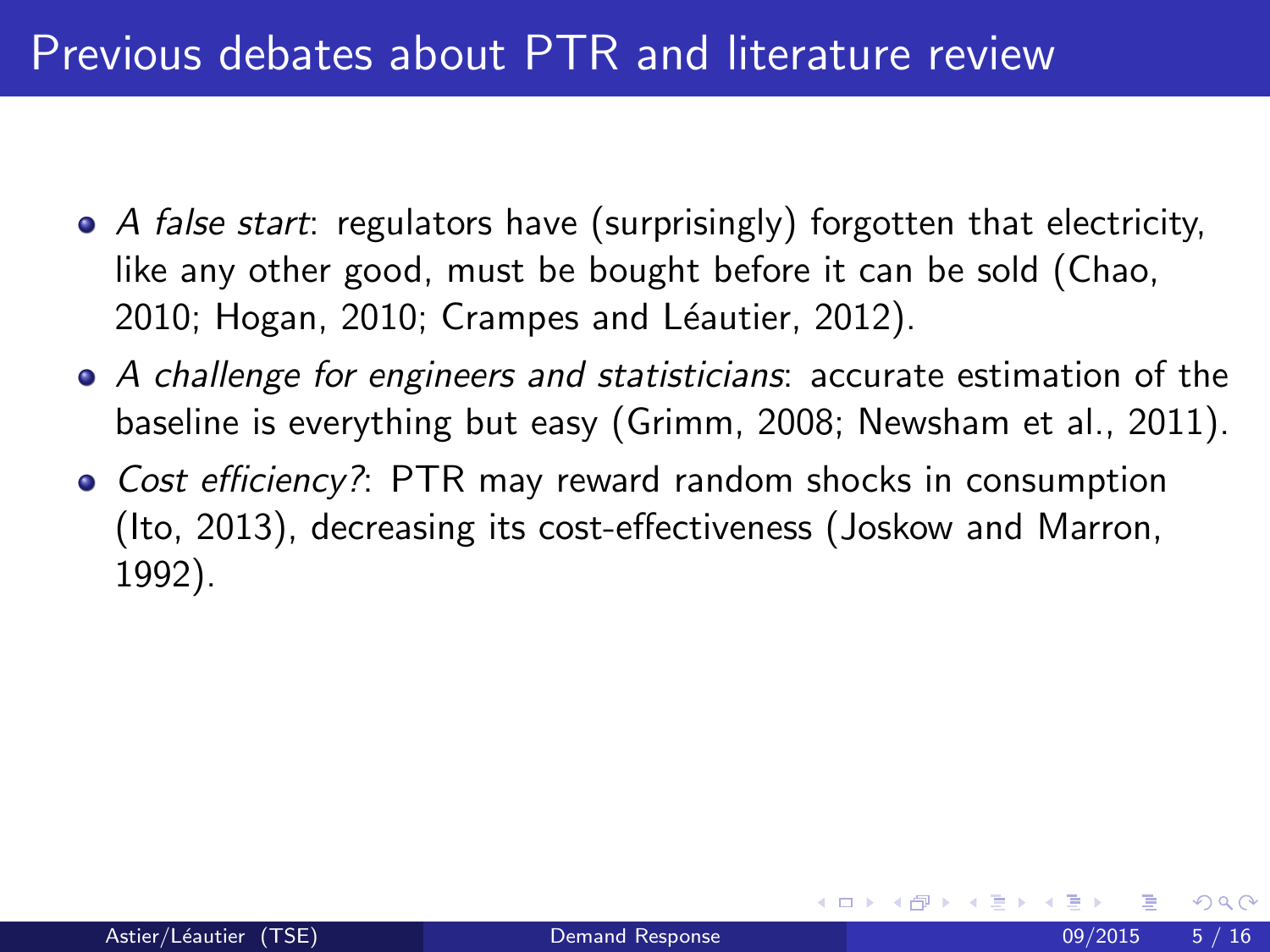- $\bullet$  A false start: regulators have (surprisingly) forgotten that electricity, like any other good, must be bought before it can be sold (Chao, 2010; Hogan, 2010; Crampes and Léautier, 2012).
- A challenge for engineers and statisticians: accurate estimation of the baseline is everything but easy (Grimm, 2008; Newsham et al., 2011).
- Cost efficiency?: PTR may reward random shocks in consumption (Ito, 2013), decreasing its cost-effectiveness (Joskow and Marron, 1992).
- Achieved reductions in peak demand: PTR may be less efficient than CPP in reducing peak demand (Newsham and Bowker, 2010; Faruqui and Sergici, 2010). Due to cognitive biases and bill protection? (Fenrick et al., 2014)

◂**◻▸ ◂<del>⁄</del>** ▸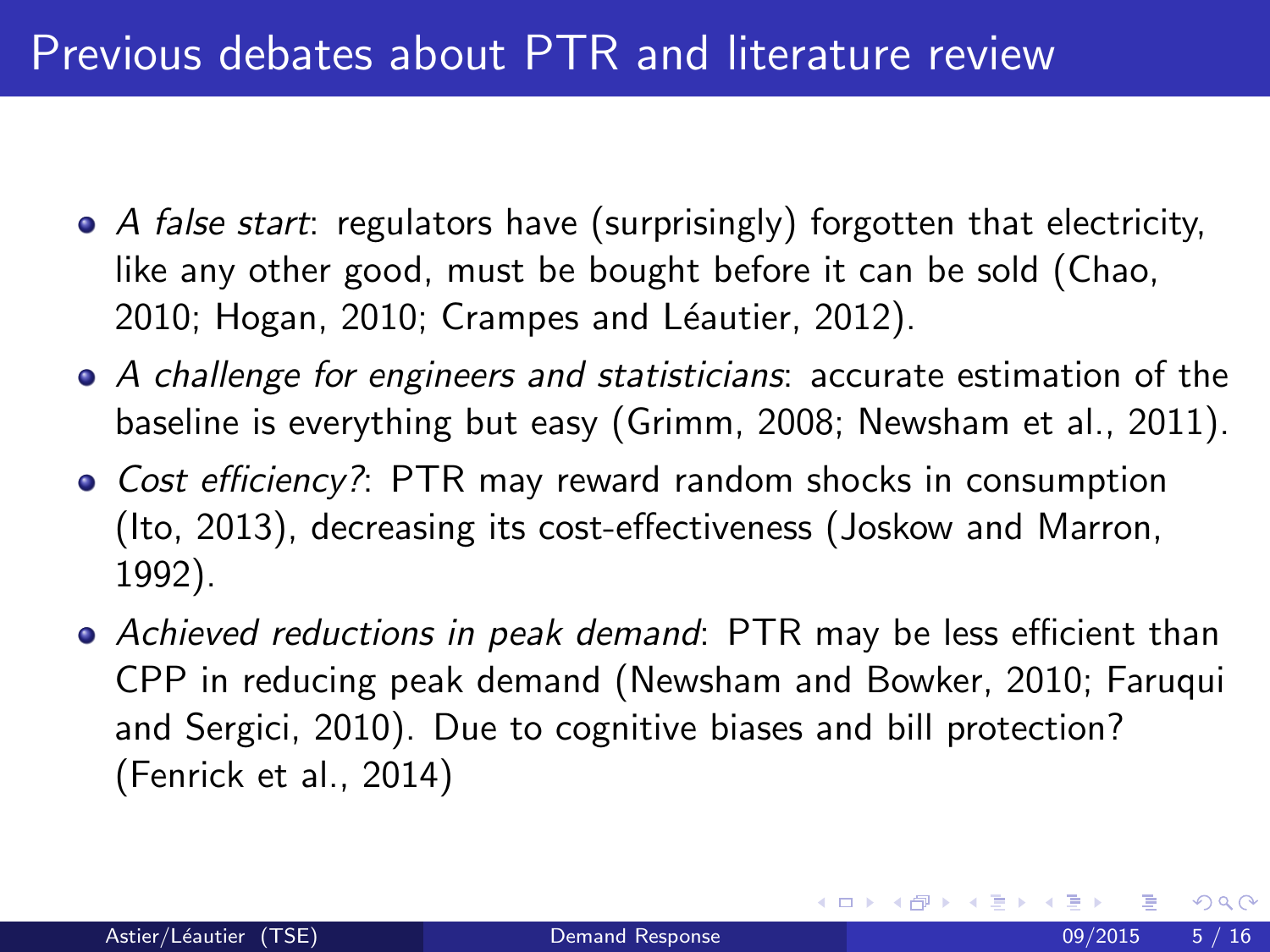• States-of-the-world  $t$  (any dimension)

**K ロ ト K 伊 ト K** 

⊞ ⊁ K э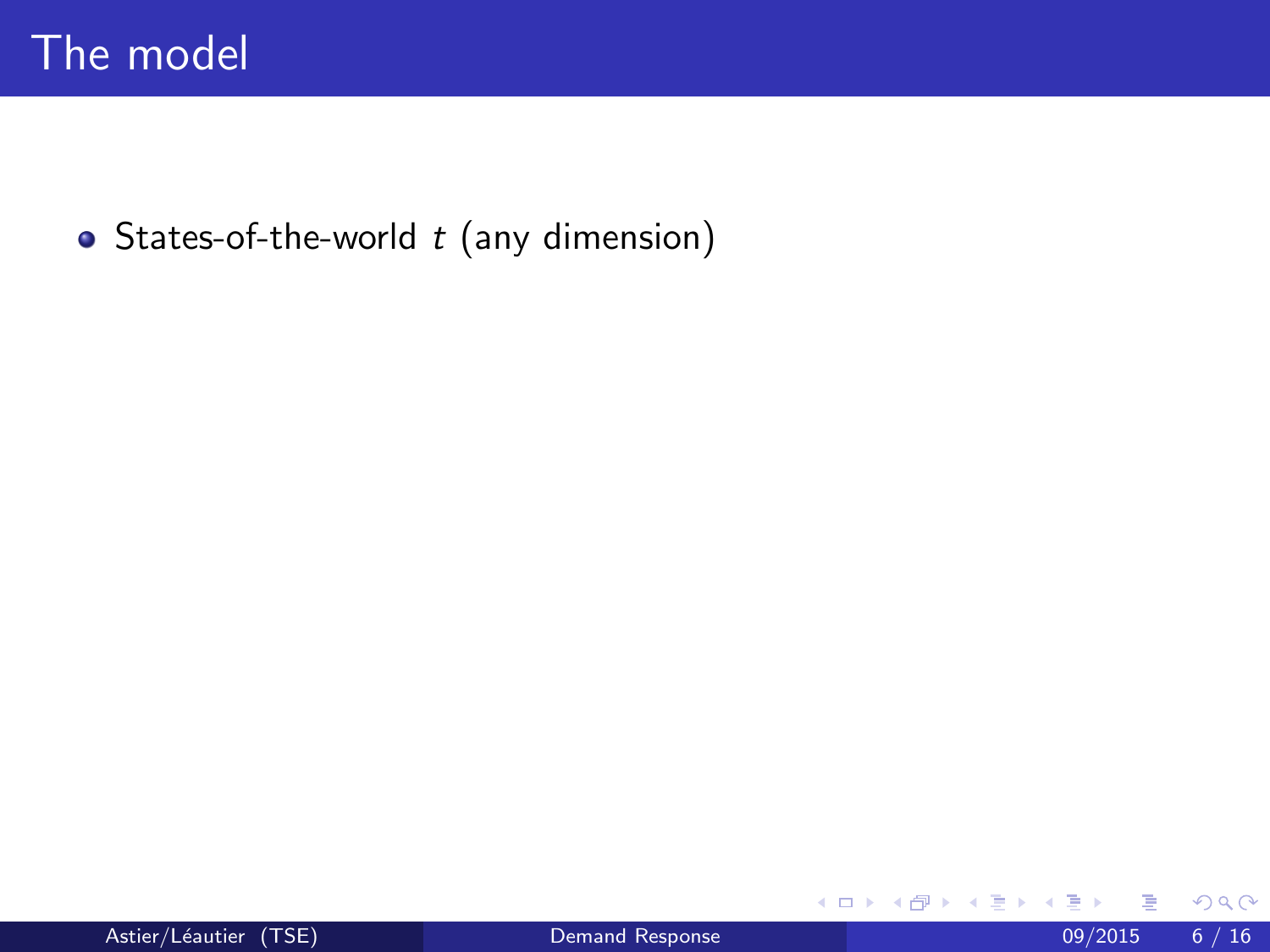- States-of-the-world  $t$  (any dimension)
- Utility function:  $U(q, \theta, t)$ , where q is the quantity consumed,  $\theta \in \left[ \underline{\theta}, \bar{\theta} \right]$  is private individual information (focus on a single class of consumers with the same contractable characteristics). Pure adverse selection modeled ( $\theta$  is exogenously given for each consumer), moral hazard can be obtained by adding a cost-to-cheat function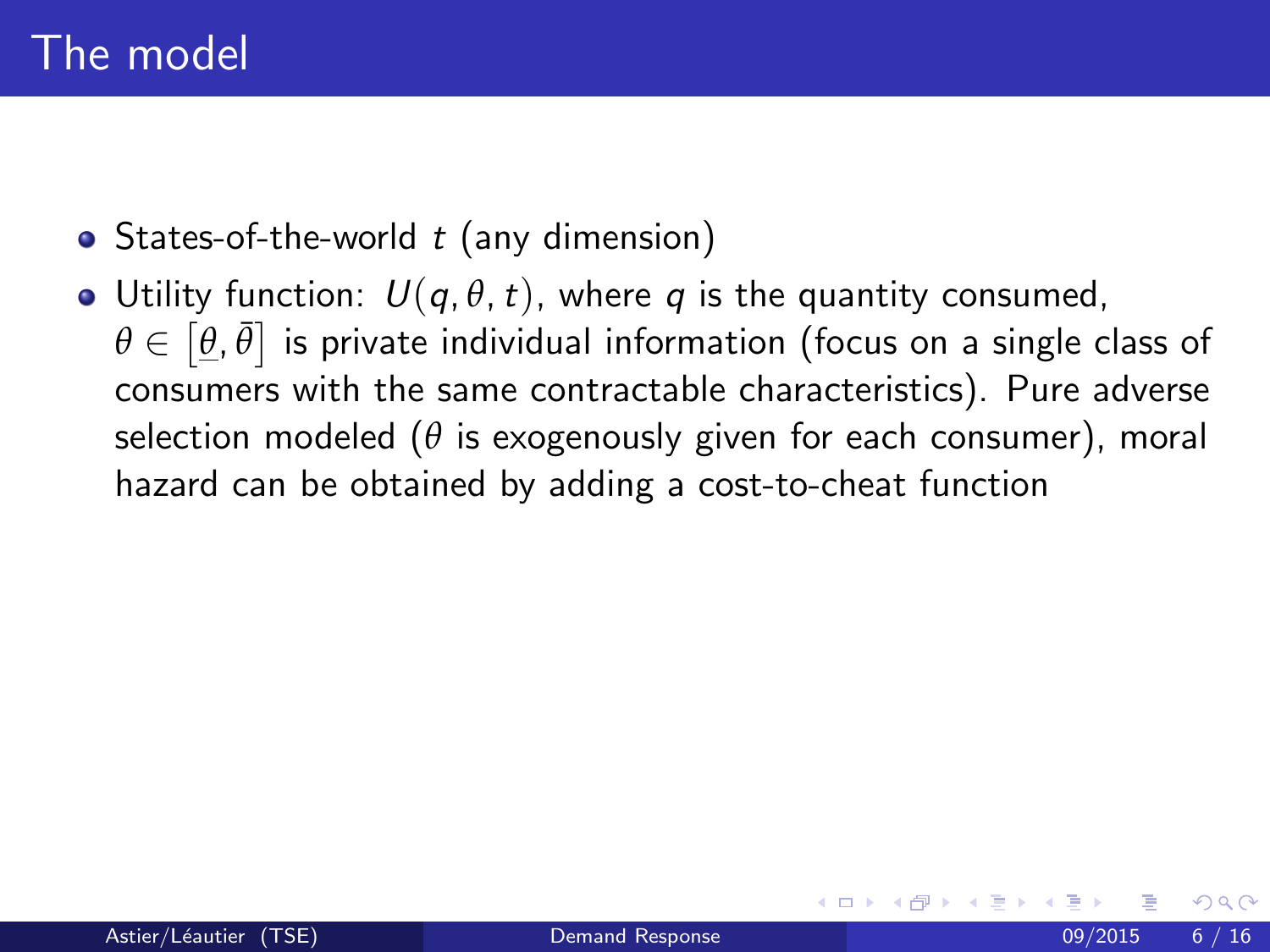- States-of-the-world  $t$  (any dimension)
- Utility function:  $U(q, \theta, t)$ , where q is the quantity consumed,  $\theta \in \left[ \underline{\theta}, \bar{\theta} \right]$  is private individual information (focus on a single class of consumers with the same contractable characteristics). Pure adverse selection modeled ( $\theta$  is exogenously given for each consumer), moral hazard can be obtained by adding a cost-to-cheat function
- $\bullet$   $q(p, \theta, t)$  is the demand function of a type  $\theta$  consumer facing price p in state t:  $\partial_a U(q(p, \theta, t), \theta, t) = p$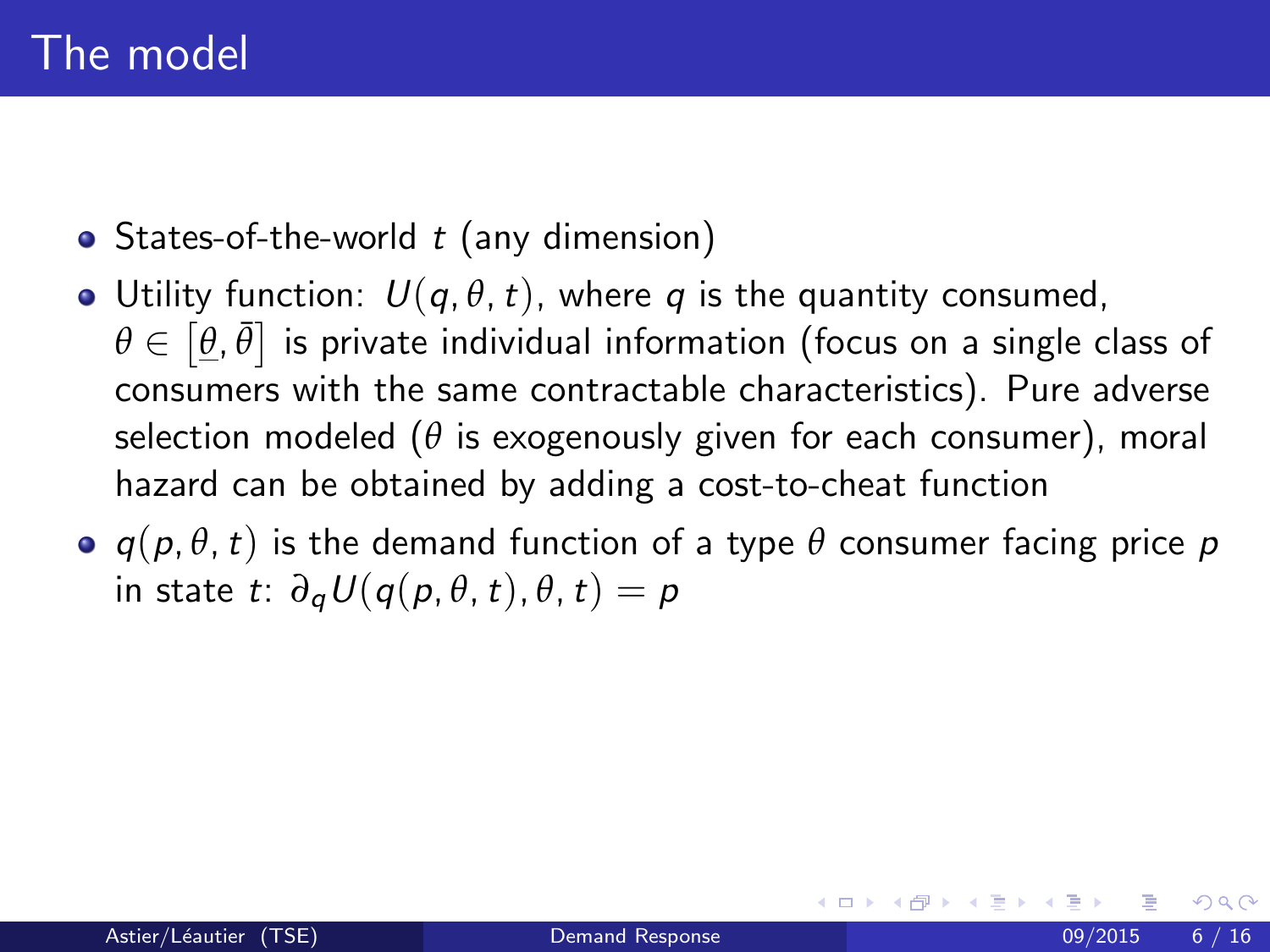- States-of-the-world  $t$  (any dimension)
- Utility function:  $U(q, \theta, t)$ , where q is the quantity consumed,  $\theta \in \left[ \underline{\theta}, \bar{\theta} \right]$  is private individual information (focus on a single class of consumers with the same contractable characteristics). Pure adverse selection modeled ( $\theta$  is exogenously given for each consumer), moral hazard can be obtained by adding a cost-to-cheat function
- $\bullet$   $q(p, \theta, t)$  is the demand function of a type  $\theta$  consumer facing price p in state t:  $\partial_a U(q(p, \theta, t), \theta, t) = p$
- Exogenous wholesale prices  $p(t)$ , competitive wholesale market (can be made endogenous, as in Spulber, 1992)

つへへ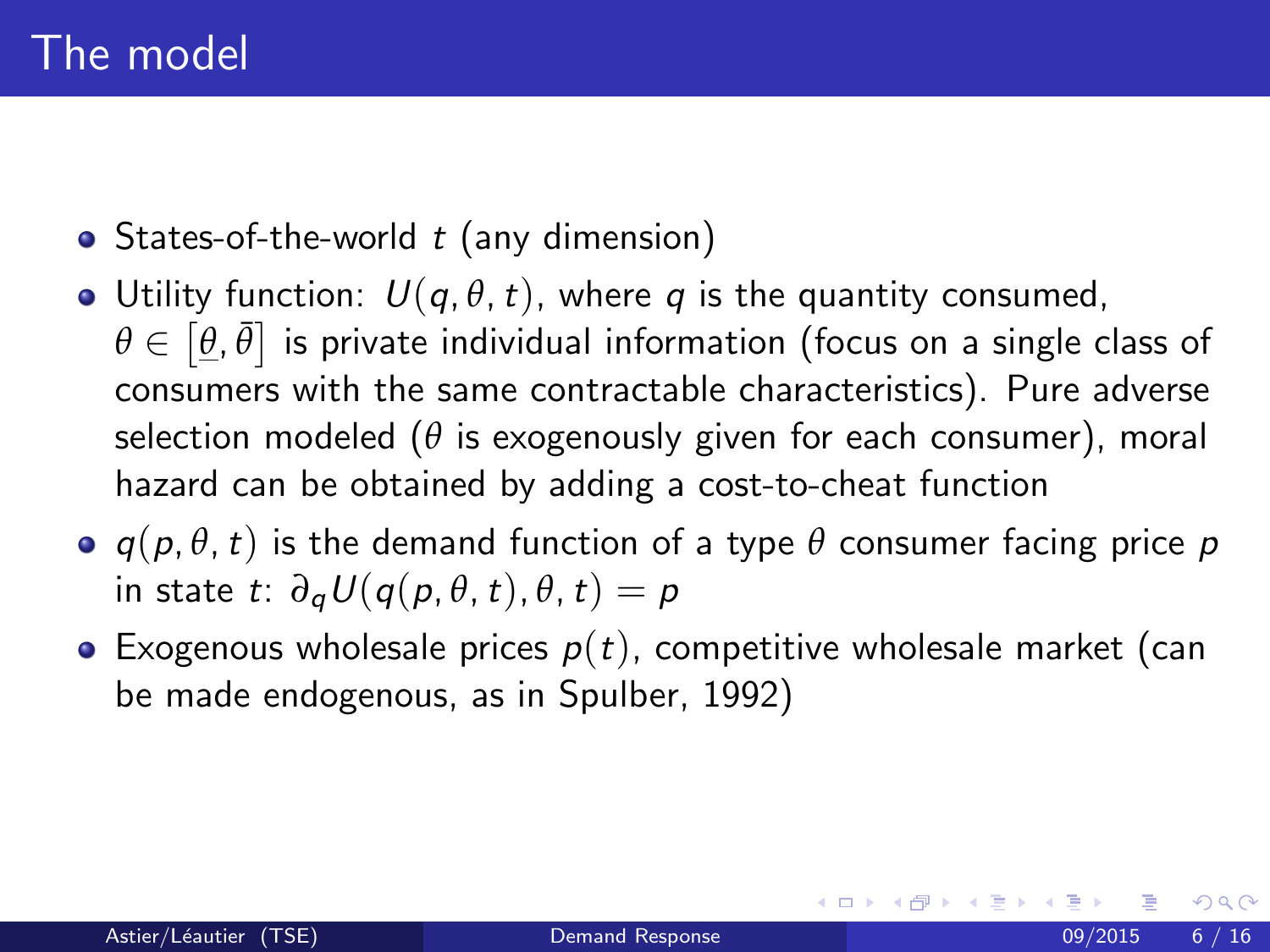- States-of-the-world  $t$  (any dimension)
- Utility function:  $U(q, \theta, t)$ , where q is the quantity consumed,  $\theta \in \left[ \underline{\theta}, \bar{\theta} \right]$  is private individual information (focus on a single class of consumers with the same contractable characteristics). Pure adverse selection modeled ( $\theta$  is exogenously given for each consumer), moral hazard can be obtained by adding a cost-to-cheat function
- $\bullet$   $q(p, \theta, t)$  is the demand function of a type  $\theta$  consumer facing price p in state t:  $\partial_a U(q(p, \theta, t), \theta, t) = p$
- Exogenous wholesale prices  $p(t)$ , competitive wholesale market (can be made endogenous, as in Spulber, 1992)
- $q^*(\theta, t)$  the socially optimal consumption:  $q^*(\theta, t) = q(p(t), \theta, t)$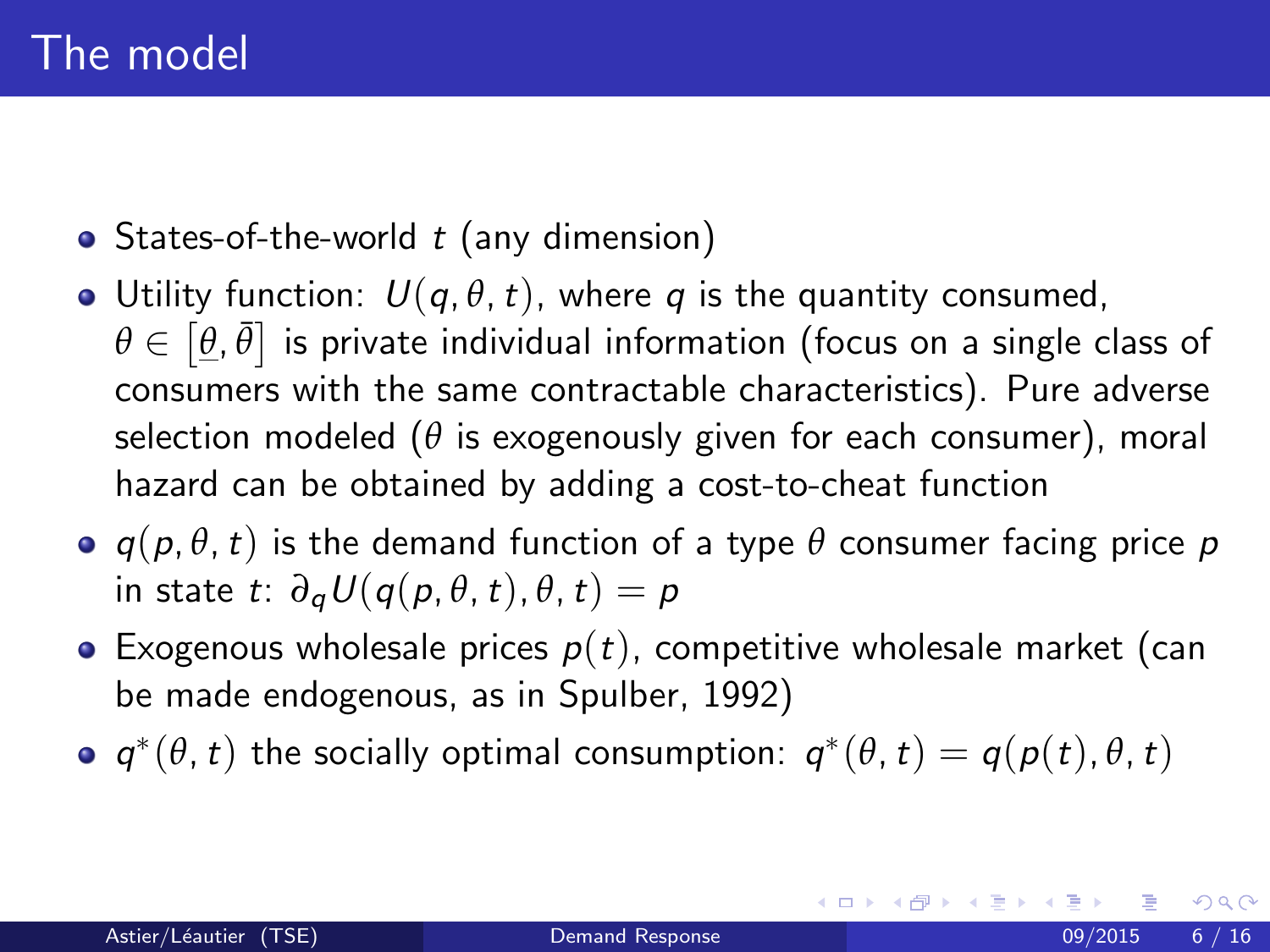#### Mechanism:

- $\bullet$  Retailer proposes a menu  $\big\{ \mathcal{T}(.),t\rightarrow \bar{q}(.,t) \big\} _\theta$  of payments  $\mathcal{T}(.)$  and maximum consumption  $\bar{q}(.,t)$
- $\bullet$  Consumers report  $\hat{\theta}$ , hence pay  $\mathcal{T}(\hat{\theta})$  and get allocated a maximum consumption  $\bar{q}(\hat{\theta},t)$
- $\bullet$  State  $t$  is realized. Customers consume any quantity  $q\leq \bar{q}(\hat{\theta},t)$  and resell the rest at  $p(t)$

#### **Proposition**

An IC socially optimal mechanism in which the lowest type gets the surplus she would get under RTP is such that:

- **1** For almost all  $(\theta, t)$ ,  $\bar{q}(\theta, t) \geq q^*(\theta, t)$
- $\mathbf{P}$   $\mathcal{T}(\theta) = \mathbb{E}_t [p(t)\bar{q}(\theta, t)]$

 $200$ 

イロト イ押 トイヨト イヨ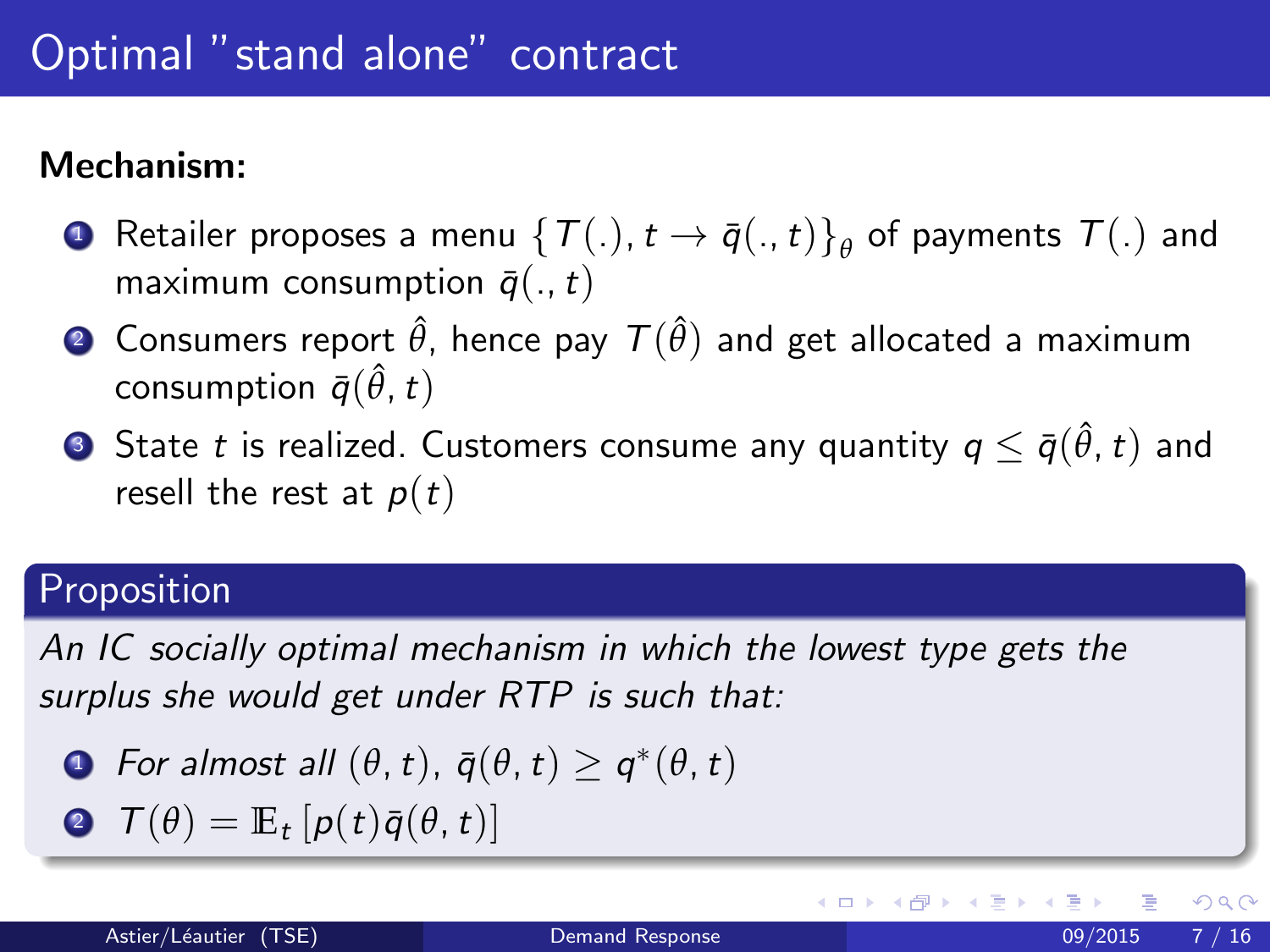# IC contract with a fixed price, full requirements contract

- Consumers have access to an affine constant-price full requirement contract: consuming  $q$  costs  $A + p^R q$
- Participation to the PTR scheme is mandatory.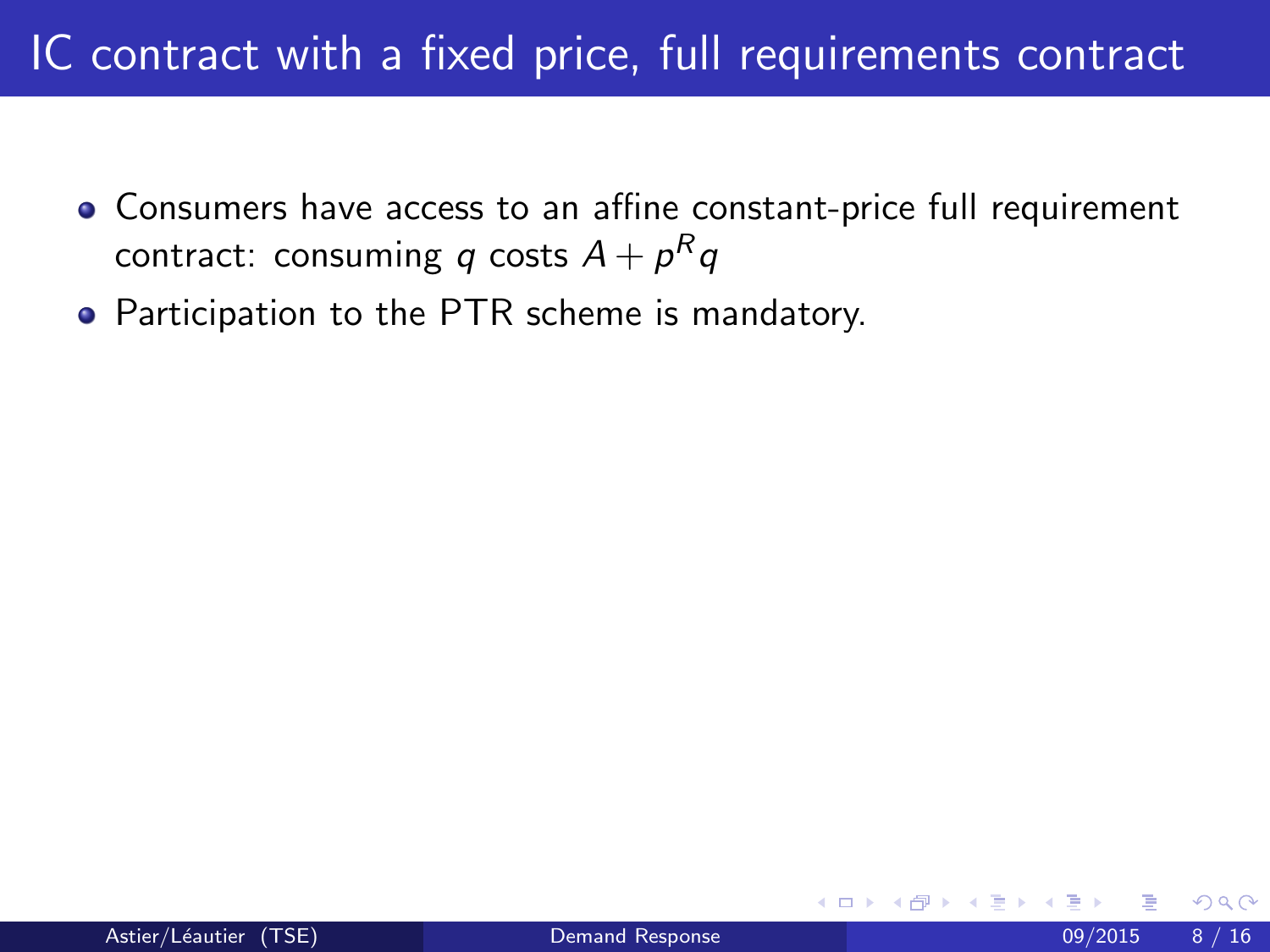# IC contract with a fixed price, full requirements contract

- Consumers have access to an affine constant-price full requirement contract: consuming  $q$  costs  $A + p^R q$
- Participation to the PTR scheme is mandatory.

#### Constrained mechanism (with mandatory opt-in):

- **1** Retailer proposes a menu  $\{T(.), t \rightarrow \bar{q}(.,t)\}_\theta$  of payments  $T(.)$  and baseline consumption  $\bar{q}(.,t)$
- $\bullet$  Consumers report  $\hat{\theta}$ , hence pay  $\mathcal{T}(\hat{\theta})$  and get allocated a baseline  $\bar{q}(\hat{\theta},t)$
- $\bullet$  State t is realized. Customers can consume any quantity q, and resell  $(\bar{q}(\hat{\theta},t)-q)^{+}$  at  $p(t)$ . They pay  $A+p^Rq$  if they do not resell, and  $A + \rho^R \bar{q}(\hat{\theta}, t)$  if they do.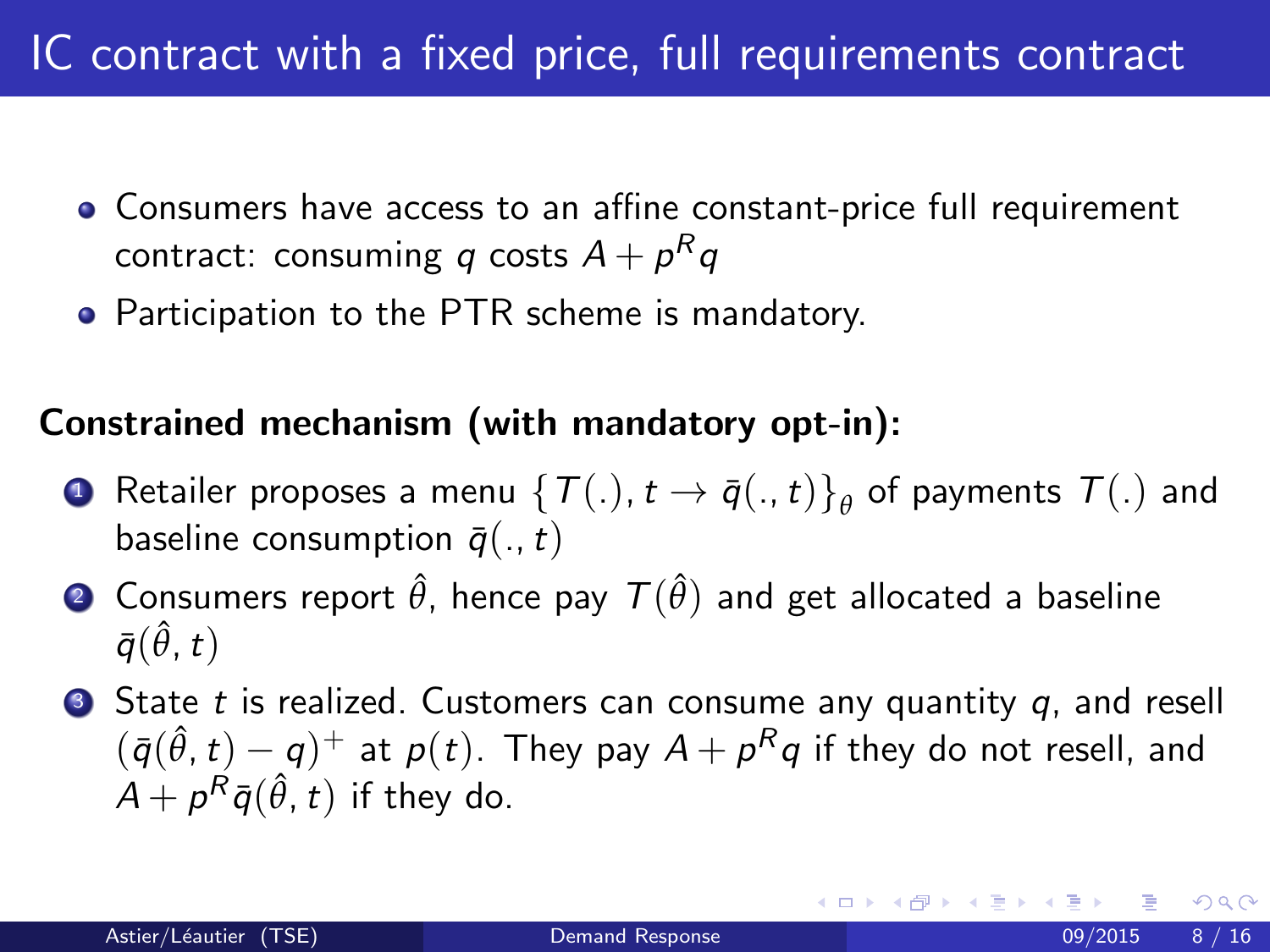Define the indifference quantity  $\hat{q}(\theta, t)$  such that

$$
U(q(p^R, \theta, t), \theta, t) - p^R q(p^R, \theta, t) \equiv \begin{array}{l} U(q^*(\theta, t), \theta, t) - p^R \hat{q}(\theta, t) \\ + p(t) (\hat{q}(\theta, t) - q^*(\theta, t))^+ \end{array}
$$

4 0 8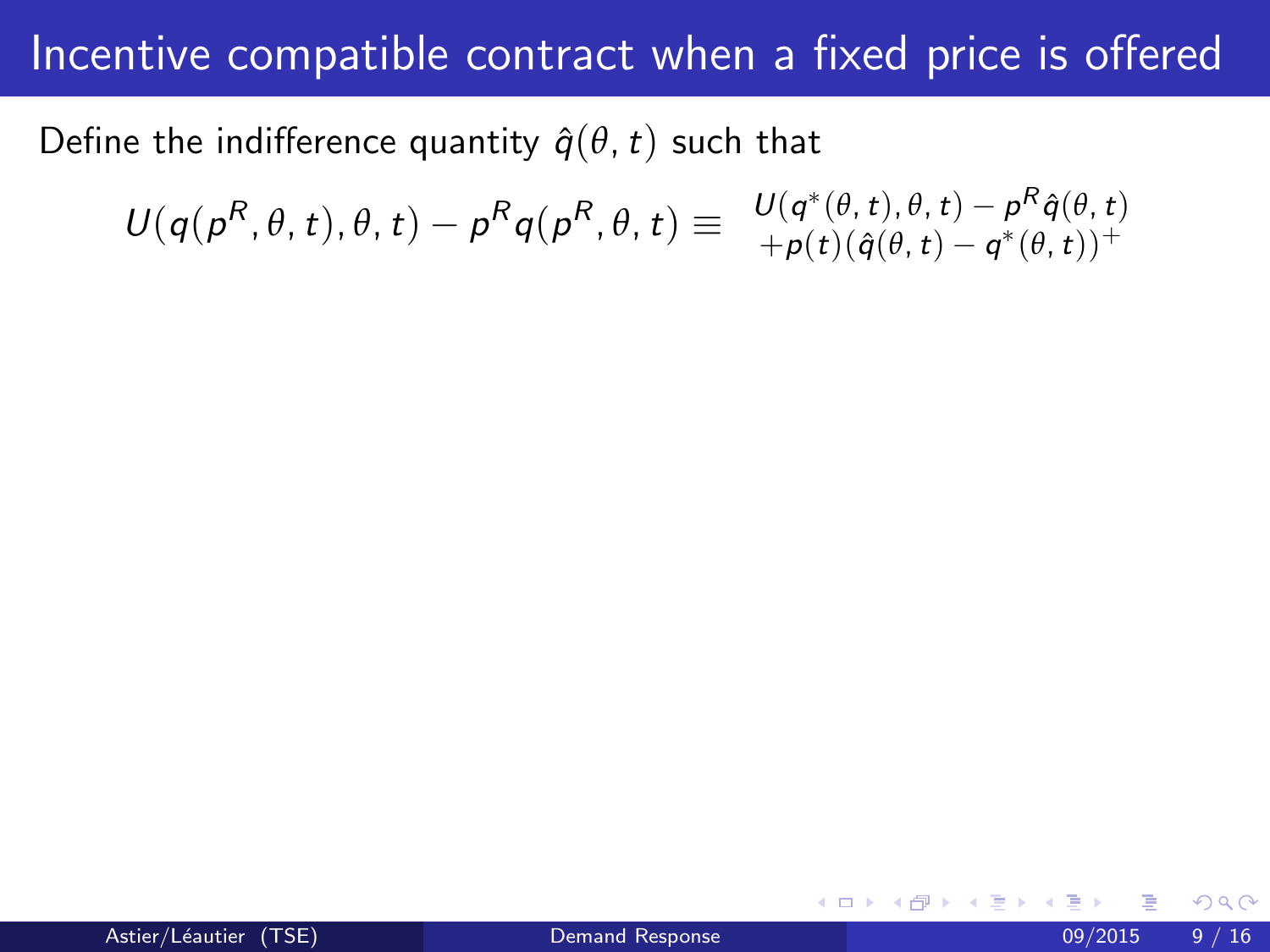Define the indifference quantity  $\hat{q}(\theta, t)$  such that

$$
U(q(p^R, \theta, t), \theta, t) - p^R q(p^R, \theta, t) \equiv \begin{array}{l} U(q^*(\theta, t), \theta, t) - p^R \hat{q}(\theta, t) \\ + p(t) (\hat{q}(\theta, t) - q^*(\theta, t))^+ \end{array}
$$

#### Proposition

An IC (constrained) optimal mechanism is such that:

\n- For almost all 
$$
(\theta, t)
$$
,  $\bar{q}(\theta, t) \geq \hat{q}(\theta, t)$  when  $p(t) > p^R$
\n- Of  $(\theta) = \mathbb{E}_t \left[ (p(t) - p^R) \bar{q}(\theta, t) \mathbf{1}_{p(t) > p^R} \right]$
\n

 $\leftarrow$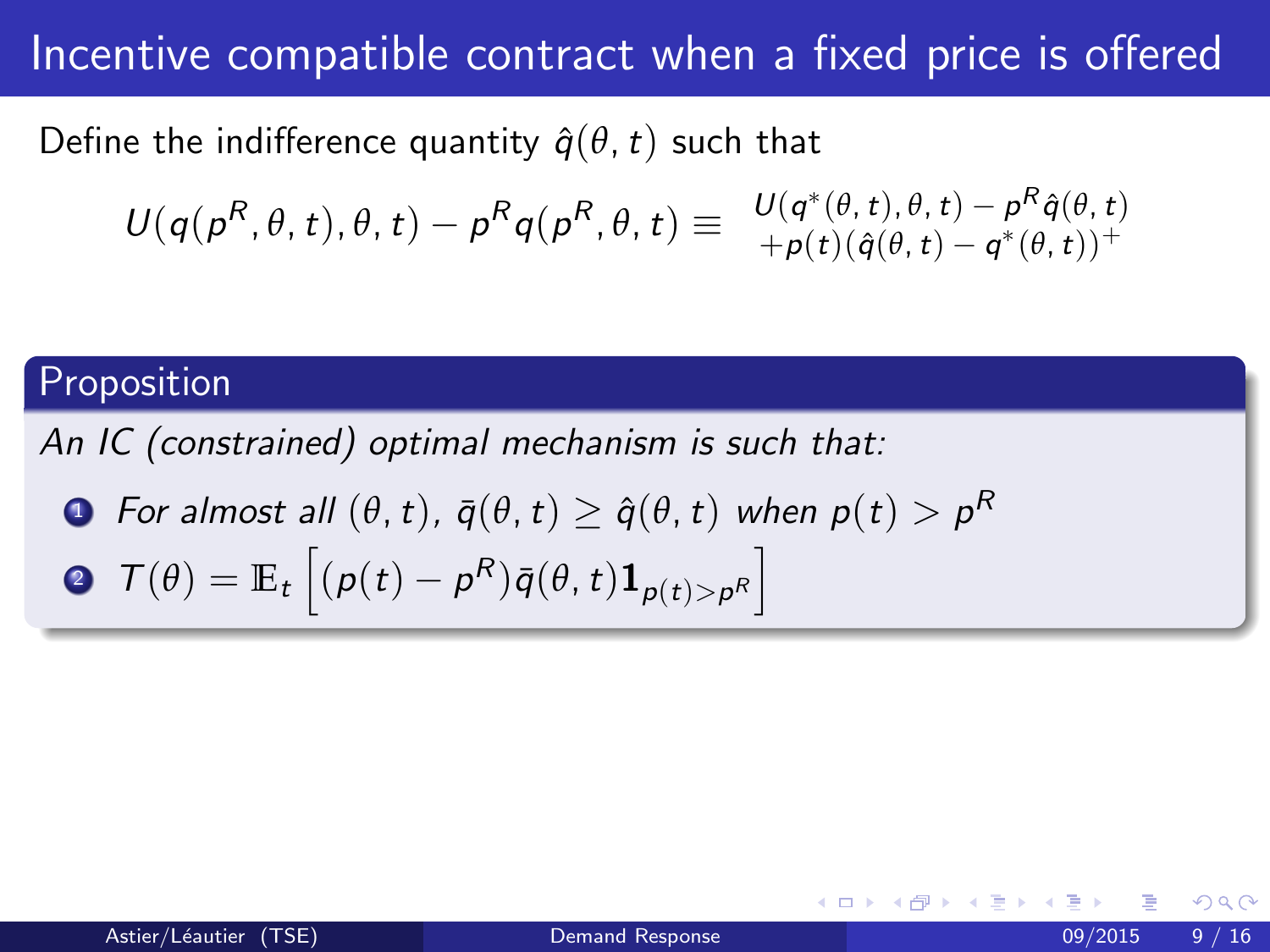Define the indifference quantity  $\hat{q}(\theta, t)$  such that

$$
U(q(p^R, \theta, t), \theta, t) - p^R q(p^R, \theta, t) \equiv \begin{array}{l} U(q^*(\theta, t), \theta, t) - p^R \hat{q}(\theta, t) \\ + p(t) (\hat{q}(\theta, t) - q^*(\theta, t))^+ \end{array}
$$

#### Proposition

An IC (constrained) optimal mechanism is such that:

• For almost all 
$$
(\theta, t)
$$
,  $\bar{q}(\theta, t) \geq \hat{q}(\theta, t)$  when  $p(t) > p^R$ 

$$
\mathbf{P} \ \mathcal{T}(\theta) = \mathbb{E}_{t} \left[ (\rho(t) - \rho^{R}) \bar{q}(\theta, t) \mathbf{1}_{\rho(t) > \rho^{R}} \right]
$$

- **1** Some off-peak under-consumption occurs (not optimal)
- No ex ante screening (consumers are indifferent between any high enough baseline)
- **3** Current PTR implementations set  $T(\theta) = 0$ . Hence, they naturally lead to arbitrage, i.e., baseline inflation  $200$

Astier/Léautier (TSE) [Demand Response](#page-0-0) 09/2015 9/16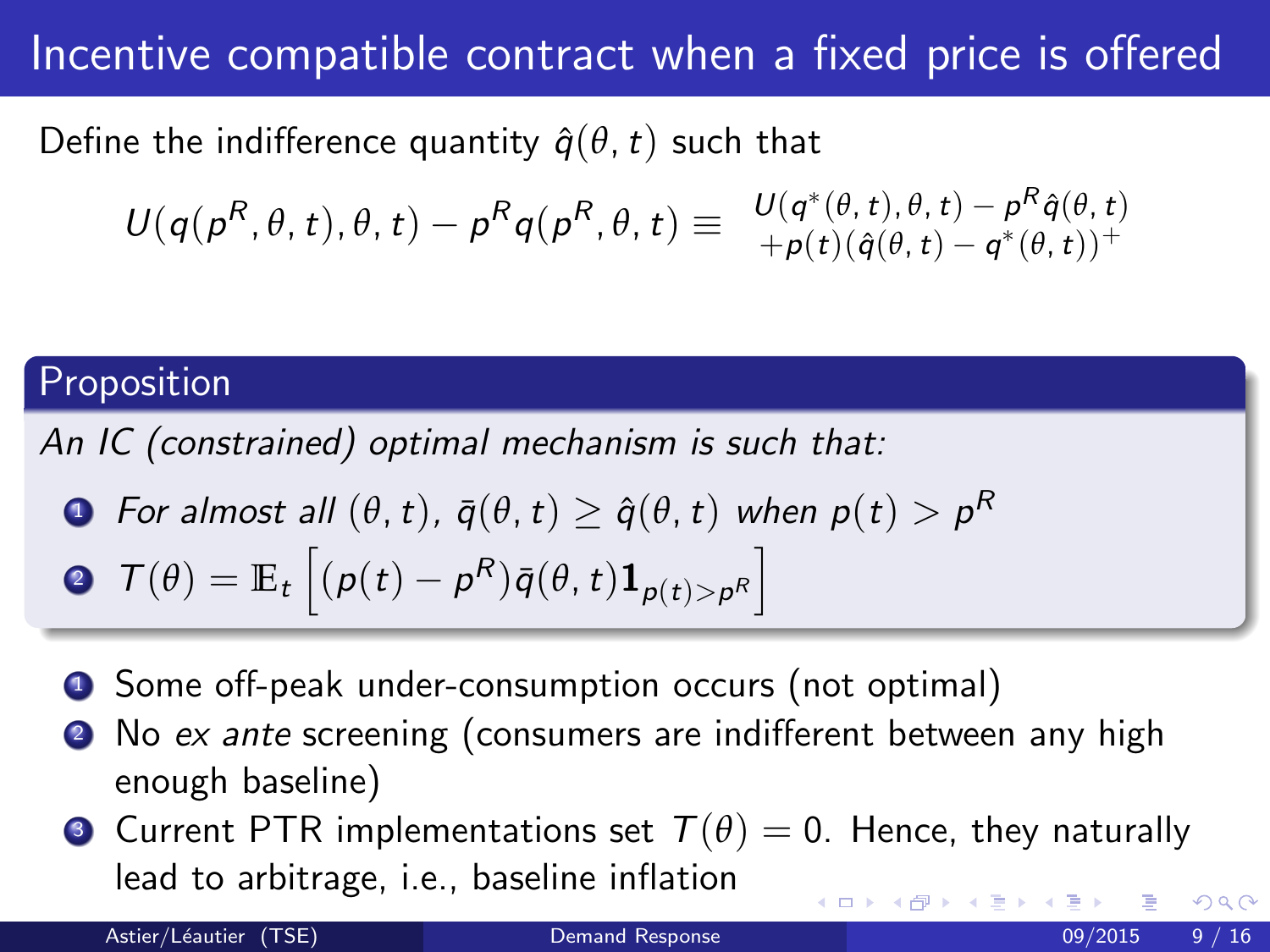**• IC PTR schemes IC are equivalent to variable Critical Peak Pricing** schemes (vCPP), which are much easier to implement, although there may be some behavioral trade-offs, see Letzler (2010)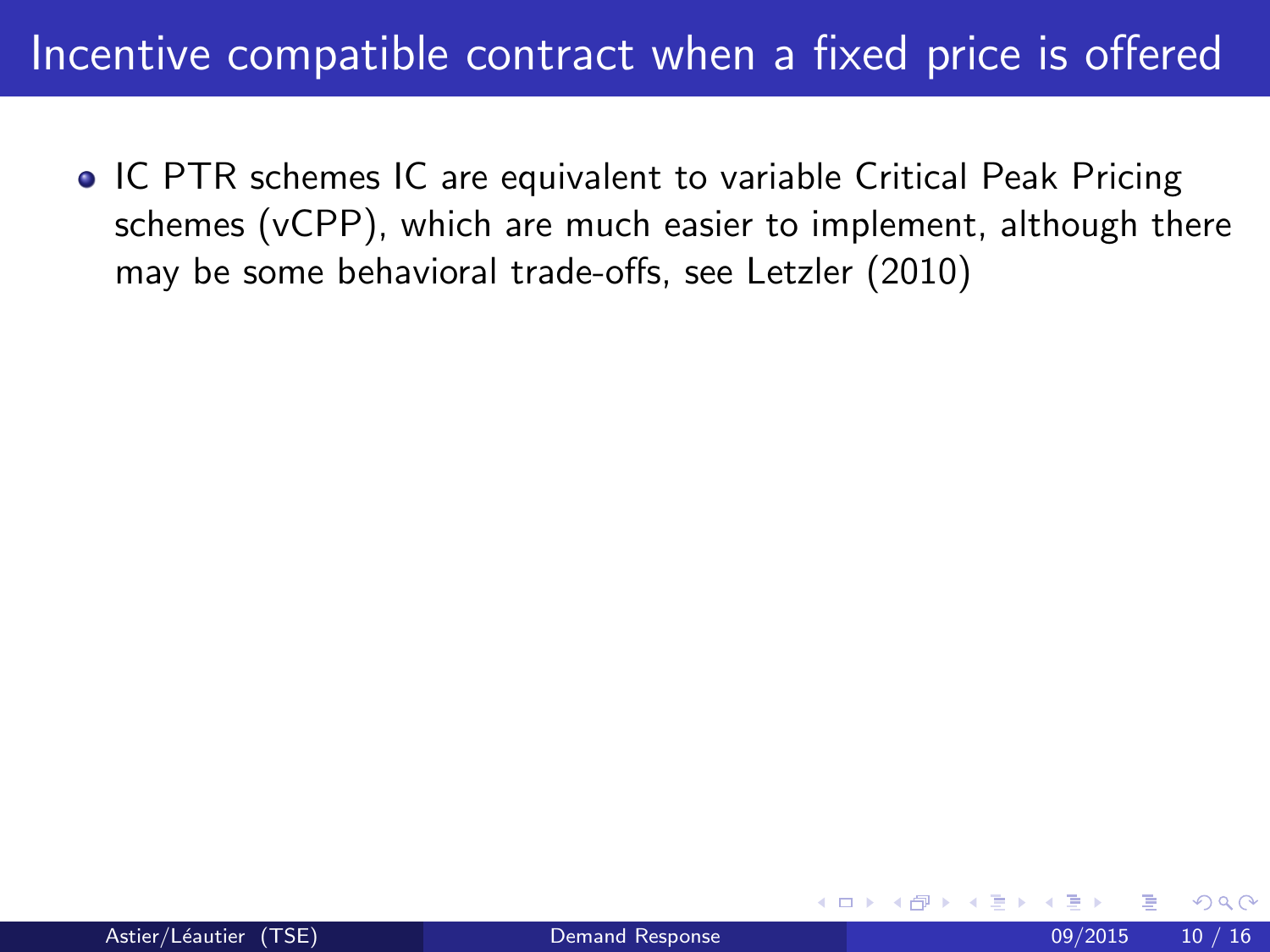- **IC PTR schemes IC are equivalent to variable Critical Peak Pricing** schemes (vCPP), which are much easier to implement, although there may be some behavioral trade-offs, see Letzler (2010)
- Consumers have no incentives to switch from their standard contract to an vCPP contract: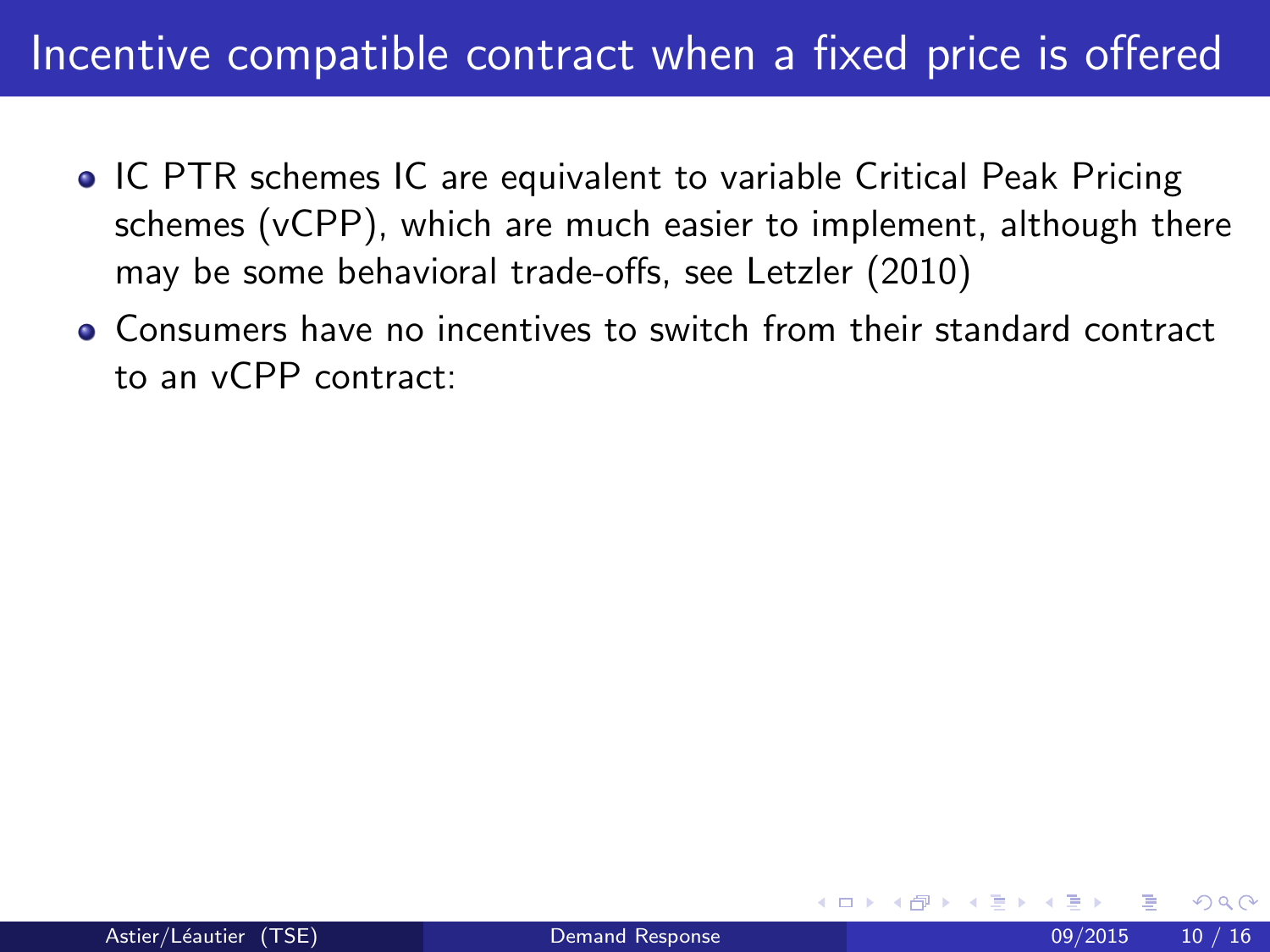- **IC PTR schemes IC are equivalent to variable Critical Peak Pricing** schemes (vCPP), which are much easier to implement, although there may be some behavioral trade-offs, see Letzler (2010)
- Consumers have no incentives to switch from their standard contract to an vCPP contract:
	- Off-peak  $(\rho(t)\leq \rho^R)$ , no difference between contracts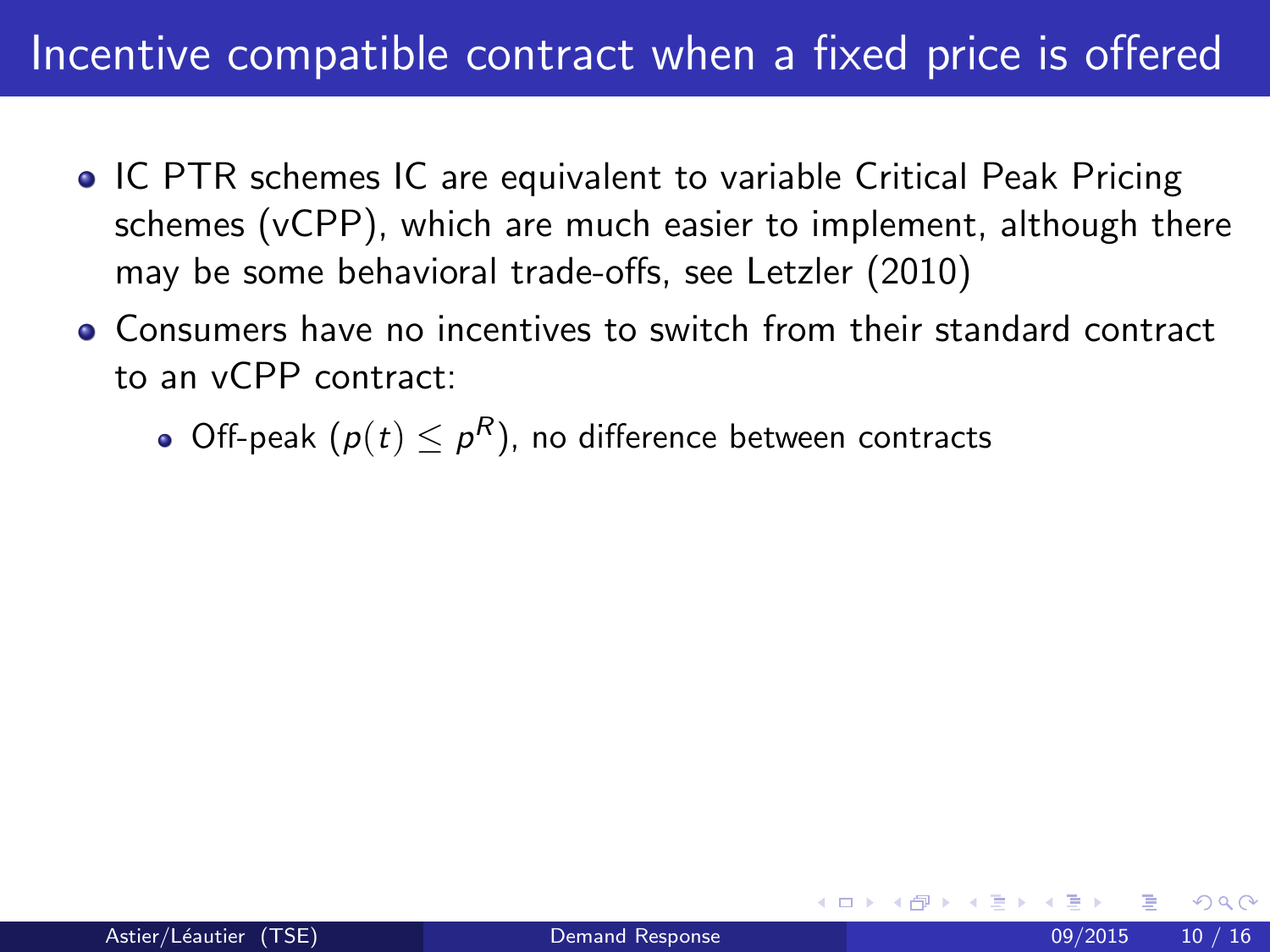- **IC PTR schemes IC are equivalent to variable Critical Peak Pricing** schemes (vCPP), which are much easier to implement, although there may be some behavioral trade-offs, see Letzler (2010)
- Consumers have no incentives to switch from their standard contract to an vCPP contract:
	- Off-peak  $(\rho(t)\leq \rho^R)$ , no difference between contracts
	- On-peak pay  $\rho(t) > \rho^R$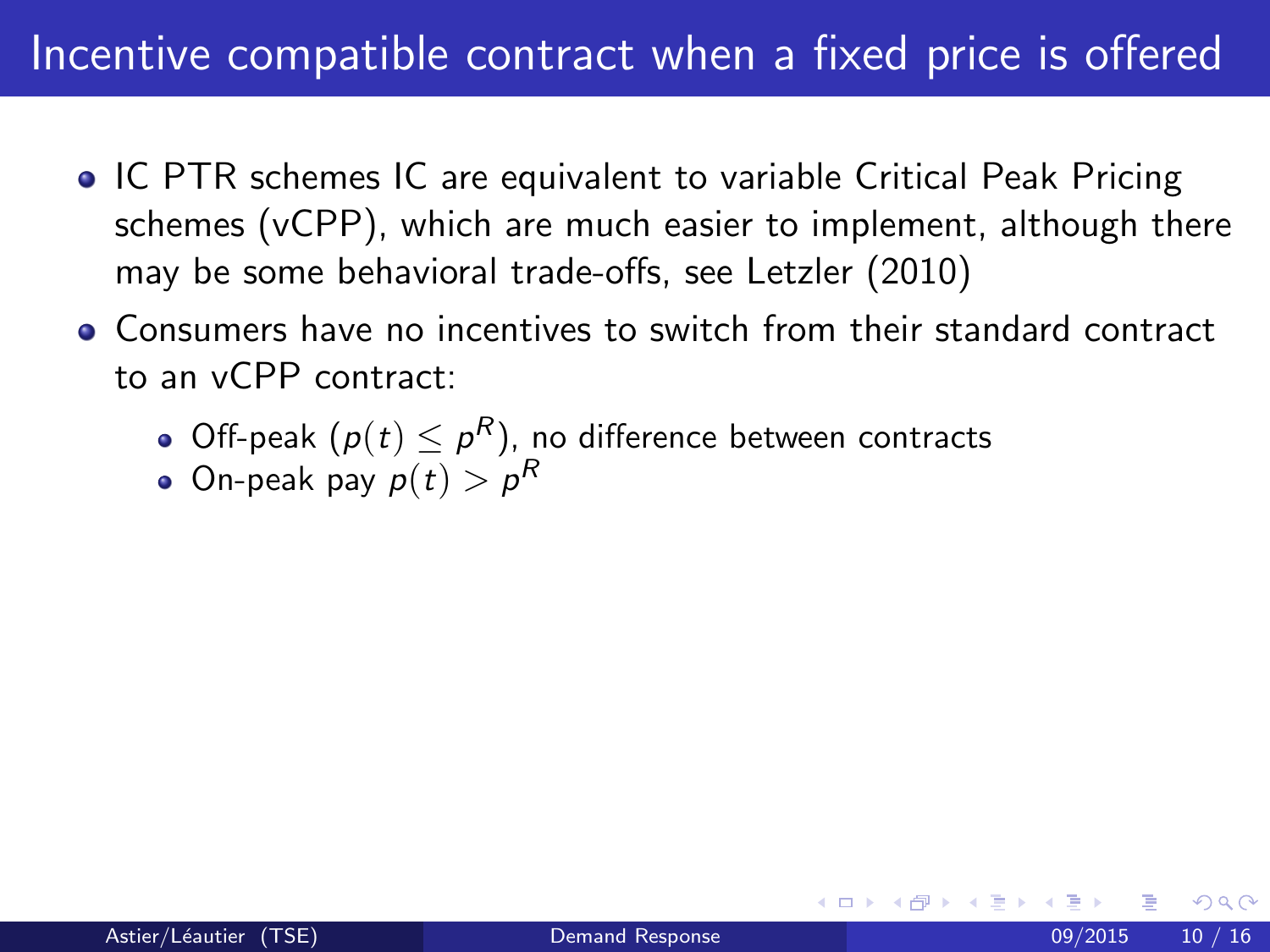- **IC PTR schemes IC are equivalent to variable Critical Peak Pricing** schemes (vCPP), which are much easier to implement, although there may be some behavioral trade-offs, see Letzler (2010)
- Consumers have no incentives to switch from their standard contract to an vCPP contract:
	- Off-peak  $(\rho(t)\leq \rho^R)$ , no difference between contracts
	- On-peak pay  $\rho(t) > \rho^R$
- This leads to an apparent policy dilemma: if information asymmetry is an issue, ignoring it leads to costly and unjust baseline inflation, and including it leads to no enrollment in PTR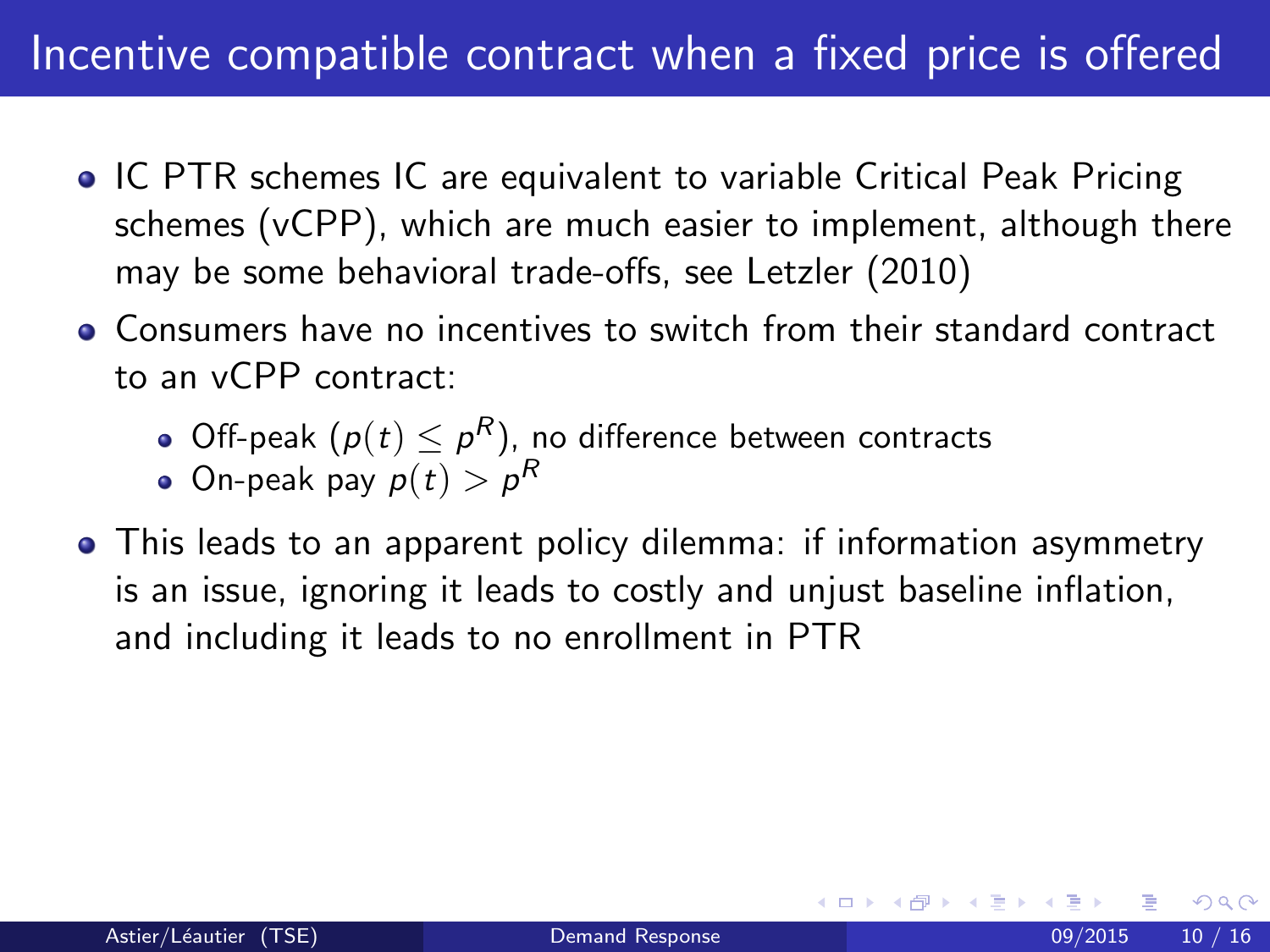- **IC PTR schemes IC are equivalent to variable Critical Peak Pricing** schemes (vCPP), which are much easier to implement, although there may be some behavioral trade-offs, see Letzler (2010)
- Consumers have no incentives to switch from their standard contract to an vCPP contract:
	- Off-peak  $(\rho(t)\leq \rho^R)$ , no difference between contracts
	- On-peak pay  $\rho(t) > \rho^R$
- This leads to an apparent policy dilemma: if information asymmetry is an issue, ignoring it leads to costly and unjust baseline inflation, and including it leads to no enrollment in PTR
- However, since IC PTR/vCPP contracts increase social surplus, one should be able to induce at least some enrollment by modifying retail contracts, for example offering switching consumers a lower fixed fee  $(B < A)$  or off-peak price  $(p < p^R)$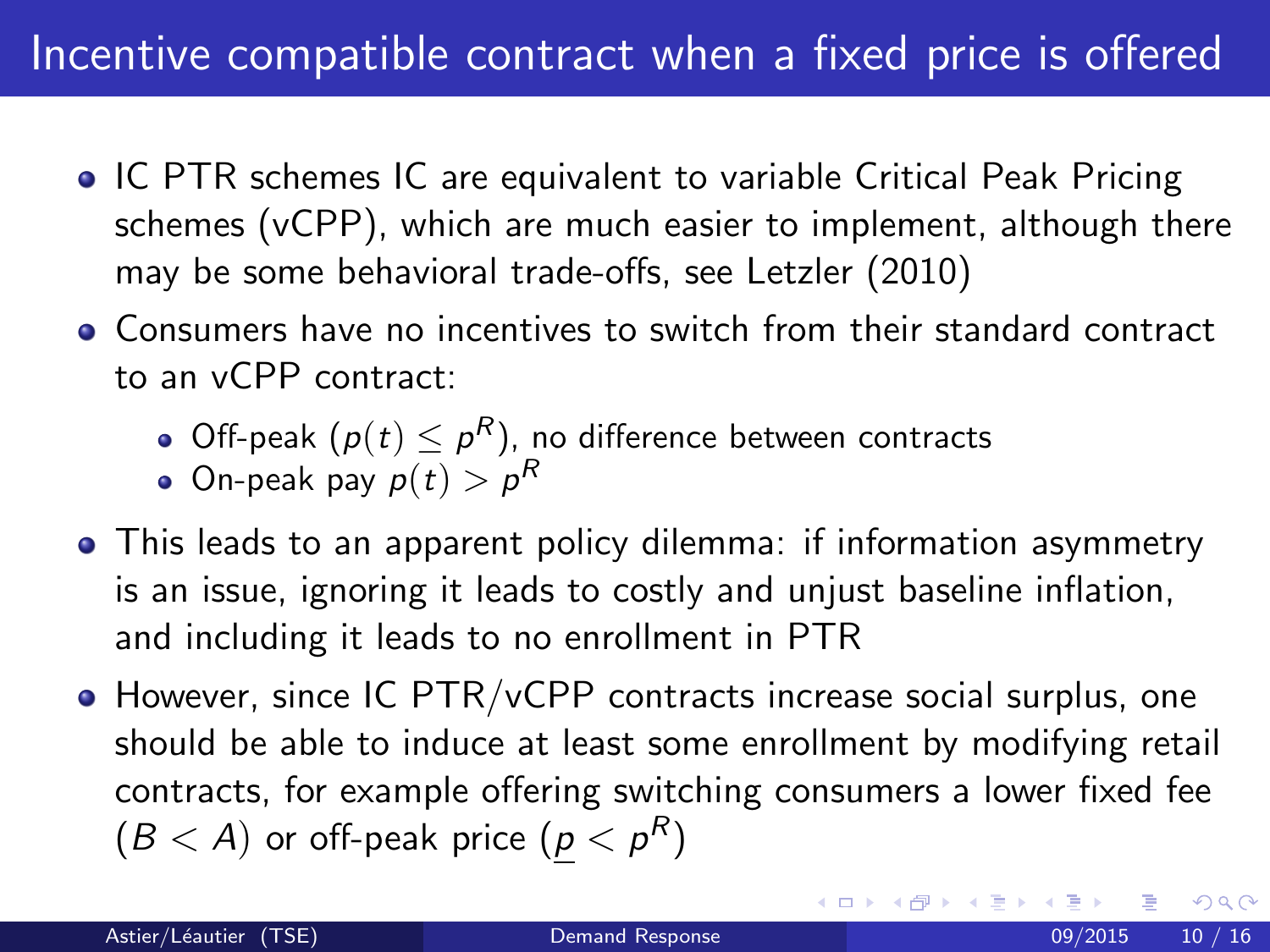#### Proposition

Under perfect competition, variable CPP contracts converge toward RTP.

#### Proof.

Net surplus is higher closer to RTP. If a retailer offers a variable CPP contract away from RTP, a competitor can undercut her.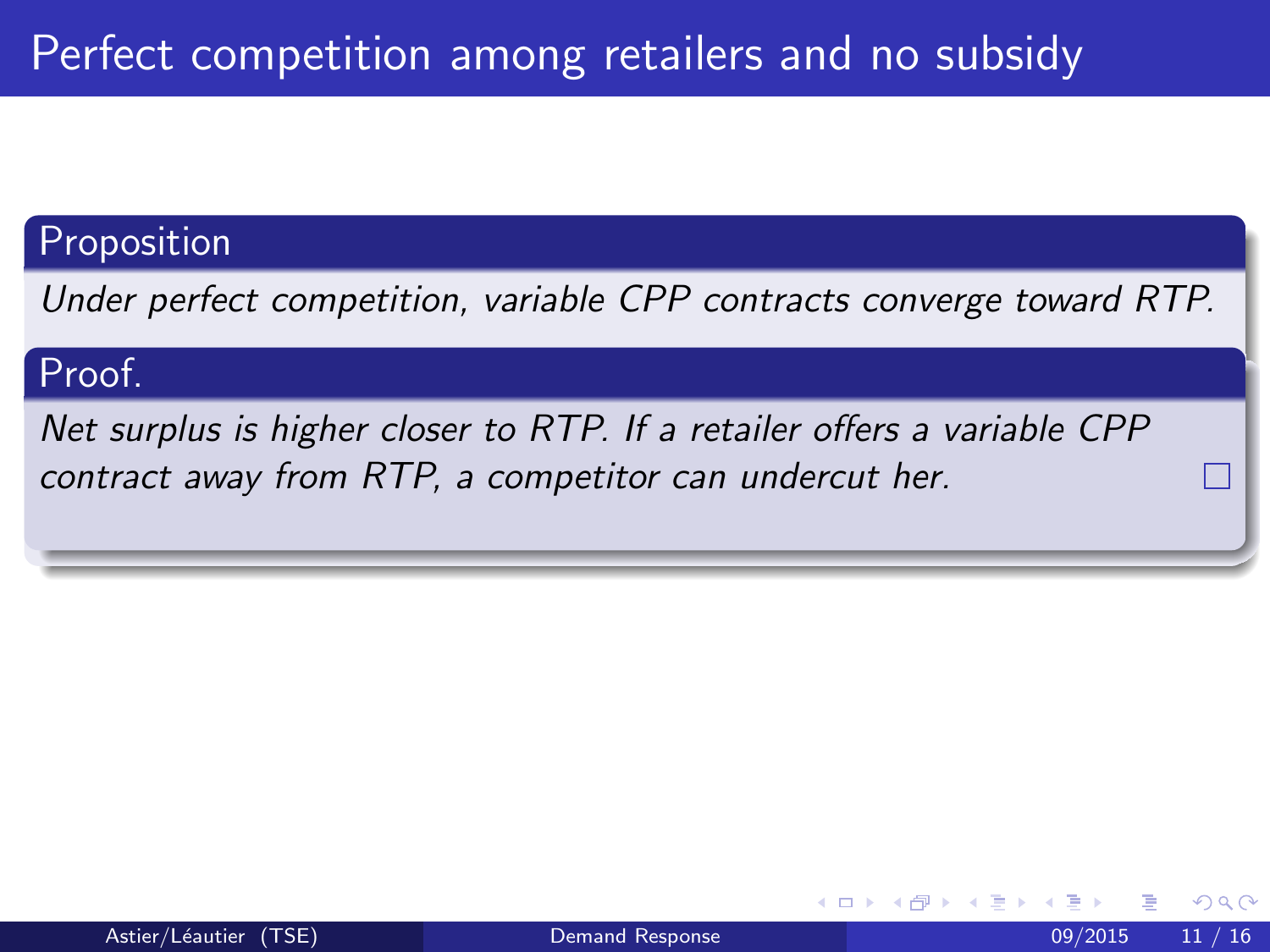#### Proposition

Under perfect competition, variable CPP contracts converge toward RTP.

#### Proof.

Net surplus is higher closer to RTP. If a retailer offers a variable CPP contract away from RTP, a competitor can undercut her.

#### Proposition

If customers staying on standard rate not subsidized, almost all consumers switch to RTP in equilibrium.

4 0 8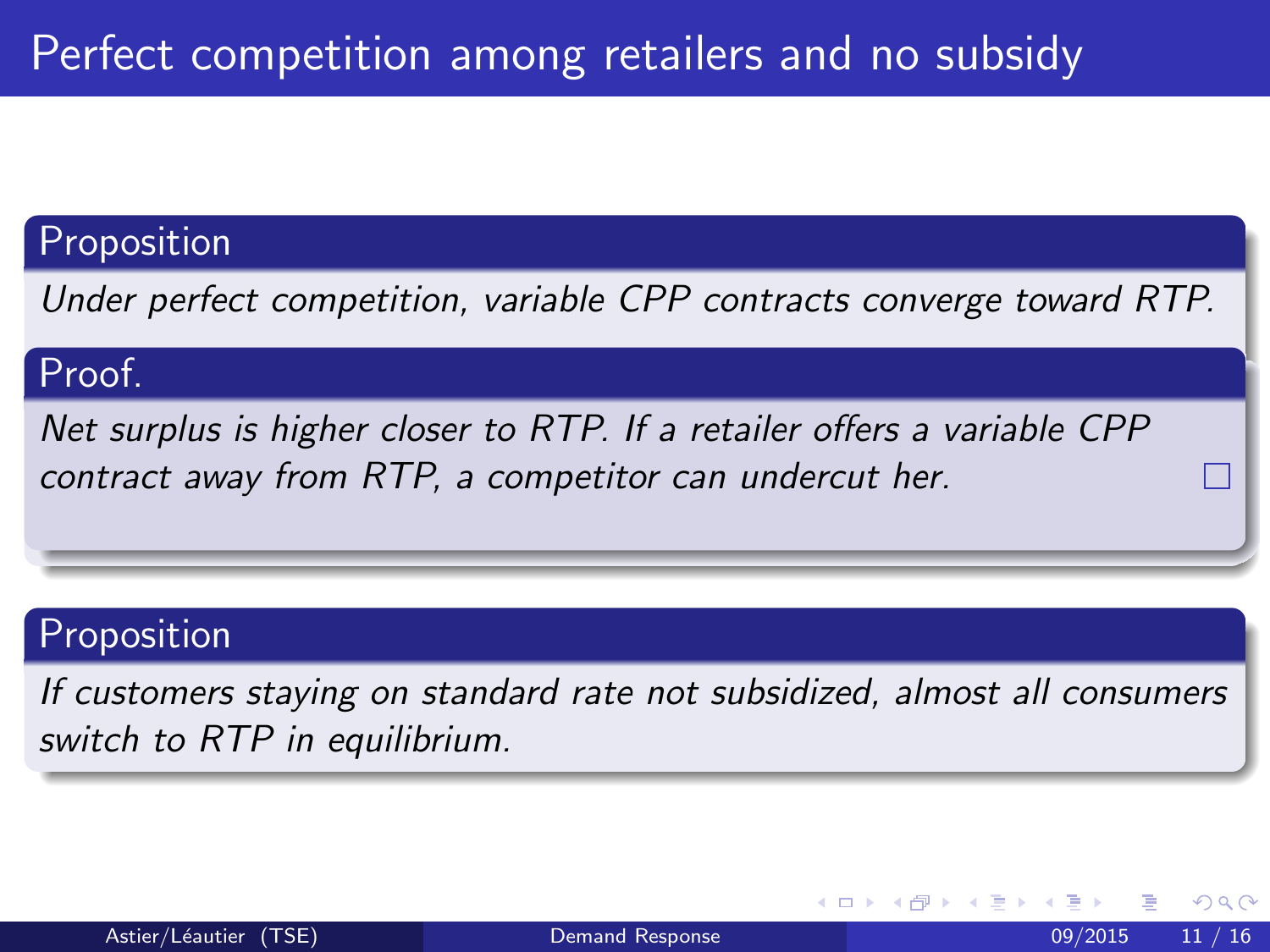• Notations:

в

**K ロ ⊁ K 倒 ≯ K 差 ≯ K**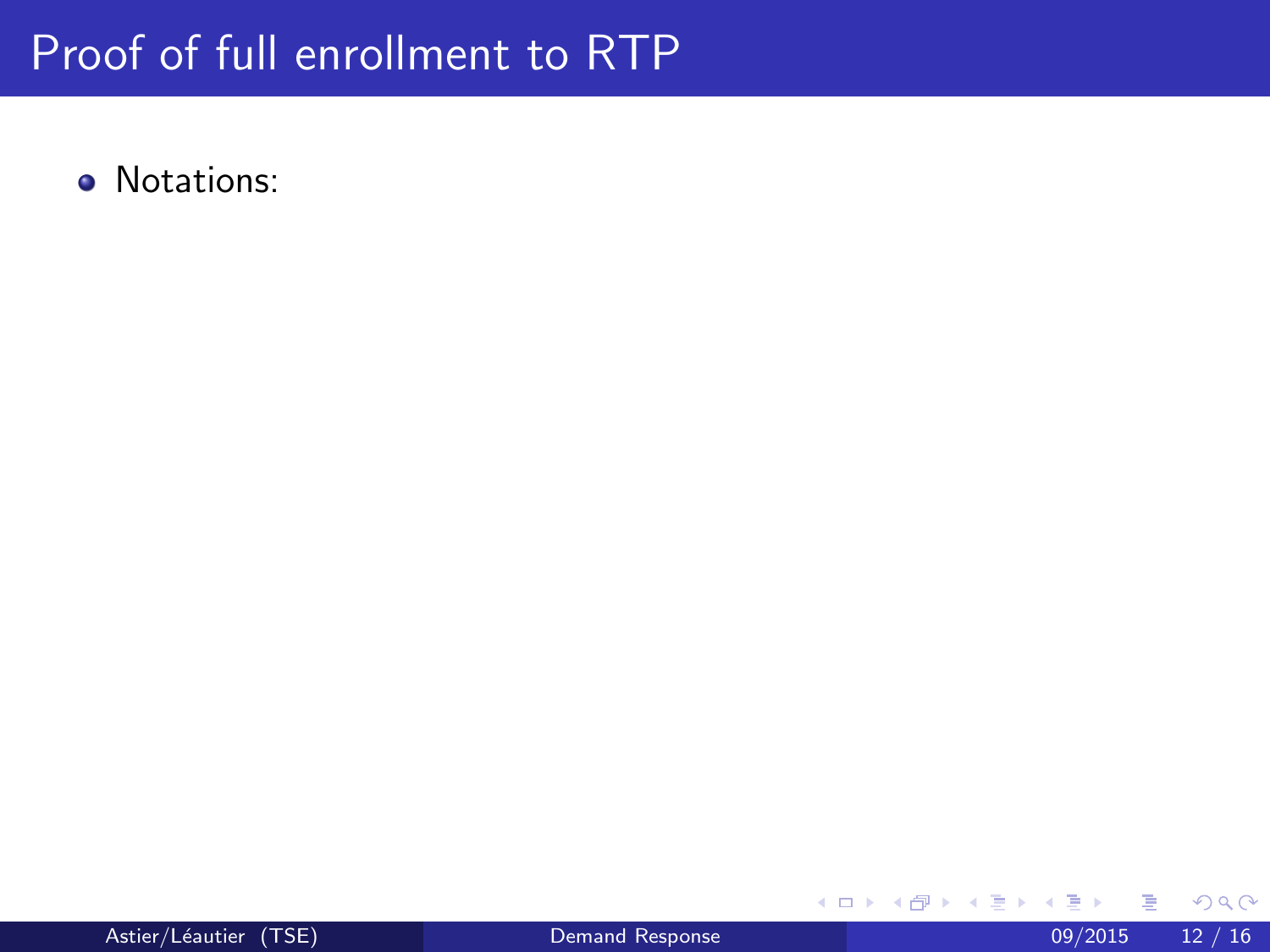- **·** Notations:
	- $V^0(\theta)$  a type  $\theta$  consumer's surplus under the standard rate,  $V^{RTP}(\theta)$ under RTP

4 0 8

∋ k i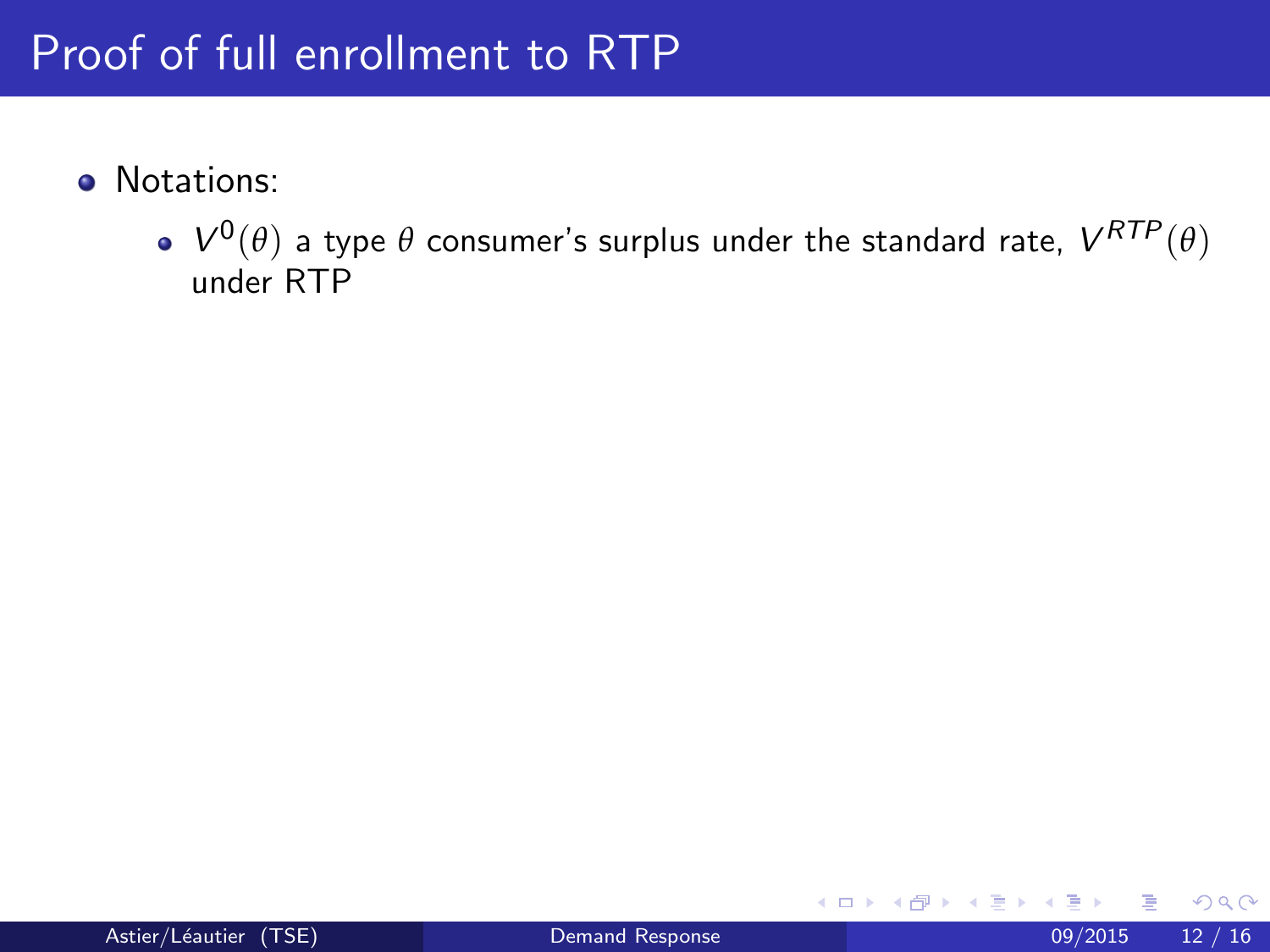- **·** Notations:
	- $V^0(\theta)$  a type  $\theta$  consumer's surplus under the standard rate,  $V^{RTP}(\theta)$ under RTP
	- $W^0(\theta)$  the net social surplus under the standard rate,  $W^{RTP}(\theta)$  under RTP

4 0 8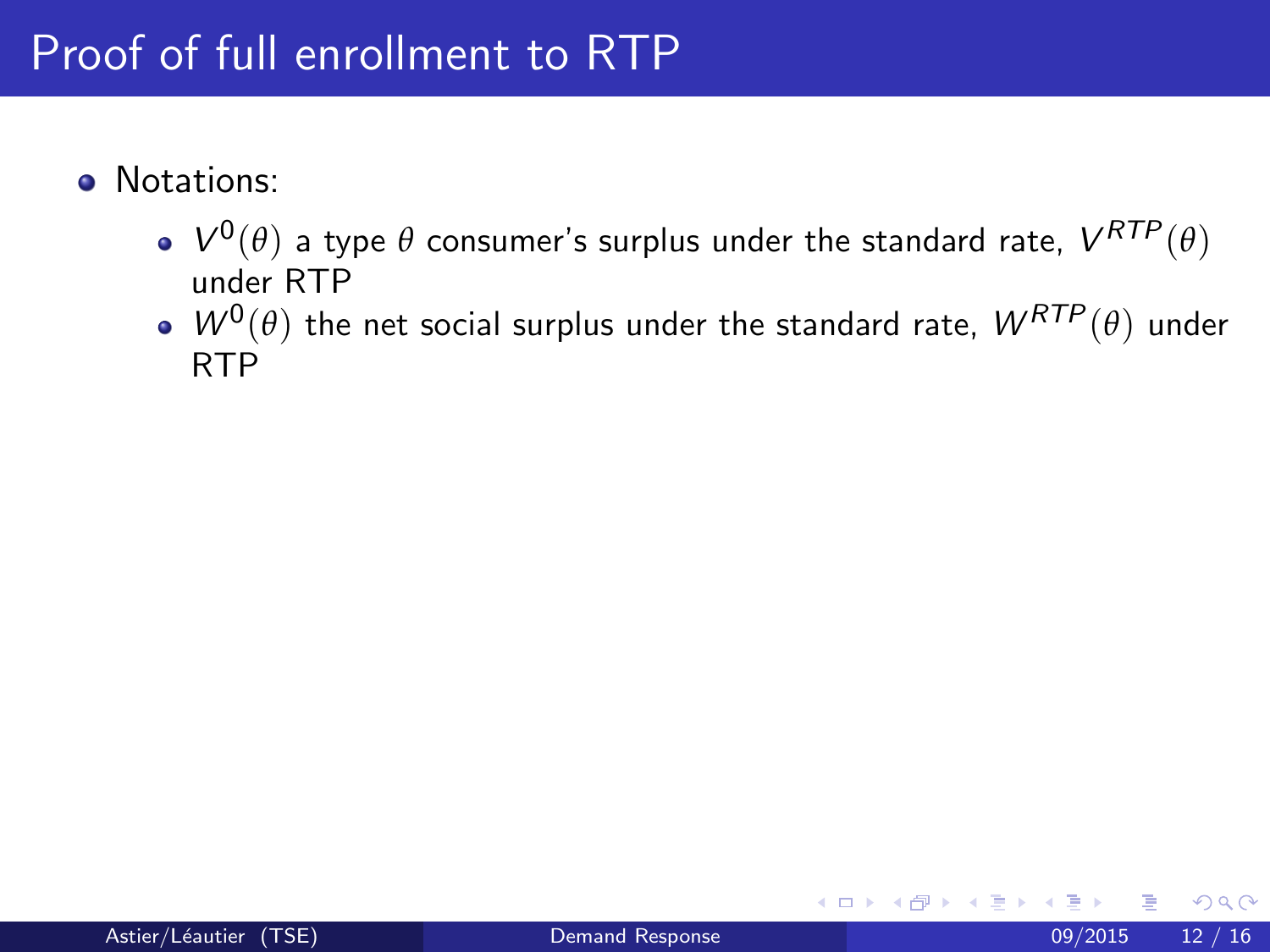- **.** Notations:
	- $V^0(\theta)$  a type  $\theta$  consumer's surplus under the standard rate,  $V^{RTP}(\theta)$ under RTP
	- $W^0(\theta)$  the net social surplus under the standard rate,  $W^{RTP}(\theta)$  under RTP
- The standard tariff is not subsidized if and only if  $\mathbb{E}_{\theta}\left[\left\{ W^{0}(\theta)-V^{0}(\theta)\right\} \mathbf{1}_{V^{0}(\theta)\geq V^{RTP}(\theta)}\right]\geq0$

つへへ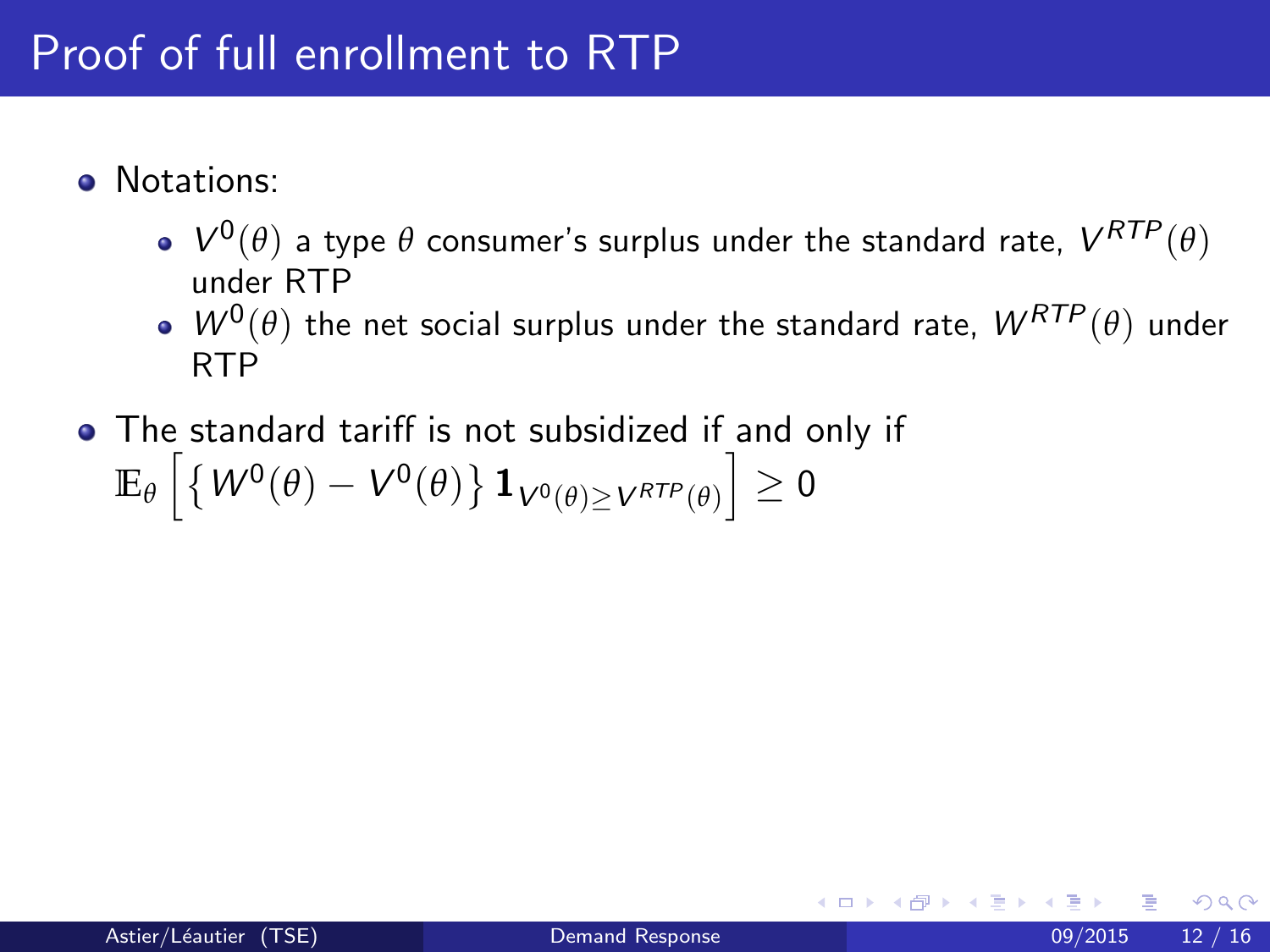- **.** Notations:
	- $V^0(\theta)$  a type  $\theta$  consumer's surplus under the standard rate,  $V^{RTP}(\theta)$ under RTP
	- $W^0(\theta)$  the net social surplus under the standard rate,  $W^{RTP}(\theta)$  under RTP
- The standard tariff is not subsidized if and only if  $\mathbb{E}_{\theta}\left[\left\{ W^{0}(\theta)-V^{0}(\theta)\right\} \mathbf{1}_{V^{0}(\theta)\geq V^{RTP}(\theta)}\right]\geq0$
- Using  $V^{RTP}(\theta) = W^{RTP}(\theta)$ , the no cross-subsidies condition can be rewritten:

$$
\mathbb{E}_{\theta}\left[\left\{\underbrace{W^{0}(\theta)-W^{RTP}(\theta)}_{\leq 0}+\underbrace{V^{RTP}(\theta)-V^{0}(\theta)}_{\leq 0}\right\}\mathbf{1}_{V^{0}(\theta)\geq V^{RTP}(\theta)}\right]\geq 0
$$

つへへ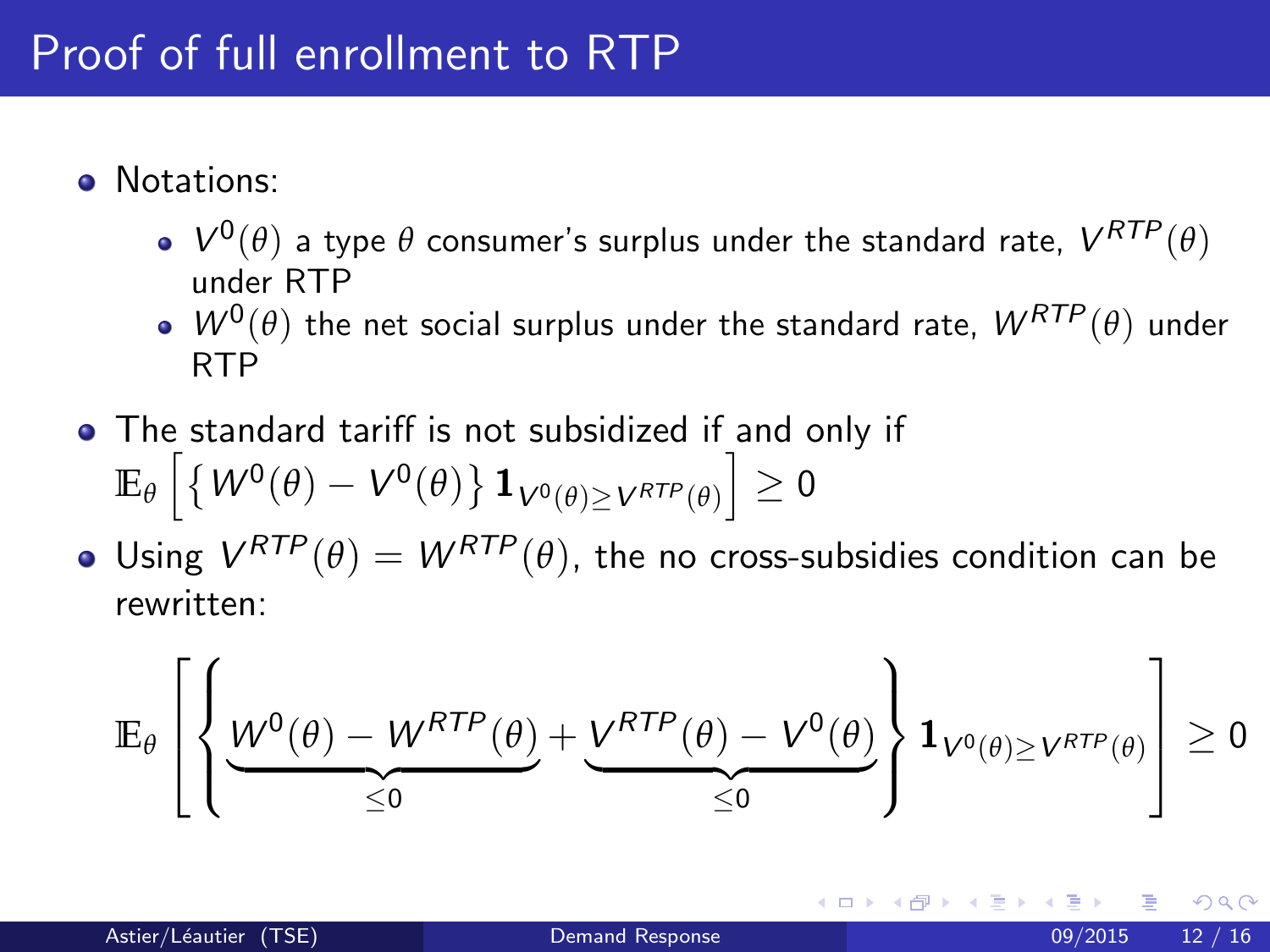The no cross-subsidies assumption may be demanding:

- **1** " the fear of large redistributions across customers is possibly the largest impediment to further adoption of dynamic pricing" (Joskow and Wolfram, 2012).
- <sup>2</sup> Borenstein (2007) showed, using simulations on a given panel dataset, that significant wealth transfers are indeed likely to occur.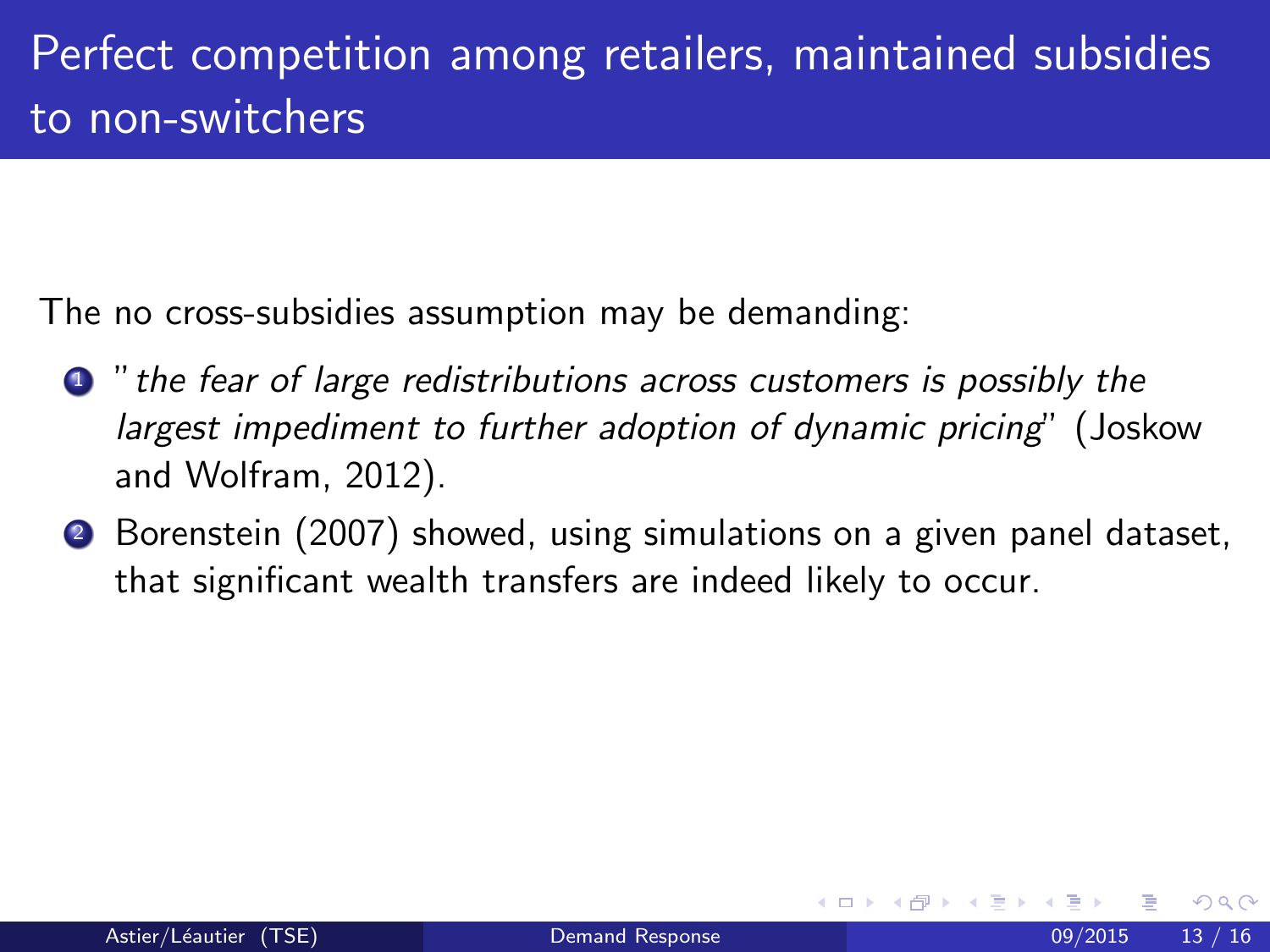The no cross-subsidies assumption may be demanding:

- **1** " the fear of large redistributions across customers is possibly the largest impediment to further adoption of dynamic pricing" (Joskow and Wolfram, 2012).
- **2** Borenstein (2007) showed, using simulations on a given panel dataset, that significant wealth transfers are indeed likely to occur.

If the standard rate remains constant, full enrollment is no longer guaranteed.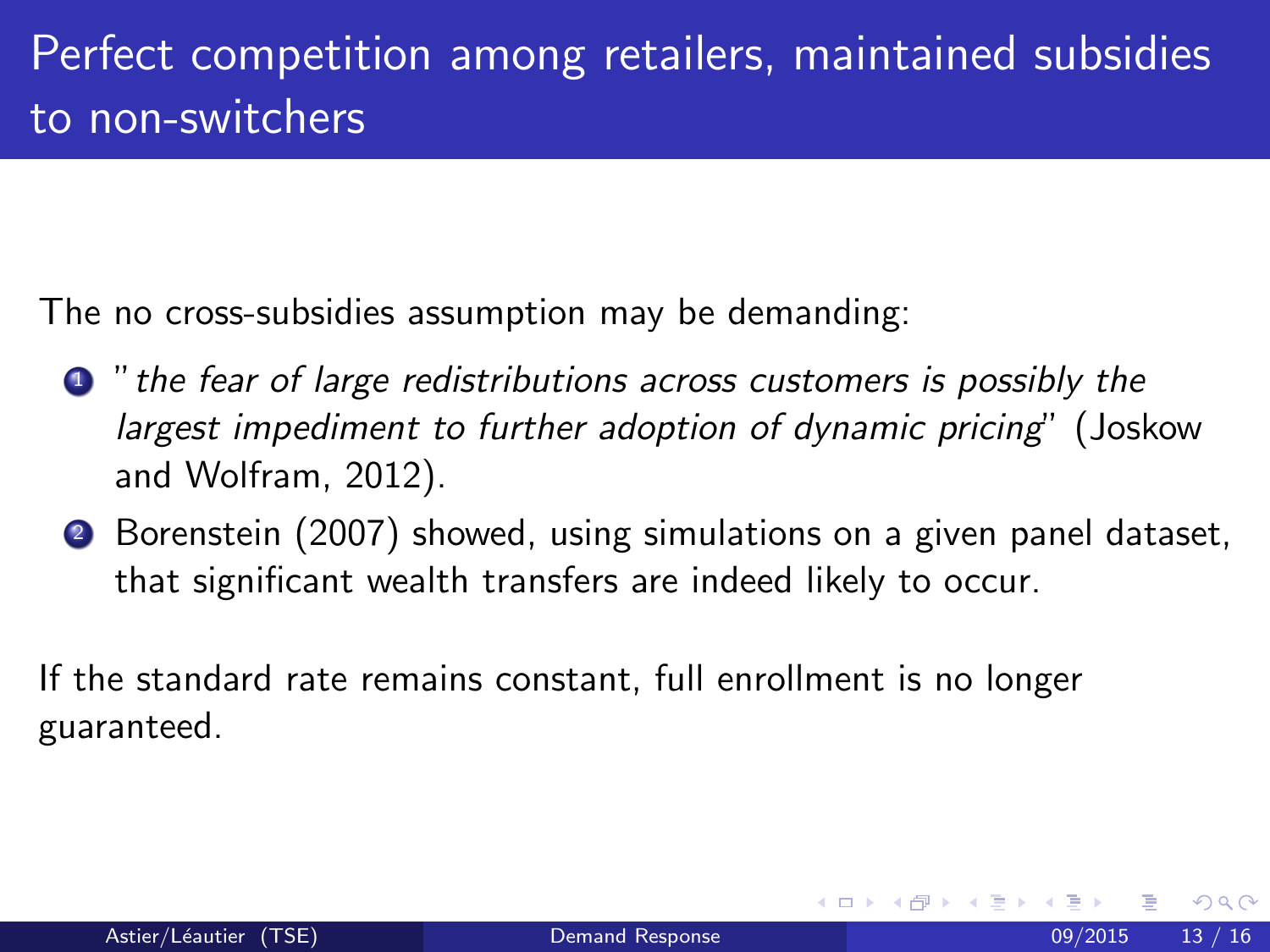• Introduce  $\Delta(\theta)$  the gain from switching, i.e., consumer  $\theta$  switches to the IC PRT if and only if  $\Delta(\theta) > 0$ 

4 0 8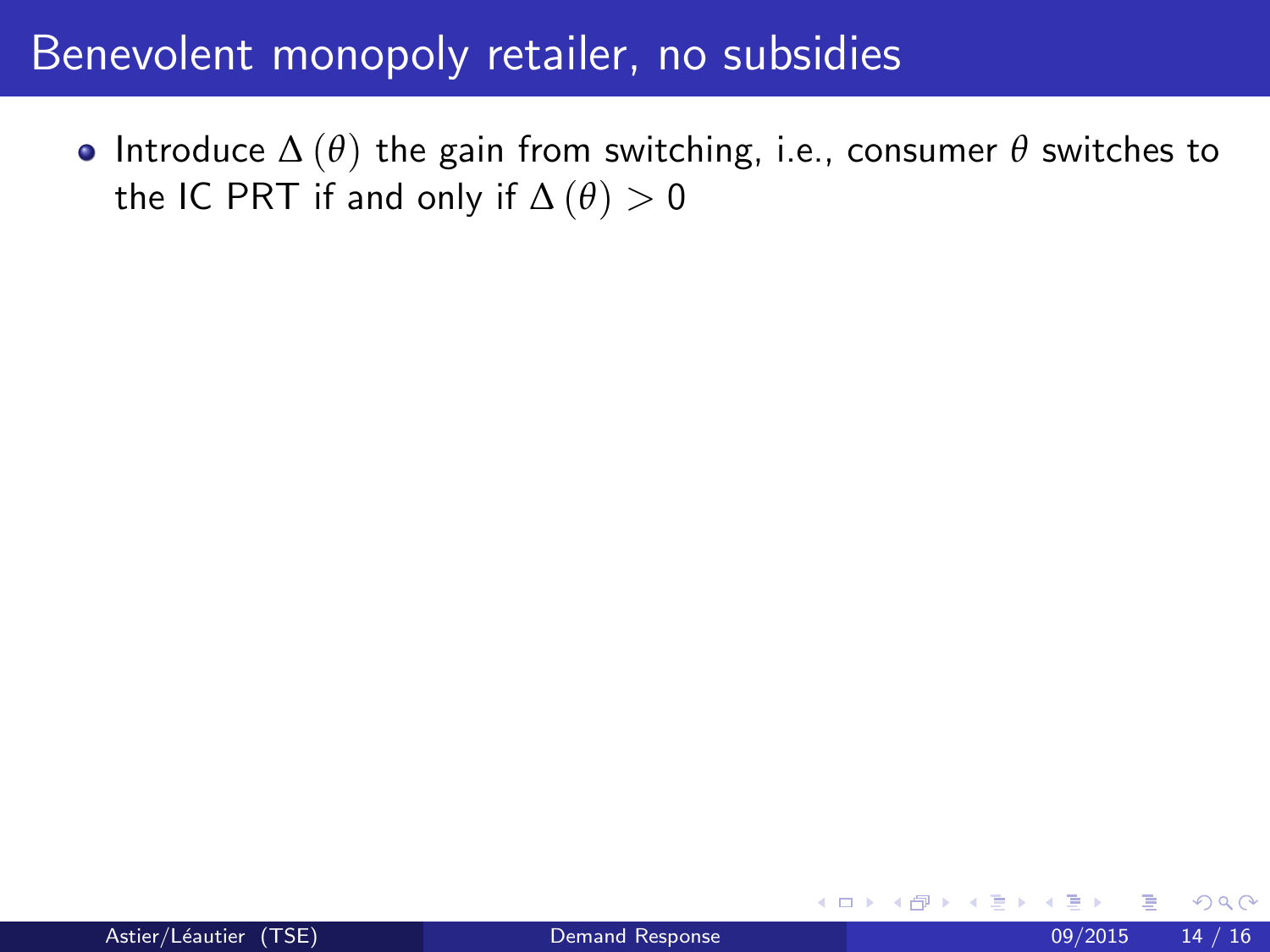- Introduce ∆ (*θ*) the gain from switching, i.e., consumer *θ* switches to the IC PRT if and only if  $\Delta(\theta) > 0$
- The no-subsidy conditions for non switchers is

$$
\mathbb{E}_{\theta t}\left[A + (p^R - p(t))q(p^R, \theta, t)|\Delta(\theta) \leq 0\right] \geq 0,
$$

while the no-subsidy condition for switchers is

$$
\mathbb{E}_{\theta t}\left[B + (\underline{p} - p(t))q(\underline{p}, \theta, t)\mathbf{1}_{p(t)\leq \underline{p}}|\Delta(\theta) > 0\right] \geq 0.
$$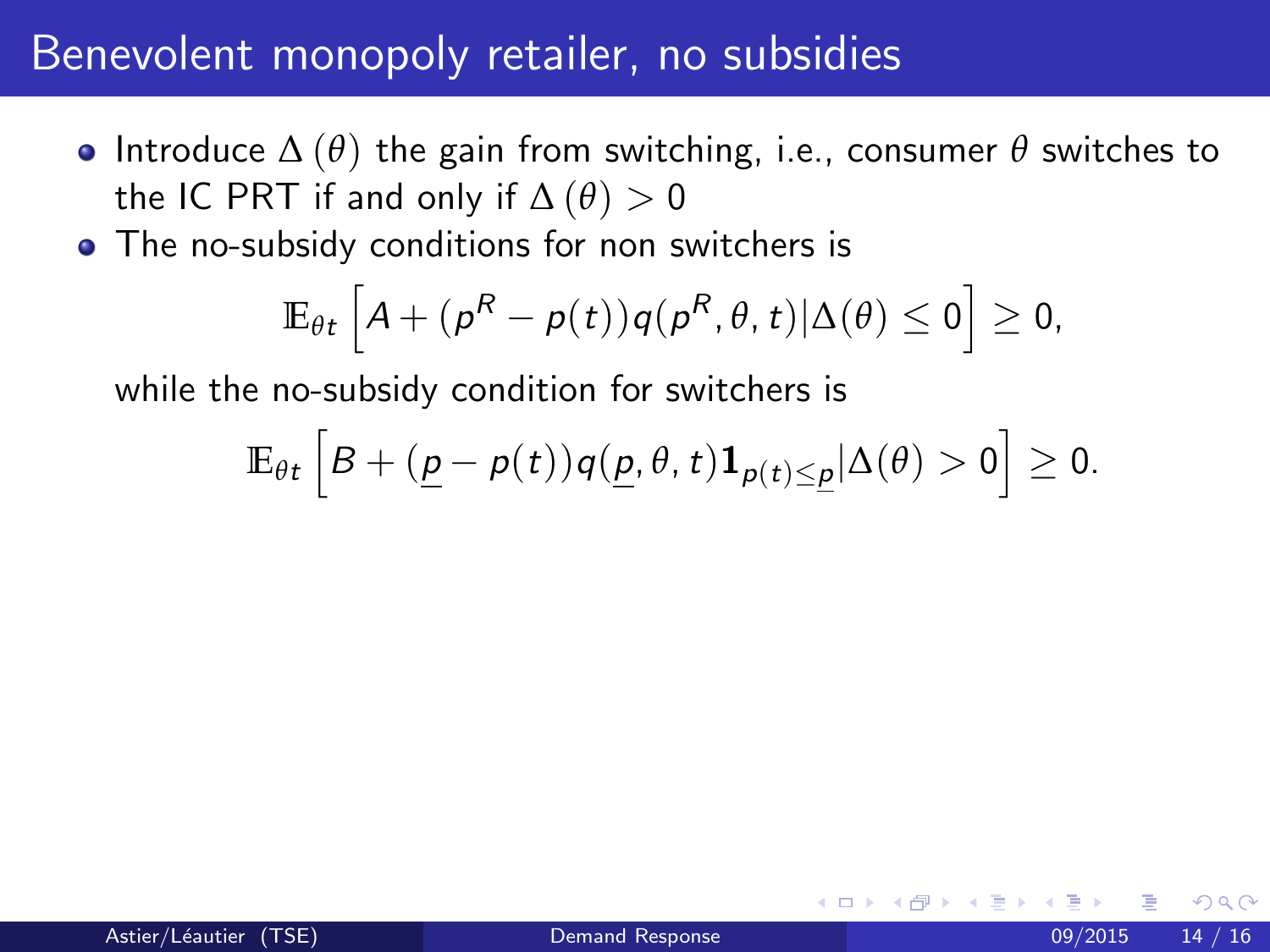- Introduce ∆ (*θ*) the gain from switching, i.e., consumer *θ* switches to the IC PRT if and only if  $\Delta(\theta) > 0$
- The no-subsidy conditions for non switchers is

$$
\mathbb{E}_{\theta t}\left[A + (p^R - p(t))q(p^R, \theta, t)|\Delta(\theta) \leq 0\right] \geq 0,
$$

while the no-subsidy condition for switchers is

$$
\mathbb{E}_{\theta t}\left[B+(\underline{p}-p(t))q(\underline{p},\theta,t)\mathbf{1}_{p(t)\leq \underline{p}}|\Delta(\theta)>0\right]\geq 0.
$$

Full-enrollment may no more be the unique equilibrium outcome because of cross-subsidies within switching consumers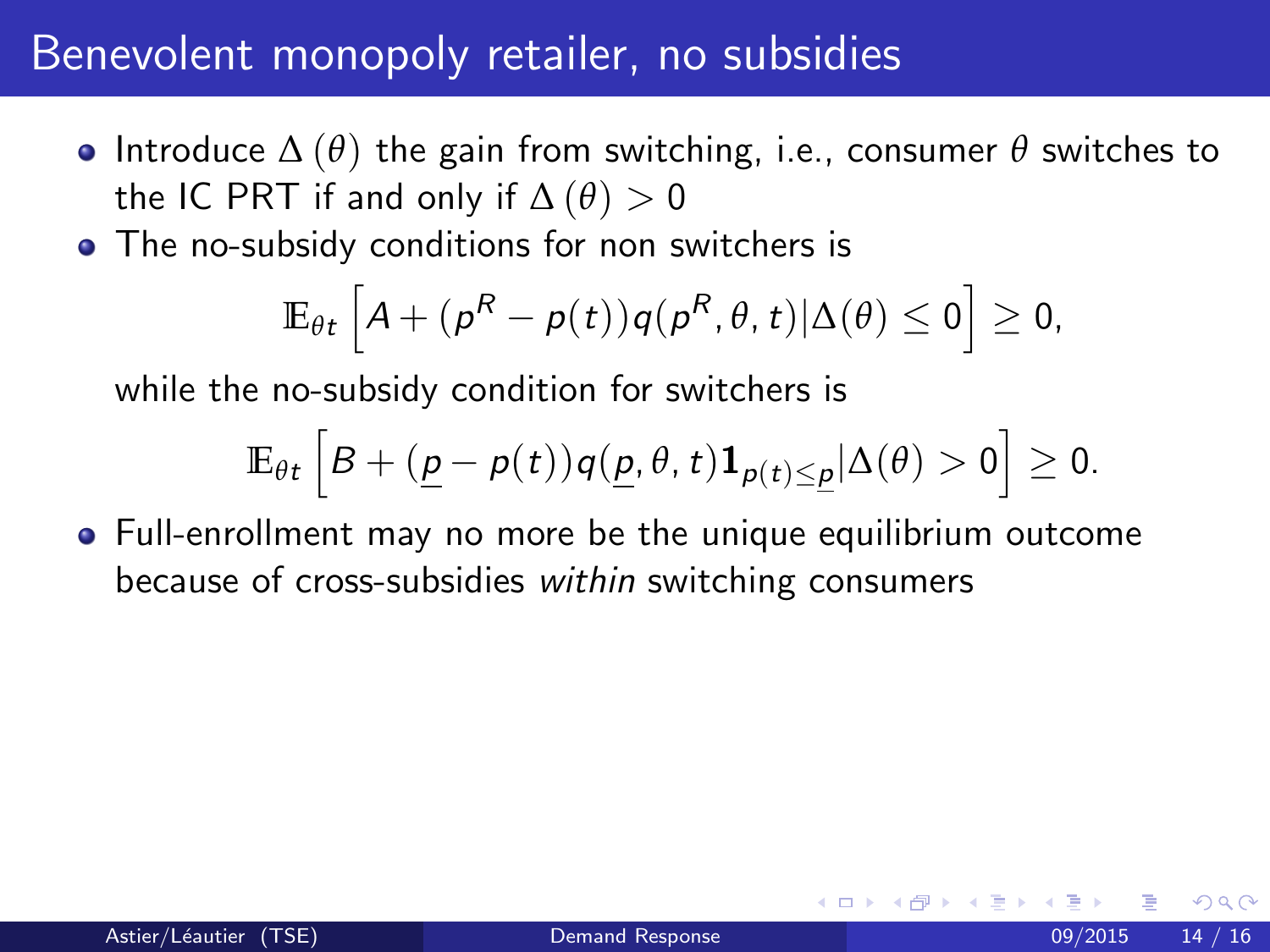- Introduce ∆ (*θ*) the gain from switching, i.e., consumer *θ* switches to the IC PRT if and only if  $\Delta(\theta) > 0$
- The no-subsidy conditions for non switchers is

$$
\mathbb{E}_{\theta t}\left[A + (p^R - p(t))q(p^R, \theta, t)|\Delta(\theta) \leq 0\right] \geq 0,
$$

while the no-subsidy condition for switchers is

$$
\mathbb{E}_{\theta t}\left[B + (\underline{p} - p(t))q(\underline{p}, \theta, t)\mathbf{1}_{p(t)\leq \underline{p}}|\Delta(\theta) > 0\right] \geq 0.
$$

- Full-enrollment may no more be the unique equilibrium outcome because of cross-subsidies within switching consumers
	- The cost of supplying a given switching consumer depends on the covariance between  $p(t)$  and  $q(p, \theta, t)$ , conditionnaly on being off-peak  $(p(t) \leq p)$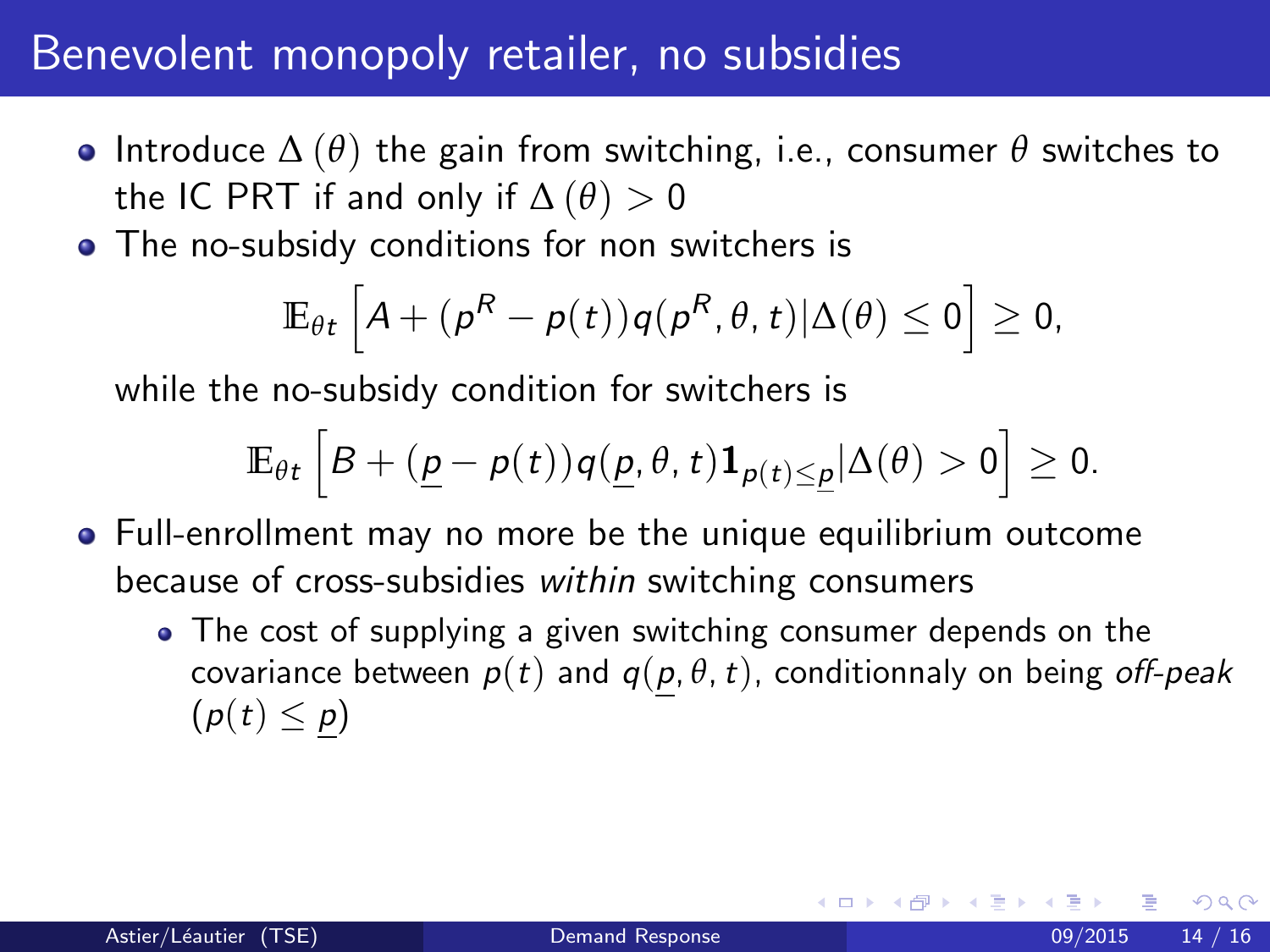- Introduce ∆ (*θ*) the gain from switching, i.e., consumer *θ* switches to the IC PRT if and only if  $\Delta(\theta) > 0$
- The no-subsidy conditions for non switchers is

$$
\mathbb{E}_{\theta t}\left[A + (p^R - p(t))q(p^R, \theta, t)|\Delta(\theta) \leq 0\right] \geq 0,
$$

while the no-subsidy condition for switchers is

$$
\mathbb{E}_{\theta t}\left[B + (\underline{p} - p(t))q(\underline{p}, \theta, t)\mathbf{1}_{p(t) \leq \underline{p}}|\Delta(\theta) > 0\right] \geq 0.
$$

- Full-enrollment may no more be the unique equilibrium outcome because of cross-subsidies within switching consumers
	- The cost of supplying a given switching consumer depends on the covariance between  $p(t)$  and  $q(p, \theta, t)$ , conditionnaly on being off-peak  $(p(t) \leq p)$
	- Since this covariance term plays no role in the self-selection of consumers, a disproportionate amount of "costly-to-supply" consumers may enroll first, maintaining the IC PTR tariff at a high level and preventing further adoption  $\Omega$

Astier/Léautier (TSE) [Demand Response](#page-0-0) 199/2015 14 / 16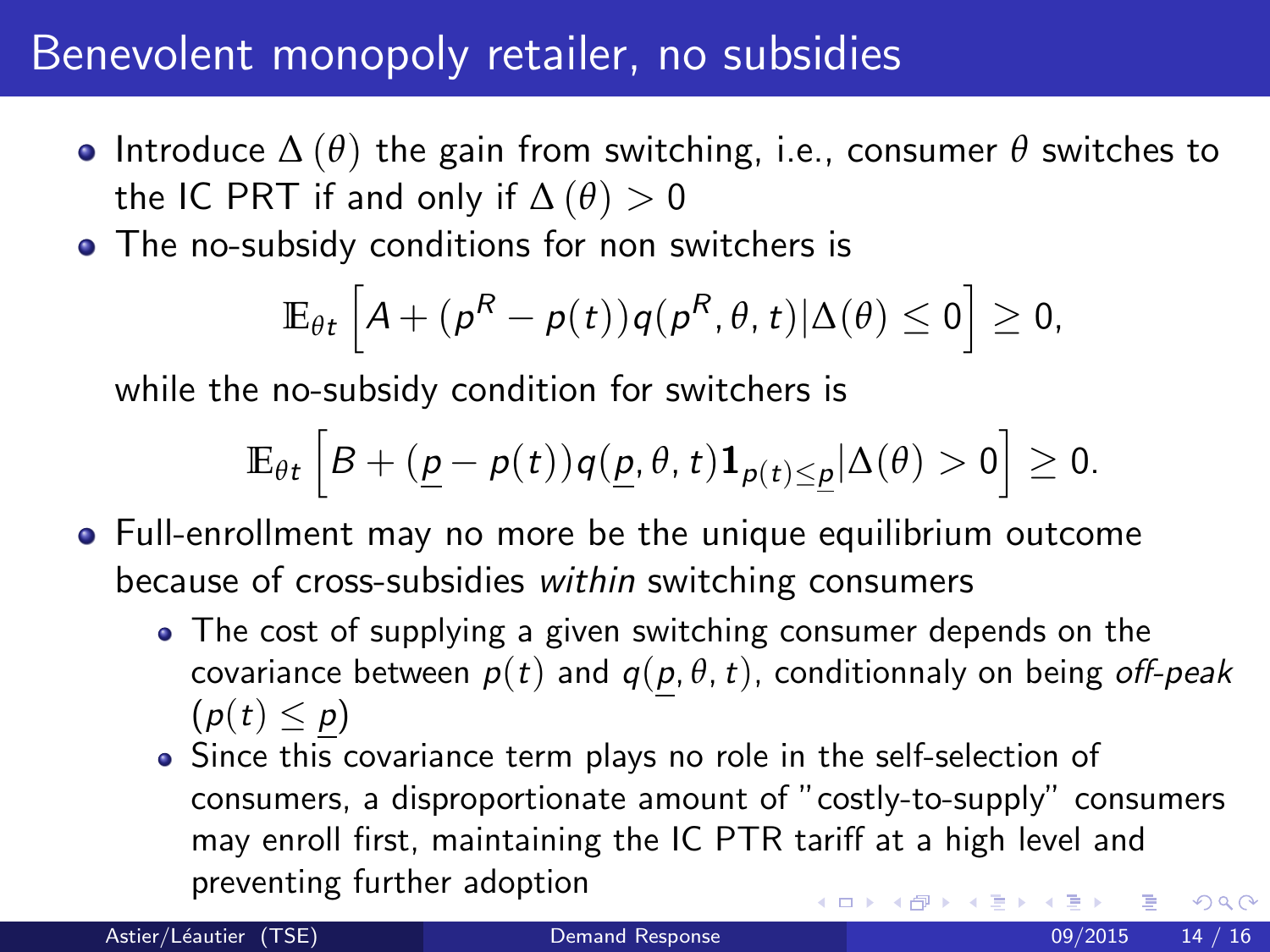Ramsey-Boiteux optimization program: maximize the net surplus under the budget balance.

4 0 8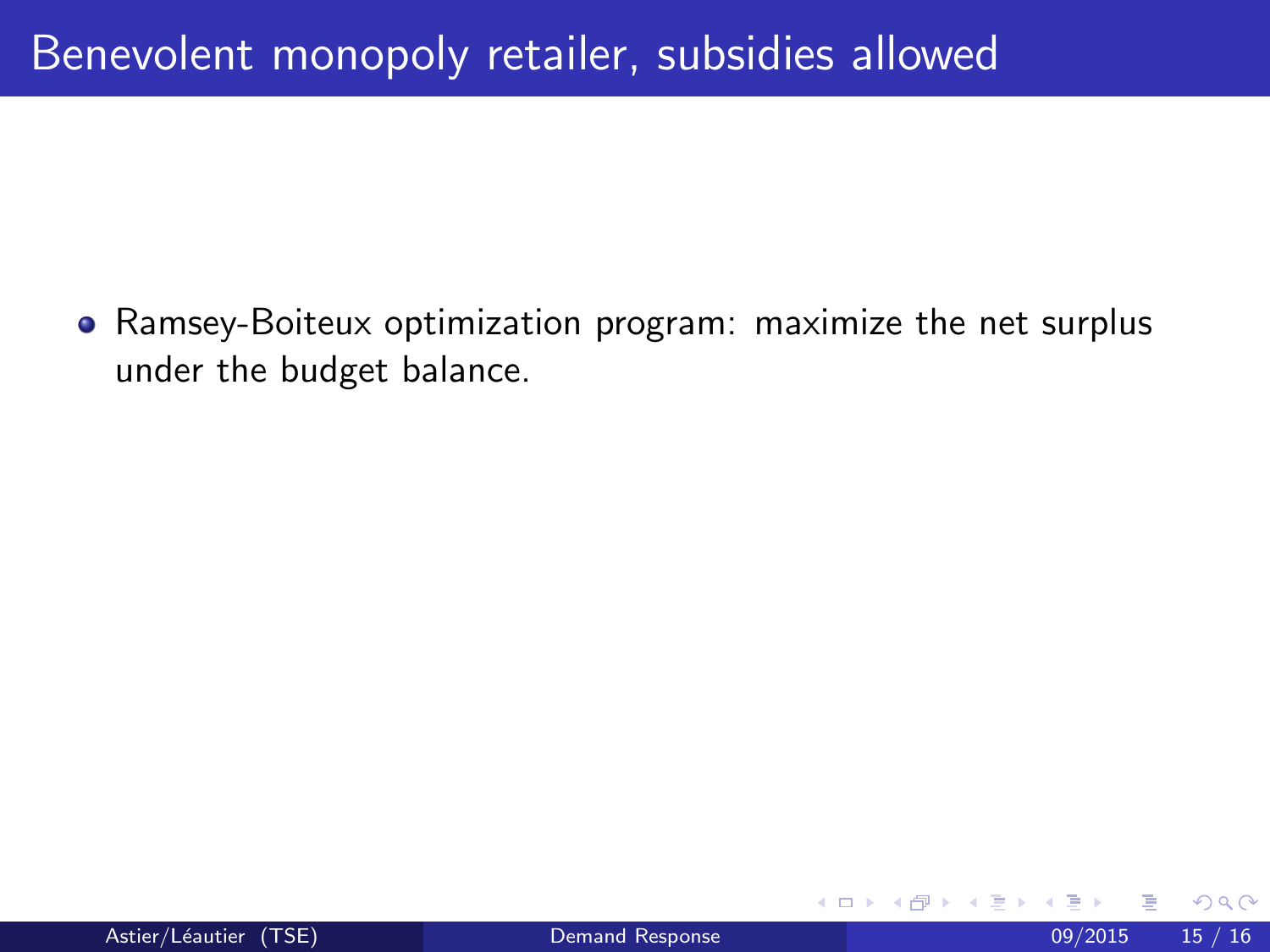- Ramsey-Boiteux optimization program: maximize the net surplus under the budget balance.
- If a single crossing condition holds, solving the program yields a on-peak resale price lower than the spot price: efficiency loss on-peak compensated by the gains from increased enrollment.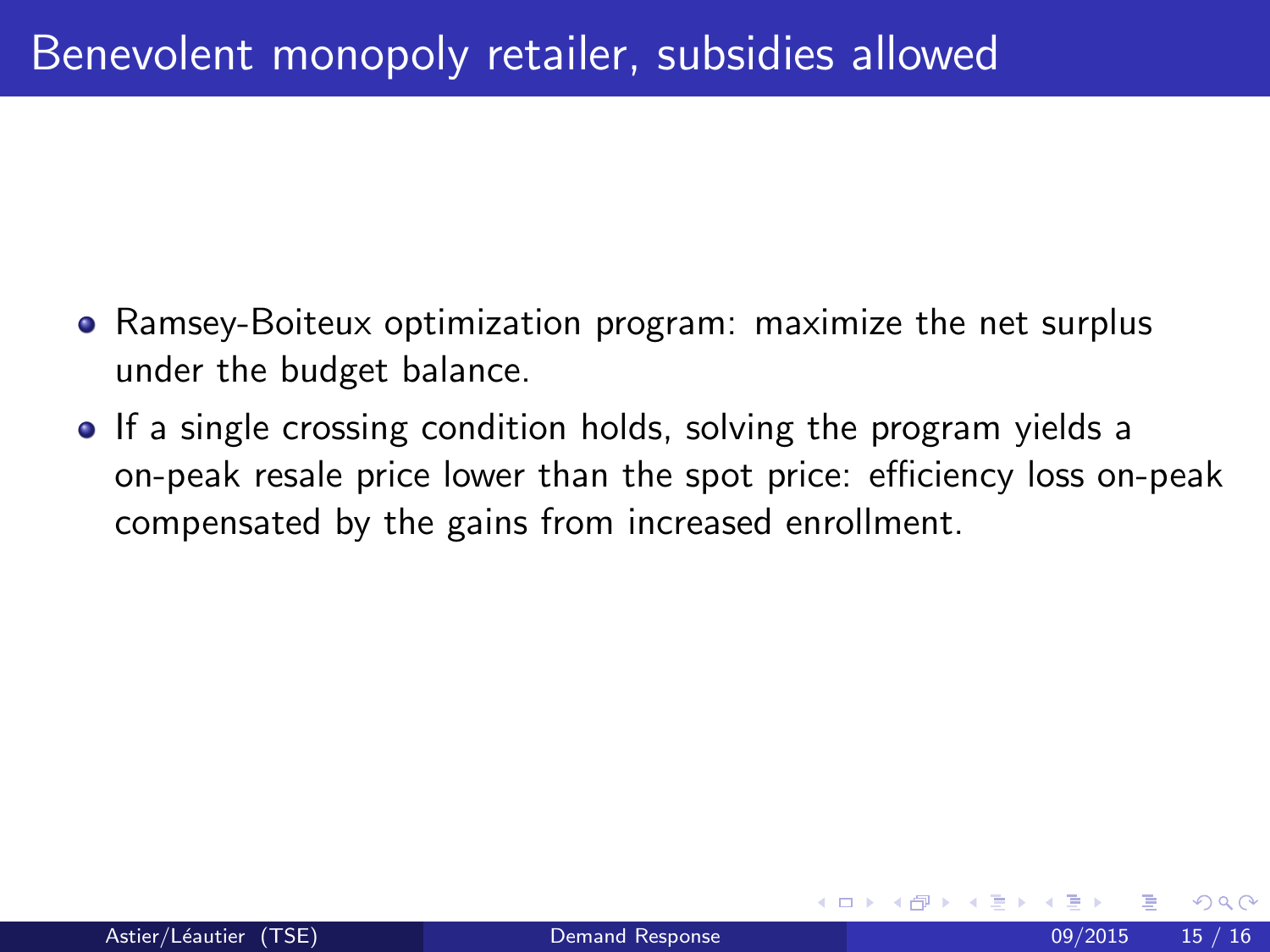- Ramsey-Boiteux optimization program: maximize the net surplus under the budget balance.
- If a single crossing condition holds, solving the program yields a on-peak resale price lower than the spot price: efficiency loss on-peak compensated by the gains from increased enrollment.
- Under the exogenous constraint of a frozen historical tariff, perfect competition does not achieve the second-best.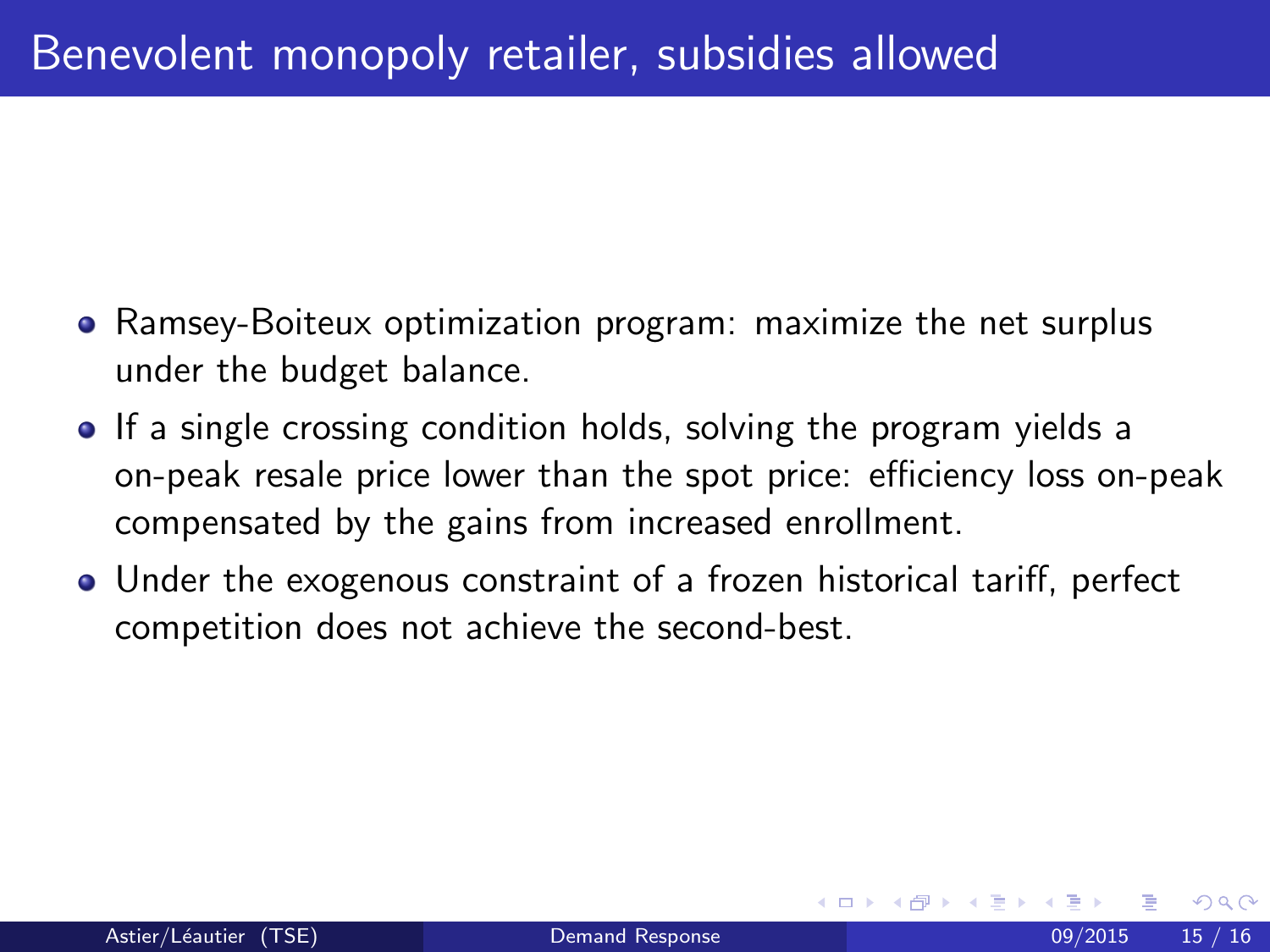Peak Time Rebate, while popular with policy makers, seems to be a difficult path to demand response: even if customers are required to purchase power before reselling it, information asymmetry may enable (some) customers to inflate their baseload, which would generate undue rents, but also could weaken system reliability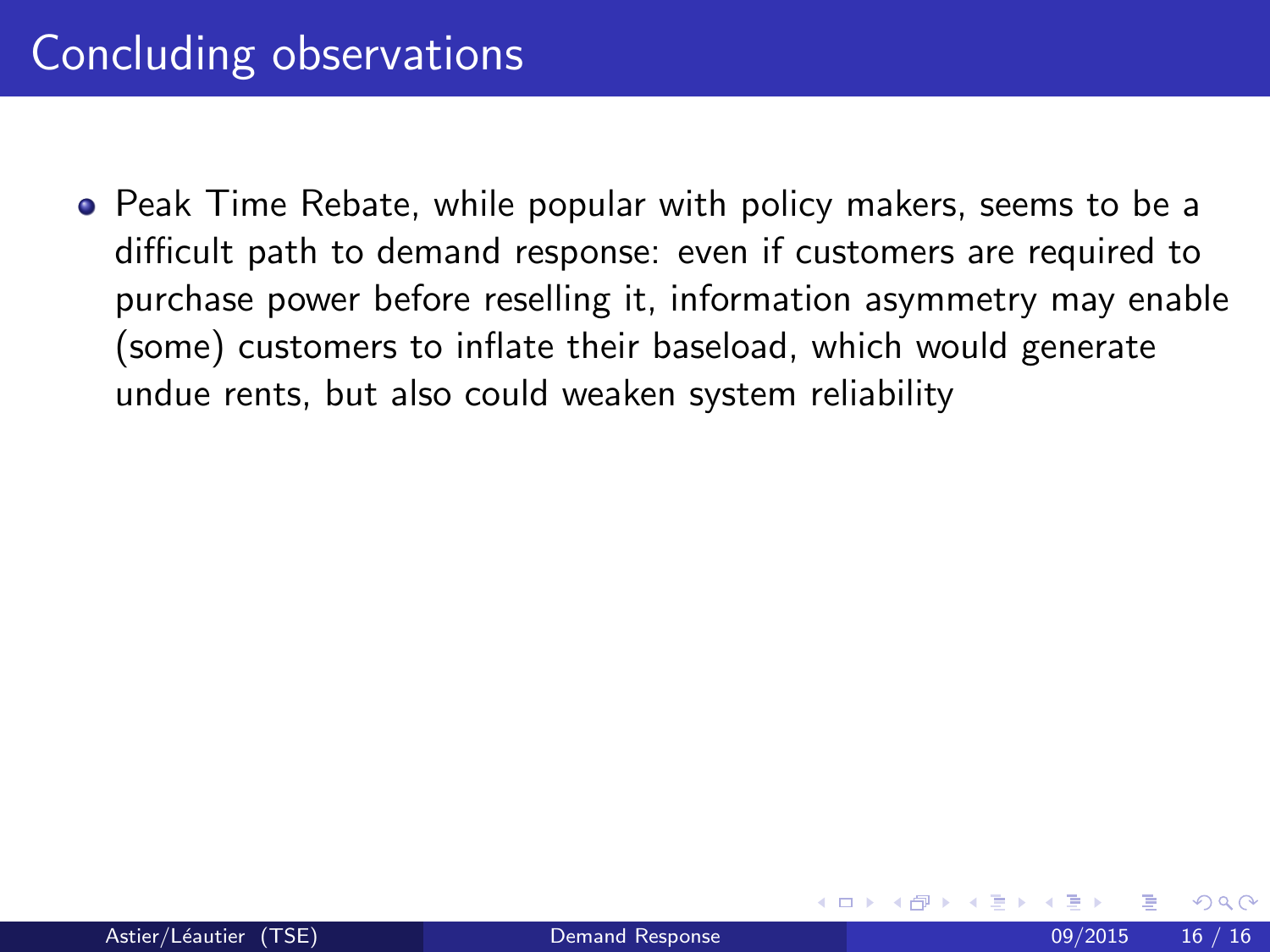- Peak Time Rebate, while popular with policy makers, seems to be a difficult path to demand response: even if customers are required to purchase power before reselling it, information asymmetry may enable (some) customers to inflate their baseload, which would generate undue rents, but also could weaken system reliability
- Reducing information asymmetry requires significant (and costly) statistical analysis, with no guarantee of success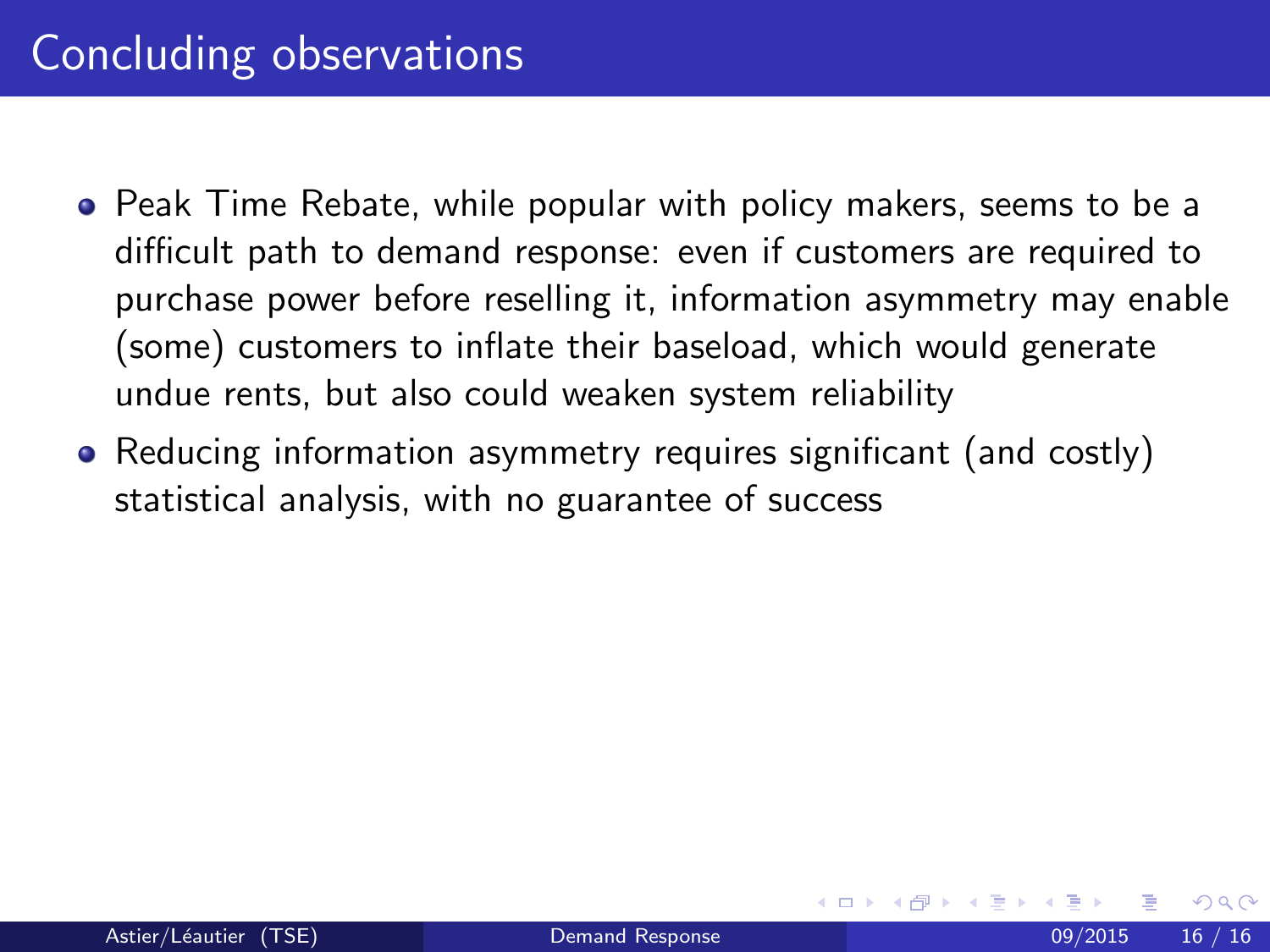- <span id="page-56-0"></span>Peak Time Rebate, while popular with policy makers, seems to be a difficult path to demand response: even if customers are required to purchase power before reselling it, information asymmetry may enable (some) customers to inflate their baseload, which would generate undue rents, but also could weaken system reliability
- Reducing information asymmetry requires significant (and costly) statistical analysis, with no guarantee of success
- Accepting information asymmetry requires offering different retail contracts to customers enrolling in Peak Time Rebate, and modifying rates of non-switching customers. Full enrollment occurs only if retail competition is perfect and subsidies to non-switchers are not allowed

4 0 8